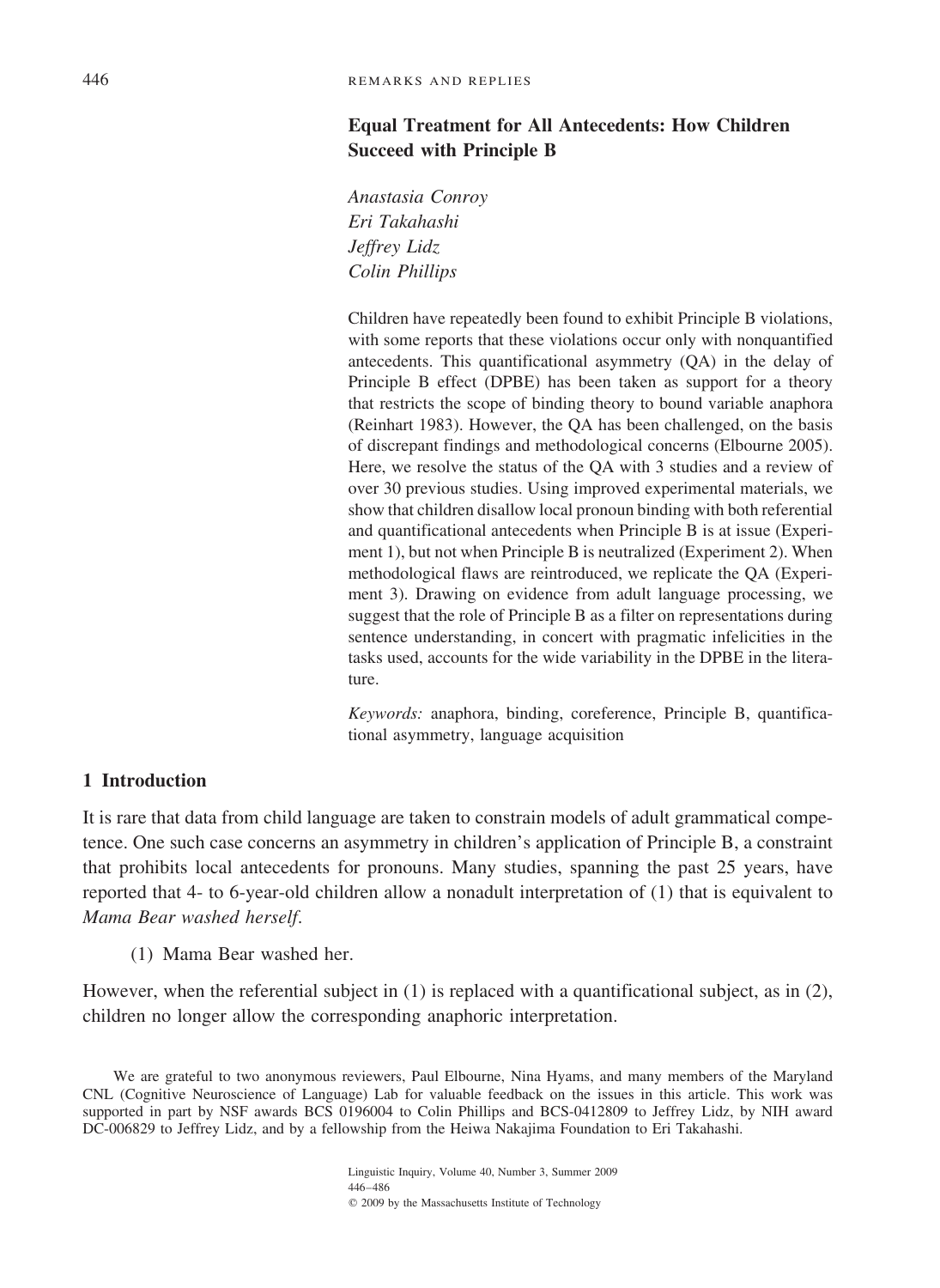#### (2) Every bear washed her.

The observation that, with some types of antecedents, young children are delayed in demonstrating knowledge of Principle B has been termed the *delay of Principle B effect* (DPBE); and the observation that children display knowledge of Principle B with quantificational but not referential antecedents has been termed by Elbourne (2005) the *quantificational asymmetry* (QA).

The theoretical argument, due originally to Chien and Wexler (1990), concerns the scope of Principle B in the grammar. Chomsky's (1981) binding theory treats all cases of anaphora as involving coindexation, thus positing no difference between the treatment of quantificational antecedents and the treatment of referential antecedents with respect to binding. However, Reinhart's (1983) approach distinguishes bound variable anaphora from other cases of coreference. Consequently, the quantificational asymmetry in children's interpretations is taken to mirror the asymmetry that is independently posited in Reinhart's binding theory. In this case, the results from child language acquisition have been taken as strong evidence for a distinction between bound variables and coreferring pronouns in the grammar.

The QA has been an important finding in the study of child language because it appears to decide among leading views of anaphora, lending crucial support to Reinhart's theory. However, Elbourne (2005) has raised several concerns regarding the validity of the QA, although without providing supporting developmental evidence. In this article, we investigate children's knowledge of Principle B, particularly with respect to the methodological concerns raised by Elbourne. We suggest that many of the prior observations concerning the QA and the DPBE reflect shortcomings of the experimental tests used and do not reflect properties of children's grammars. We present a series of three novel experiments designed to examine children's knowledge of Principle B, addressing Elbourne's methodological concerns. We find that appropriately controlled experiments appear to eliminate the QA, a finding that partly vindicates Elbourne's claims. However, we find that 4-year-old children overwhelmingly respect Principle B in sentences with referential and quantificational antecedents alike, disconfirming Elbourne's prediction that children should display a DPBE for all antecedents.

We claim that the QA is an artifact of experimentation, and we suggest that the DPBE is less pervasive than is standardly reported. Children do, in fact, obey Principle B. Our studies therefore remove one of the arguments in favor of Reinhart's theory of binding, although we remain neutral as to whether this theory is actually correct (for recent reviews, see Büring 2005, Elbourne 2008).

Interestingly, our findings align Principle B more closely with other constraints, such as Principle C, a constraint on backward anaphora that rules out coreference in sentences like (3). This constraint has repeatedly been shown to be mastered quite early (Crain and McKee 1986, Crain and Thornton 1998, Guasti and Chierchia 1999/2000, Kazanina and Phillips 2001, Leddon and Lidz 2006).

(3) She washed Mama Bear.

We conclude that there is no QA and that at the level of grammatical representation there is no DPBE. However, an open question remains. If it is the case that children adhere to Principle B,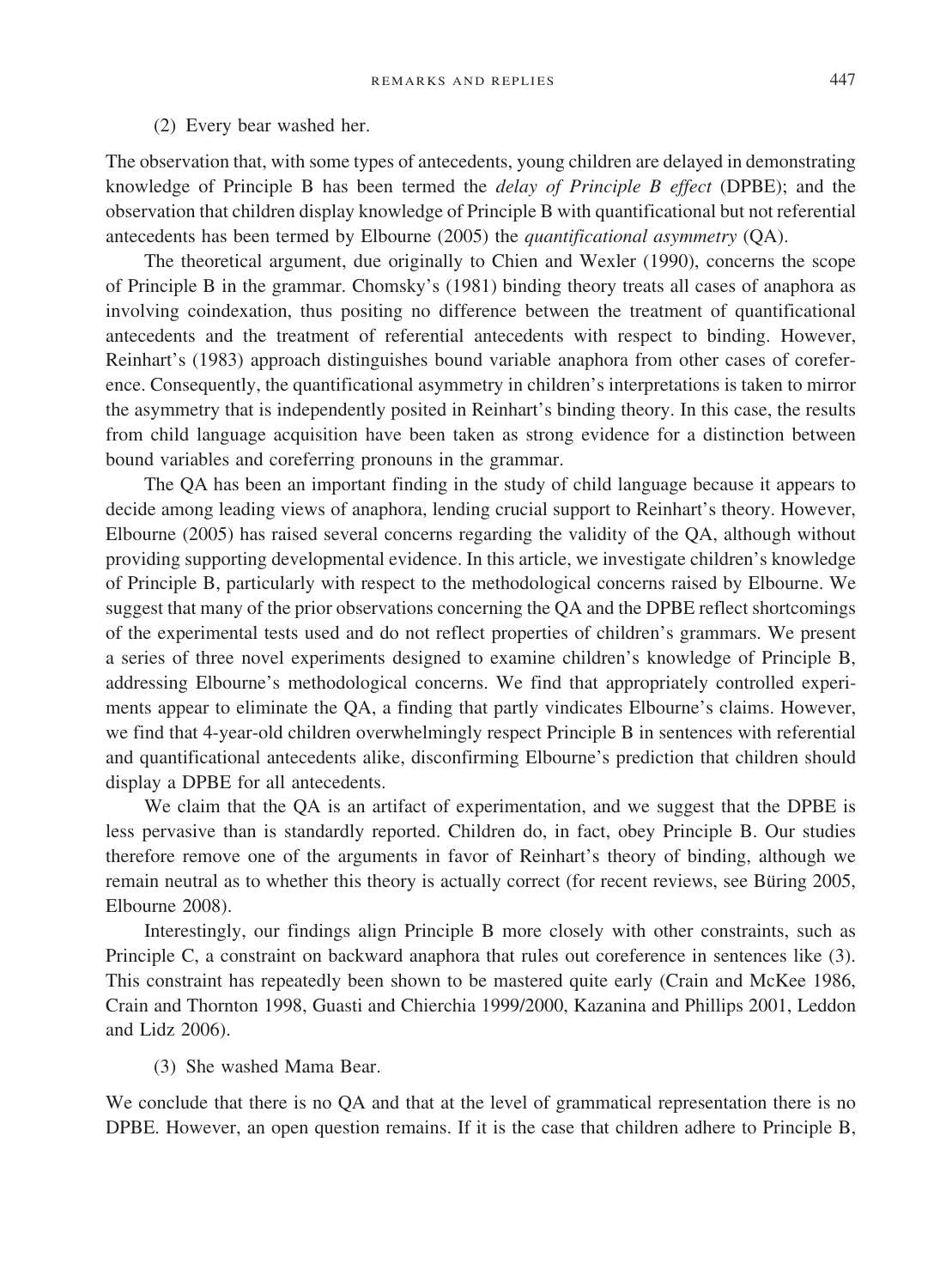a grammatical constraint that bans coreference between a pronoun and a local antecedent, then why are they highly susceptible to errors under certain experimental conditions? One might expect that if children's grammars disallow the representation associated with a Principle B violation, then even biased methodologies should not cause them to access interpretations that violate Principle B. We argue that children's greater susceptibility to Principle B errors (over Principle C errors) derives from independently motivated properties of anaphoric dependency processing that are revealed in adult online studies on Principles B and C. This argument, in concert with our findings from children, removes a potential impediment to grammatical theories that give parallel accounts of Principles B and C.

In section 2, we summarize two lines of evidence for the distinction between bound variable anaphora and coreference, drawing on classic theoretical and developmental arguments. We also highlight the contrasting experimental findings regarding children's mastery of Principles B and C. In section 3, we review the methodological assumptions behind widely used tests of children's grammars generally, and Principle B in particular. In section 4, we present three experiments that address the methodological concerns raised about previous experiments. In these experiments, we find no evidence for a QA or for a DPBE. These new results leave us with the question of why findings about children's knowledge of Principle B are so discrepant. In section 5 and appendix A, we review over 30 previous studies on binding constraints in children. We relate these findings to recent studies of binding constraints in real-time language processing in adults, concluding that although children's grammars are apparently intact, they show exaggerated susceptibility to illicit antecedents that are also fleetingly considered in online studies with adults.

### **2 Asymmetries in Binding Theory**

#### *2.1 Two Types of Anaphoric Relation*

At bottom, the debate over binding theory centers around the formal mechanisms underlying anaphora in the grammar and begins with the discovery that sentences like (4) are three-ways ambiguous, not two.

(4) Al loves his sister.

In one reading, the pronoun refers to a sentence-external antecedent. However, even if we require that the pronoun be anaphoric to the subject of the sentence, an ambiguity remains. The ambiguity can be seen more clearly when we place such sentences in a VP-ellipsis context, as in (5) (Keenan 1971, Sag 1976, Williams 1977).

- (5) Al loves his sister and Bill does too.
	- a.  $=$  Al<sub>i</sub> loves his<sub>i</sub> sister and Bill<sub>i</sub> loves his<sub>i</sub> sister too. ("sloppy" reading)
	- b.  $=$  Al<sub>i</sub> loves his<sub>i</sub> sister and Bill<sub>i</sub> loves his<sub>i</sub> sister too. ("strict" reading)

We can interpret the second conjunct as meaning that *Bill loves Bill's sister* or as meaning that *Bill loves Al's sister*. This simple paradigm tells us that there is more than one way for a pronoun to be connected to its antecedent. On the one hand, the pronoun may be treated as a bound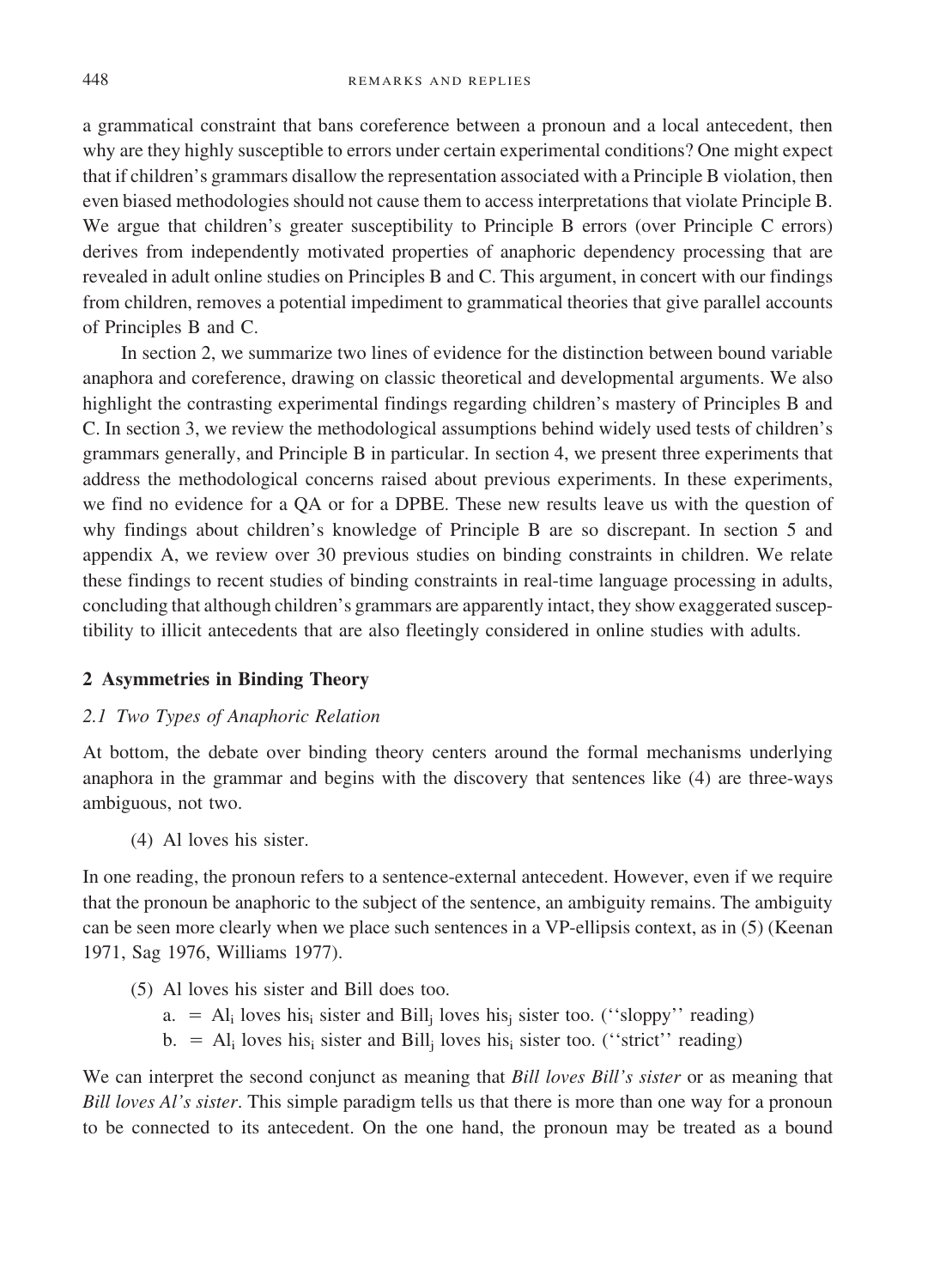variable, whose interpretation is determined by its antecedent. This gives rise to the ''sloppy'' interpretation (5a), because the elided VP and the overt VP each contain a bound variable pronoun bound by the subject of the corresponding clause. Alternatively, the pronoun may be understood to have fixed reference that happens to match the reference of the subject of the first clause. This yields the ''strict'' interpretation (5b). In this case, the elided VP, like its overt counterpart, contains a pronoun that refers to the subject of the first clause. The pronoun in the first clause corefers with the subject of the clause, but unlike a bound variable it is not directly dependent on the subject for its reference. This type of coreference is sometimes called ''accidental coreference.''

Further evidence for the ambiguity between bound variable anaphora and coreference comes from cases in which a pronoun takes a quantificational antecedent, as in (6).

- (6) Every linguist loves his sister and Bill does too.
	- a. = Every linguist<sub>i</sub> loves his<sub>i</sub> sister and Bill<sub>i</sub> loves his<sub>i</sub> sister too. (sloppy)
	- b.  $\neq$  Every linguist<sub>i</sub> loves his<sub>i</sub> sister and Bill<sub>j</sub> loves his<sub>i</sub> sister too. (strict)

Because quantifiers are not referential, no accidental coreference is possible. Consequently, no strict reading is possible in the VP-ellipsis context (6b). The overt pronoun can only be connected to a quantificational antecedent as a bound variable, and consequently the elided VP must also contain a bound variable, as in (6a). In sum, examples like those in (5) and (6) show that there are two mechanisms by which a pronoun may be linked to its antecedent: one involving variable binding and the other involving coreference (Keenan 1971, Sag 1976, Williams 1977, Evans 1980, Higginbotham 1983).

Reinhart (1983) observes further that the syntactic conditions on bound variable anaphora are stricter than those on accidental coreference. In particular, a bound variable must be c-commanded by its antecedent (7a) (but cf. Büring 2005, Elbourne 2008), whereas no such restriction holds for accidental coreference (7b).

- (7) a. The people who work for him $_{i,j}$  love every department chair.
	- b. The people who work for  $\lim_{i \to i}$  love Al<sub>i</sub>.

Similarly, in VP-ellipsis contexts a pronoun with a non-c-commanding antecedent supports only a coreferential reading and hence only allows the strict reading of the elided VP (8).

- (8) The people who work for Al love him and the people who work for Bill do too.
	- $a. = ...$  and the people who work for Bill love Al.
	- $\mathbf{b} \neq \dots$  and the people who work for Bill love Bill.

# *2.2 The Scope of Binding Constraints*

Reinhart (1983) argues that binding theory should apply only to bound variable anaphora, and not to anaphoric interpretations in general. In this section, we summarize one theoretical consideration and an empirical argument that is particularly relevant to the developmental issues that we focus on here.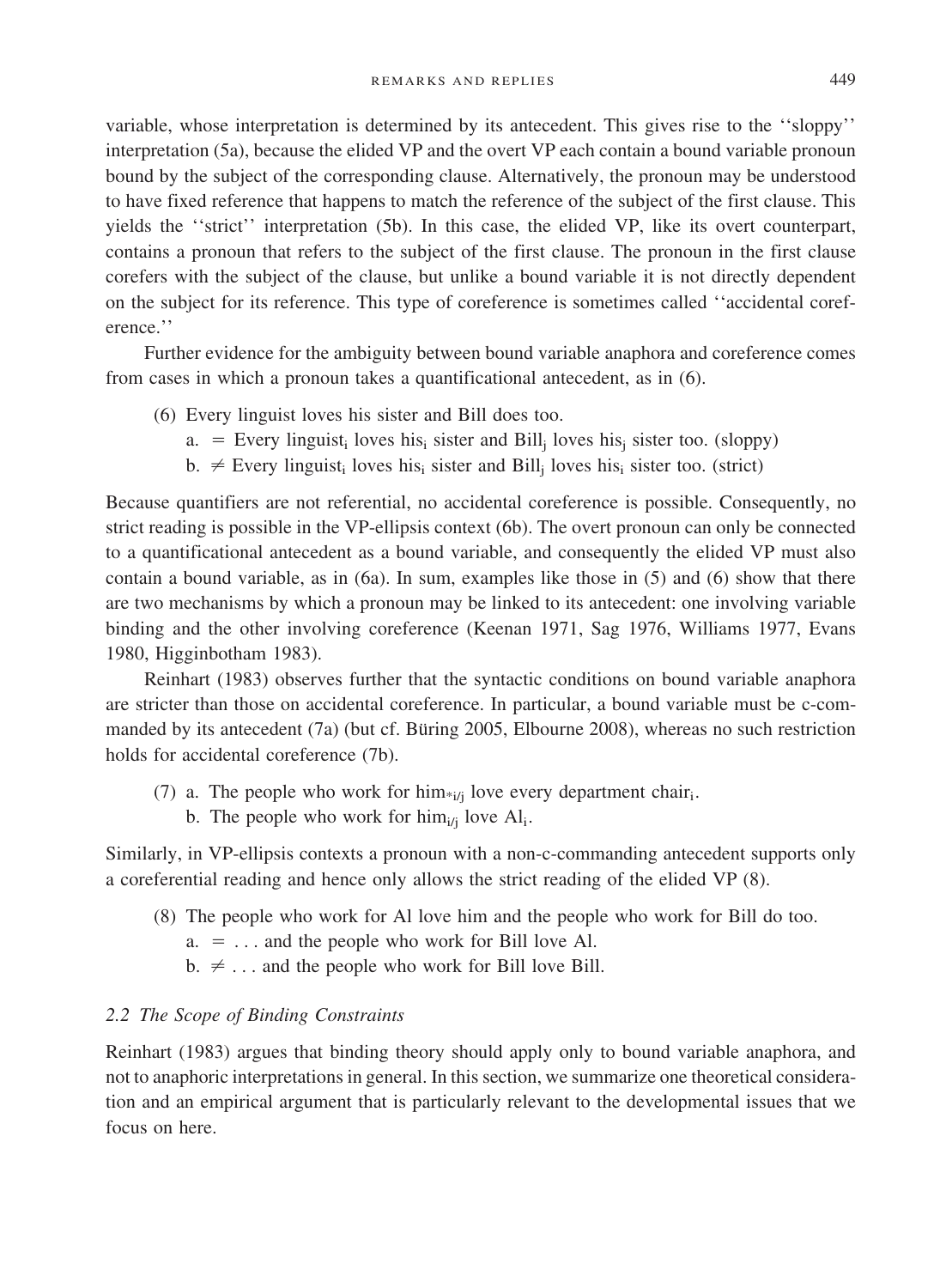A primary theoretical motivation for Reinhart's approach comes from the observation that the disjoint reference constraints (i.e., Principles B and C; Chomsky 1981) and bound variable anaphora apply only to c-command relations. Principle B rules out a pronoun with a local antecedent only if c-command obtains between them (9). Similarly, Principle C rules out an R-expression (i.e., nonpronominal NP) that is c-commanded by a coreferential NP (10).

- (9) a. Al<sub>i</sub> likes him $_{i/i}$ .
	- b. Al<sub>i</sub>'s sister likes him<sub>i/i</sub>.
- (10) a. He $*_{i/j}$  thinks that I like Al<sub>i</sub>.
	- b. His<sub>i/i</sub> sister thinks that I like  $Al_i$ .

This parallel in the domain of applicability is expected if the binding constraints apply only to bound variable anaphora.

The idea that binding constraints apply only to bound variable anaphora correctly predicts that the bound variable interpretation of the pronoun in (11) is blocked by Principle B. However, the prediction is more complicated for sentences like (12) that have a referential subject NP.

- (11) Every candidate<sub>i</sub> likes him $_{i/i}$ .
- (12) Al<sub>i</sub> likes him $_{i/i}$ .

Recall that a referential NP may serve as the antecedent of a pronoun either via variable binding or via accidental coreference. Therefore, if accidental coreference is generally available and if Principle B regulates only the distribution of bound variables, then it follows that the accidental coreference interpretation should be available in (12), yielding the interpretation that *Al likes himself*, contrary to speaker judgments.

Reinhart argues that this prediction is not a shortcoming of her theory, but rather is a virtue. She claims that the accidental coreference representation is indeed available, but that special discourse circumstances are required to realize this possibility (Evans 1980, Higginbotham 1983). In a sentence like (13), for example, it is argued to be natural to interpret the pronoun *him* as coreferential with *Bill*, even though it is locally c-commanded by its antecedent in the last conjunct. Therefore, it is important to explain what distinguishes (12) from (13).

(13) I know what Mary, Sue, and Bill have in common. Mary likes him, Sue likes him, and Bill likes him too.

Reinhart recognizes that her version of Principle B is insufficient to block coreference in  $(12)$ , owing to the possibility of accidental coreference.<sup>1</sup> She proposes that this binding-theoretic loophole is closed by an additional constraint, labeled Rule I (14).

<sup>&</sup>lt;sup>1</sup> Indeed, it is precisely this issue that led to Lasnik's (1976) argument that the constraints on pronominalization must be stated in terms of disjoint reference and not coreference. However, Evans (1980) argues that even this restriction is insufficient to block accidental coreference. For alternative accounts of how to distinguish the coreference possibilities in (12) and (13), see Heim 1998 and Levinson 2000.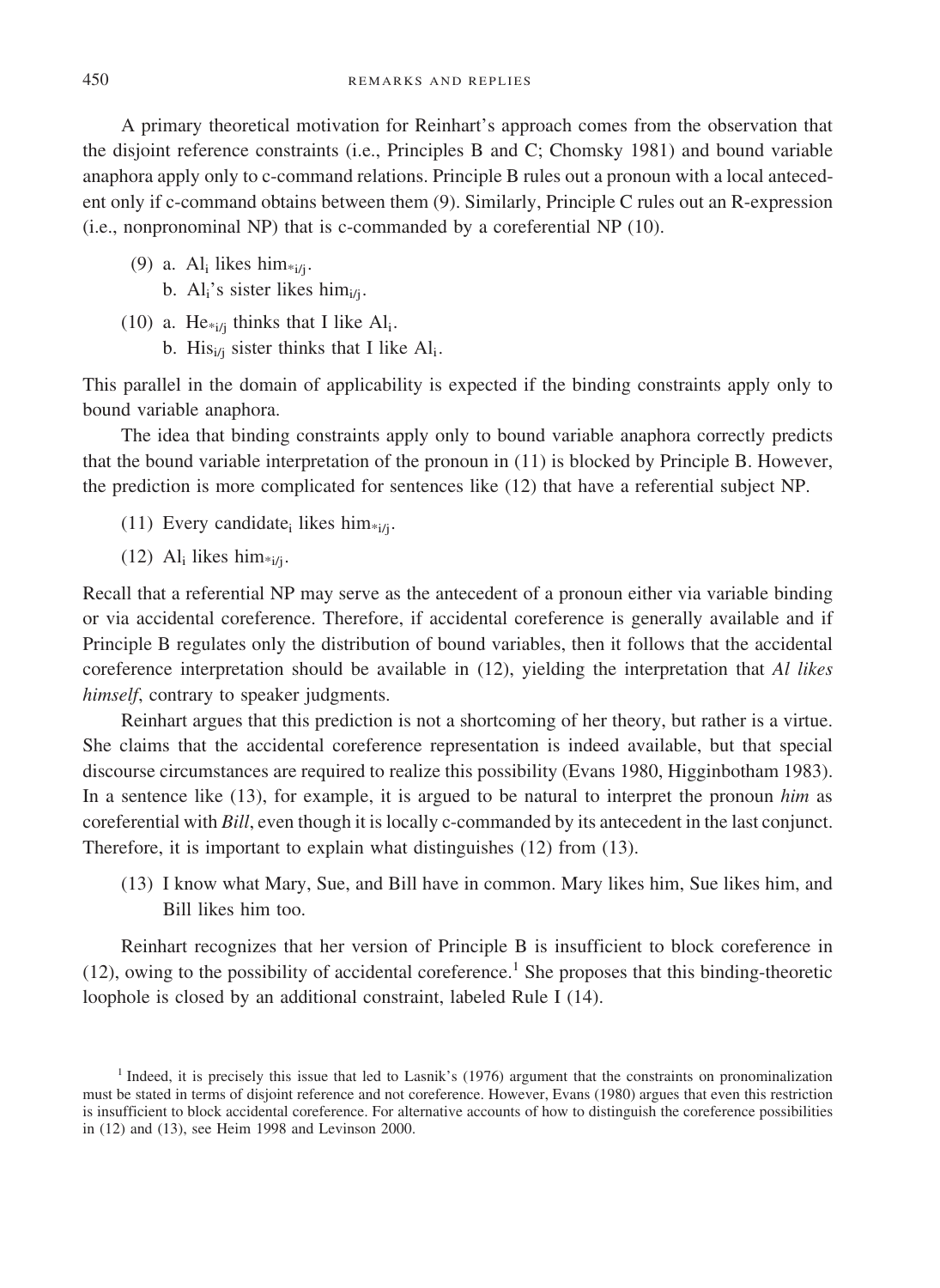(14) *Rule I: Intrasentential Coreference* (Grodzinsky and Reinhart 1993:79) NP A cannot corefer with NP B if replacing A with C, C a variable A-bound by B, yields an indistinguishable interpretation.

In essence, Rule I is an economy condition, stating that accidental coreference is possible only when bound variable anaphora is not. This rule successfully blocks accidental coreference in (12), because the bound variable interpretation and the accidental coreference interpretation have identical truth conditions. Furthermore, Rule I provides an account of why coreference is possible in sentences like (13). The relevant interpretation of (13) asserts that the property shared by Mary, Sue, and Bill is the property of liking Bill—that is, (15).

 $(15)$   $\lambda$ x. x likes Bill

However, if the pronoun in the third conjunct is taken to be a bound variable, then that clause asserts that Bill is a self-liker—that is, (16).

(16)  $\lambda$ x. x likes x

It is clear that liking oneself and liking Bill are different properties for the members of a group to share, and therefore Rule I does not apply. Consequently, accidental coreference is not trumped by bound variable anaphora in (13) and hence the third conjunct is predicted to allow the interpretation that *Bill likes himself*.

The critical conclusion from this line of argument is that cases of coreference failure like (12), which under classic binding theory (Chomsky 1981) were taken to be violations of Principle B alone, are considered to be ruled out by two separate principles of grammar: Principle B (a condition on the syntax-semantics interface) and Rule I (a condition on the semantics-pragmatics interface).

## *2.3 A Developmental Dissociation*

While the theoretical arguments in favor of restricting Principle B to cases of bound variable anaphora can stand on their own, evidence from the developmental pattern of adherence to Principle B is often presented as the best possible evidence for the existence of two different mechanisms underlying Principle B effects (Chien and Wexler 1990, Grodzinsky and Reinhart 1993, Thornton and Wexler 1999). This evidence comes from an apparent dissociation in children's interpretation of sentences traditionally captured by Principle B. Many studies of English and other languages, most notably Dutch and Russian, have reported that children incorrectly allow local binding of a pronoun with a referential antecedent until roughly age 5, but a number of these studies have reported no such delay in sentences with quantificational antecedents (see section 5). For example, in a classic picture judgment study (Chien and Wexler 1990), 5-year-olds accepted a coreferential interpretation for sentences like *Mama Bear is touching her* on 51% of trials, but for sentences like *Every bear is touching her* they accepted it on only 16% of trials.

This developmental dissociation, which Elbourne (2005) calls the quantificational asymmetry (QA), appears to provide striking support for Reinhart's account of binding theory. The theory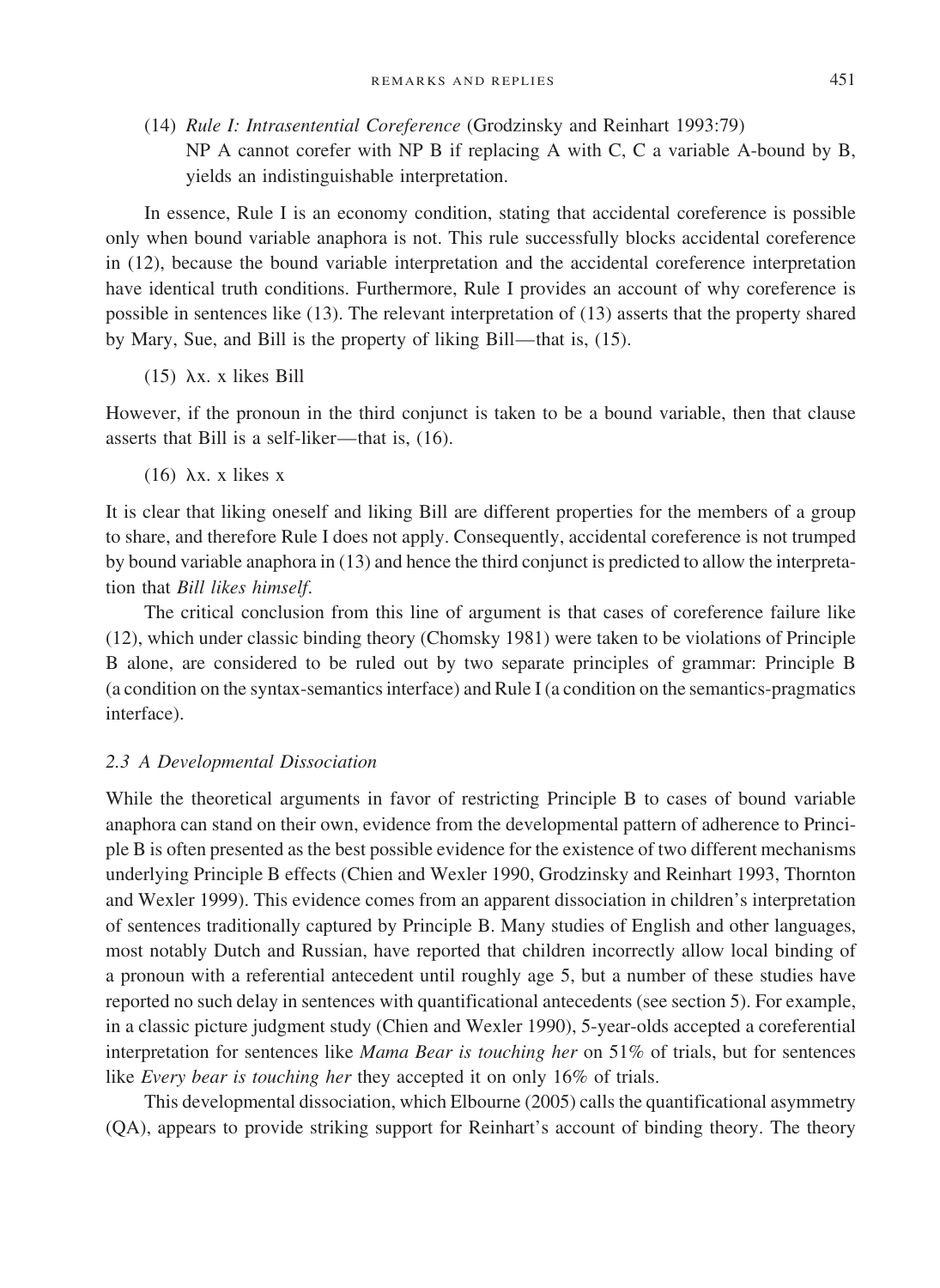claims that different mechanisms restrict quantificational and referential antecedents for pronouns, and the dissociation observed in the child data comports well with this claim. If the children have already mastered Principle B, but either do not know or cannot apply the additional constraint that blocks local anaphora with referential antecedents, then the QA is captured.<sup>2</sup>

However, there are a number of concerns about the strength of the theoretical conclusions that can be drawn from reports of the QA. First, although the QA has become a part of the received wisdom about language acquisition (e.g., Guasti 2004), the empirical record is not unequivocal (for reviews, see Kaufman 1994, Koster 1994, Elbourne 2005). A number of studies have obtained discrepant findings, regarding both the QA and the strength of the delay of Principle B effect (DPBE). For example, studies of the DPBE have found rates of acceptance of Principle B violations that range from 16% to 82%—far greater variability than would be expected by chance. We discuss the previous literature in more detail in section 5.

Second, examination of the studies that have been used to show the QA raises concerns about the adequacy of the experimental designs used in these studies. Some of these concerns were already raised by Elbourne (2005), and we raise a number of additional concerns in section 3.

Third, the developmental findings do not comport as well with Reinhart's theory of binding as is sometimes suggested. The theoretical arguments that we reviewed for Principle B can also be constructed for Principle C. Indeed, on Reinhart's theory Principle C effects are governed strictly by Rule I. Consider the dialogue in (17).

- (17) A: Is that John?
	- B: It must be. He's wearing John's coat.

Here speakers do not detect a Principle C violation, even though *he* and *John* are taken to be identical in reference. Rule I is satisfied, however, since an assertion that *someone is wearing John's coat* is distinct from an assertion that *someone is wearing his own coat*. The fact that these assertions can be distinguished licenses coreference.

Thus, we would expect that children's failure to apply Rule I, giving rise to apparent Principle B violations, should also give rise to apparent Principle C violations. But this appears not to be the case. Instead, a number of studies have found that Principle C is uniformly obeyed by children at age 4 and even younger (Crain and McKee 1986, Crain and Thornton 1998, Guasti and Chierchia 1999/2000, Kazanina and Phillips 2001, Leddon and Lidz 2006). Thus, to the extent that the QA provides evidence for the necessity of a theoretical construct like Rule I, children's success with Principle C remains a mystery. Put differently, to the extent that the developmental evidence shows an asymmetry between Principle B and Principle C, it casts doubt on the theoretical claim that Principles B and C are governed by common mechanisms. This concern applies not just to Reinhart's theory of binding, but to any approach that treats the disjoint reference rules similarly.

<sup>&</sup>lt;sup>2</sup> The literature contains a number of different accounts of the specific cause of the DPBE. For example, Reinhart has argued that children have full adult knowledge, but are unable to perform the computations needed to implement Rule I (Grodzinsky and Reinhart 1993, Reinhart 2006), whereas Wexler and his colleagues have argued that children lack adult knowledge of a pragmatic principle (Principle P) that restricts accidental coreference (Chien and Wexler 1990, Thornton and Wexler 1999). The difference between these accounts does not affect our arguments here.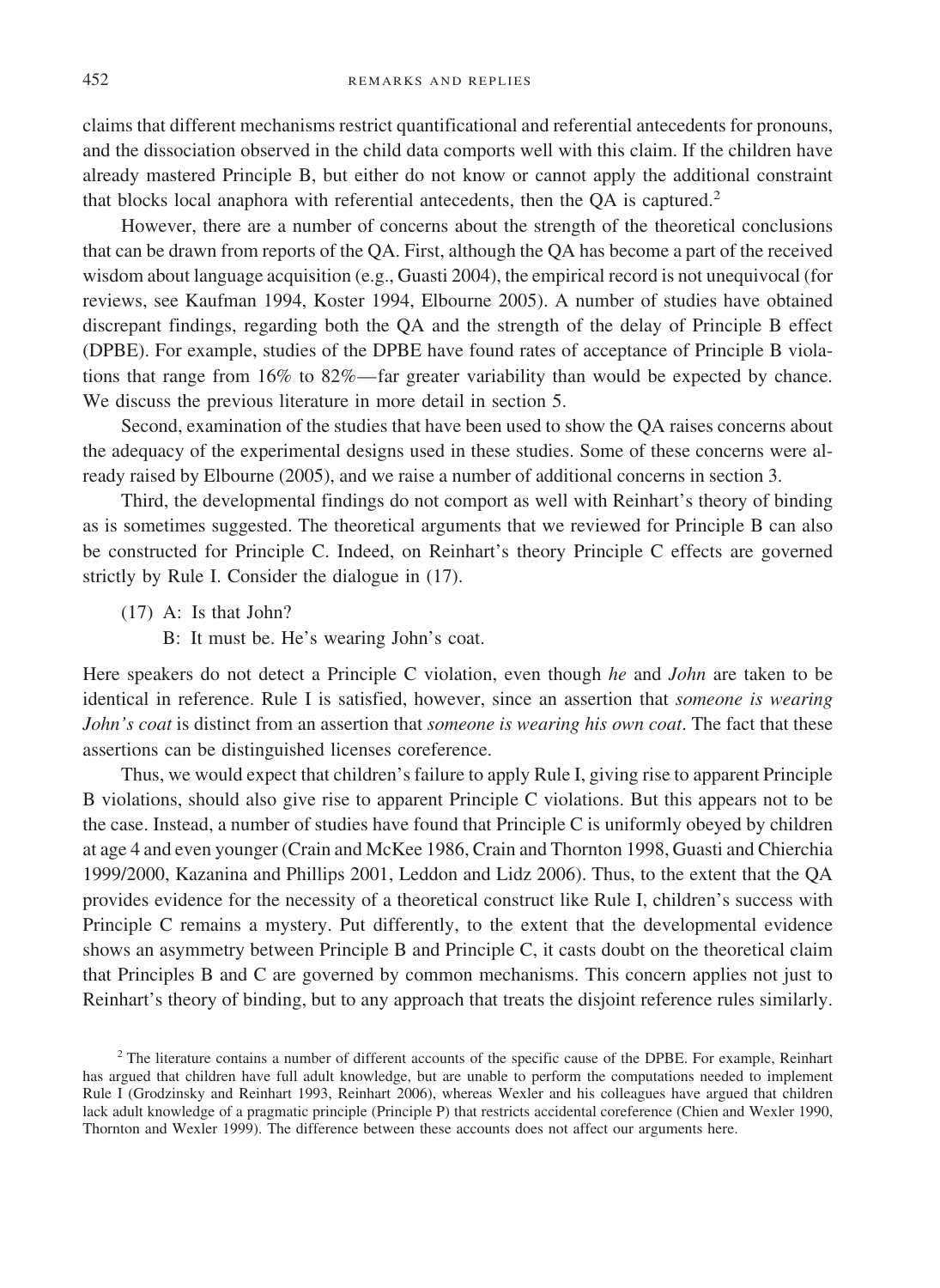With these issues in mind, the next section aims to identify the features of a fair test of the QA and the DPBE, using as a focus the truth-value judgment task (TVJT; Gordon 1996, Crain and Thornton 1998), because it is a task that encourages experimenters to make very explicit their assumptions about the discourse context against which a sentence is judged. Although many of the issues discussed below generalize to other experimental measures, and although we believe that the concerns we raise encompass a variety of tasks, we are not able to examine all tasks in as much detail as we do the TVJT. We next turn to a discussion of the basic components of a TVJT test of constraints on anaphora.

## **3 Truth-Value Judgment Tests**

#### *3.1 The Logic of the Task*

Much of the evidence for the delay of Principle B effect (DPBE), and for the quantificational asymmetry (QA) in particular, has been drawn from studies using the truth-value judgment task (TVJT), a task that confers many advantages but that requires great care in its use and interpretation. In this section, we briefly summarize the desiderata for a fair test of children's knowledge of constraints on binding and coreference, and we raise concerns about how well these desiderata have been satisfied in previous studies, expanding upon the critique by Elbourne (2005). Our discussion here focuses on the TVJT, but similar considerations apply to other experimental tasks that have been used to test children's knowledge of binding constraints.

Suppose that we want to know what interpretations 4-year-old children allow for sentences like (18) and (19), which have been the focus of most research on the DPBE and the QA.

- (18) Grumpy painted him.
- (19) Every dwarf painted him.

Our interest is in whether children respect the constraint that prevents the pronoun *him* from being anaphoric to a local subject NP in the adult grammar, and whether this constraint affects the two examples equally. In what follows, we use the term *anaphoric* as a cover term for variable binding and (accidental) coreference, reserving the terms *bound* and *coreferential* for the two specific types of referential dependencies. We refer to interpretations in which the pronoun lacks an intrasentential antecedent as *deictic*. We also describe cases of illicit coreference and cases of illicit bound variable anaphora as *Principle B violations*, with no intended prejudice regarding whether these should be handled by one or two mechanisms in the grammar.

Clearly, we cannot ask young children to give explicit judgments about the range of coreference possibilities for sentences like (18) and (19). The TVJT was thus devised to tackle the problem of probing complex grammatical phenomena in young children using a task that is engaging and that requires simple judgments from children (Gordon 1996, Crain and Thornton 1998). In a TVJT, a child and a puppet, such as Kermit the Frog, together watch an experimenter tell a story with props. After the story, the puppet makes a statement about the story and the child's task is to judge whether the statement was accurate. The experimenter can use the child's judgment to draw inferences about the child's interpretation of the target sentence. The task has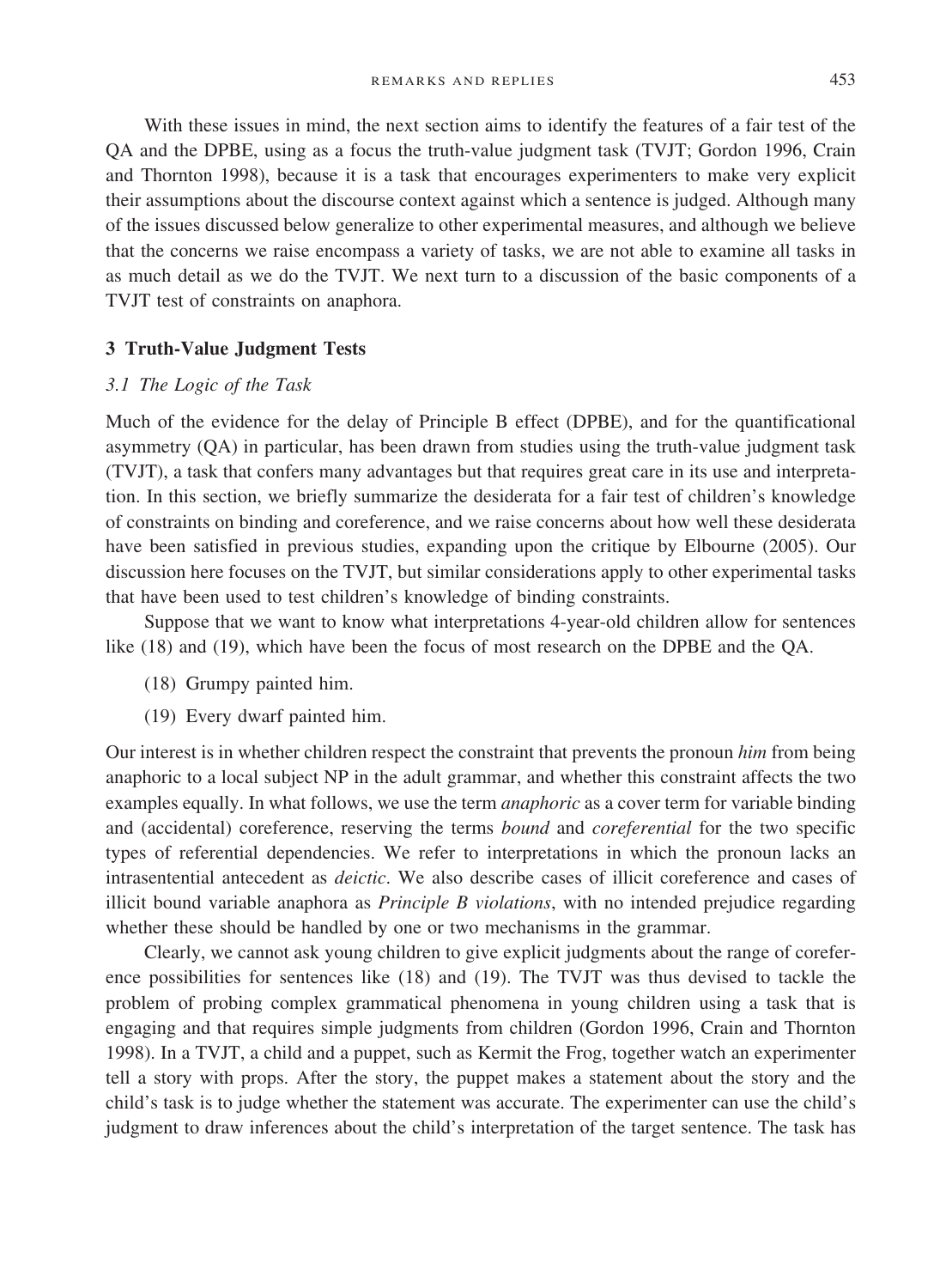many advantages. It can be used to probe complex grammatical representations in young children (most children aged 4 years and up, and some 3-year-olds). It is engaging and nonconfrontational, and it has special advantages for investigating sentences that have multiple potential interpretations. Another advantage of the task is that the test sentence is presented in the context of a discourse, thereby allowing experimenters to manipulate the discourse context and control for its potential effect on sentence interpretations.

When the TVJT is used as a test of binding constraints, its core logic is straightforward: if a child encounters a story in which the anaphoric interpretation of the pronoun in (18) or (19) is both true and prominent in the story, but does not judge (18) or (19) to be a true statement about the story, then the child presumably did not access the anaphoric interpretation of the pronoun. Assuming that the task has been executed properly, we infer that the reason the child did not access the anaphoric interpretation is that a binding constraint made that interpretation inaccessible.

However, the simple judgment that the TVJT requires of a child also creates its greatest challenge. The child makes a judgment about a sentence and a story, and then the experimenter must make an inference concerning the child's grammar. Because the setup of the story is integral to the range of interpretations available to the child, great care must be taken to satisfy the assumptions underlying the task, so as to avoid misleading results (Crain and Thornton 1998).

A widespread assumption in TVJT studies is that children will assent to the truth of a sentence if they can (''Principle of Charity''). In the case of a potentially ambiguous sentence, a test sentence is typically presented in a scenario that makes only one reading of the sentence true. Thus, if a child assents to the truth of the sentence in a scenario, we presume that the child has access to the interpretation made true in that scenario. If the child rejects the sentence in a scenario, then this rejection is taken as evidence that the interpretation made true in that scenario is unavailable. However, such responses justify conclusions about the child's grammar only if we can rule out extralinguistic reasons for the responses. If an interpretation is too strongly biased in the scenario provided, then a child may say ''yes'' owing to contextual coercion of an ungrammatical interpretation. Conversely, if an interpretation is not made sufficiently available in the story, then it is possible that the child's rejection results not from grammatical constraints, but from properties of the discourse context. Consequently, if we are to reason about a child's grammar from yes/no responses in a TVJT, then we must ensure that the interpretations under investigation are made equally available in the experimental contexts.

Following this logic, TVJT tests of binding constraints rely on the assumption that the test scenario makes two different interpretations accessible (though not necessarily true): one interpretation corresponds to the anaphoric interpretation of the pronoun, and the other interpretation corresponds to the deictic interpretation of the pronoun. Children then judge the truth of a potentially ambiguous sentence, and the researcher can use the children's judgments to infer which interpretation of the sentence was accessed. If children's judgments show that they systematically fail to access one interpretation, then the researcher may conclude that the children do not allow that interpretation of the test sentence.

However, it is important to recognize that when a child rejects a sentence like (18) or (19) in a TVJT scenario where the anaphoric interpretation is true, the child is not a ''little linguist''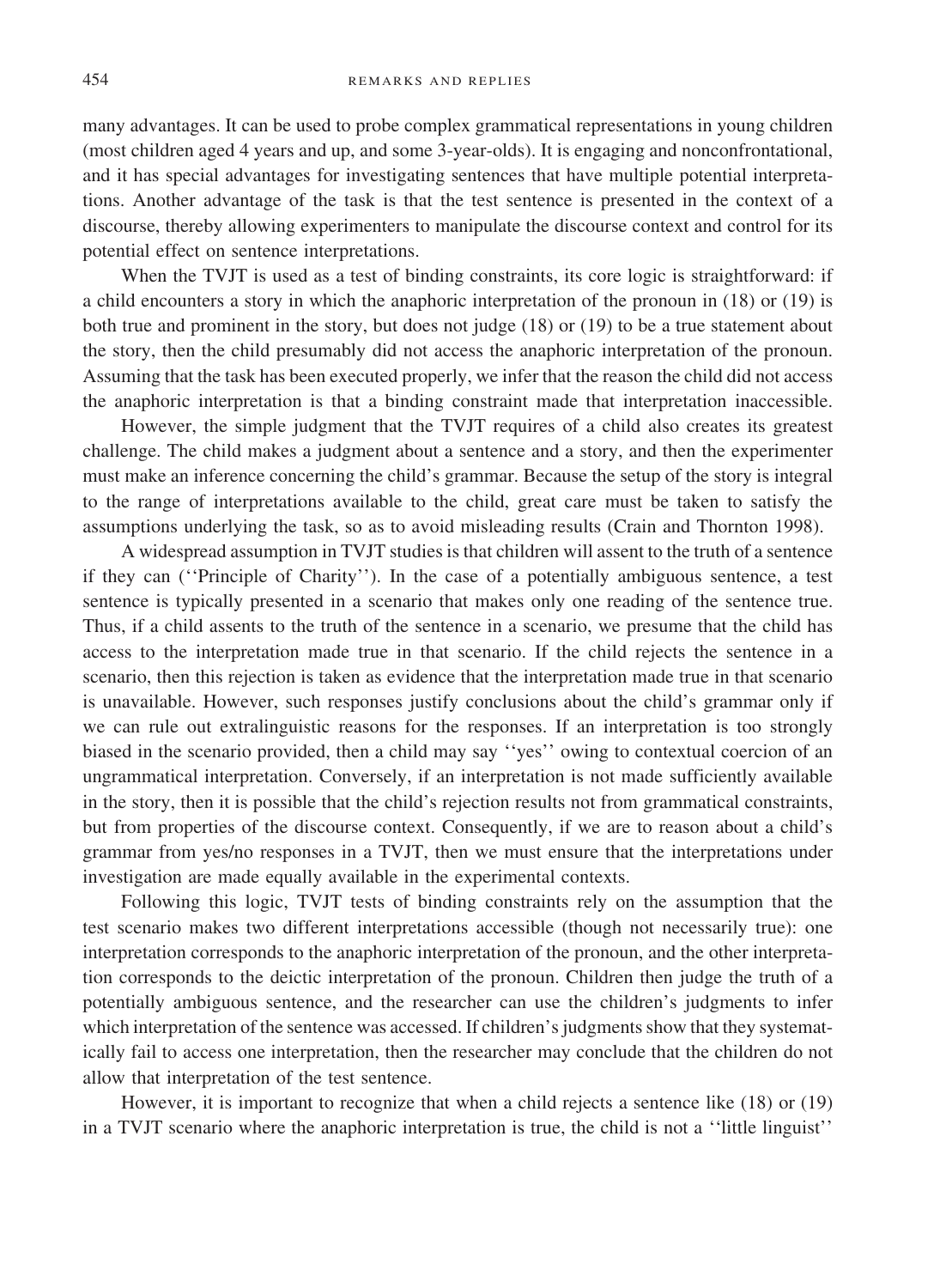who is directly judging the anaphoric interpretation as ungrammatical. Rather, it is assumed that the child is denying the truth of an alternative, deictic interpretation of the pronoun. When a child does this, it is commonly assumed that the child focused on the deictic interpretation because the anaphoric interpretation was unavailable, and furthermore that it was the child's grammar that made the anaphoric interpretation unavailable. However, this depends on the assumption that the anaphoric interpretation was sufficiently available in the context that only the child's grammar could be responsible for his rejection.

Let us now consider how the assumptions of the TVJT must be satisfied in the context of a Principle B experiment, and the implications for specific experimental designs. At the most general level, these assumptions amount to the need to balance the relative accessibility of the interpretations under investigation. Here it is important to distinguish two notions of accessibility of pronoun interpretations. One applies to the potential referents of pronouns, the other to the propositions that the pronouns appear in.<sup>3</sup>

*Assumption 1: Availability*. Pronouns are used to pick out referents that are independently available in a discourse. Therefore, in order to test whether a child's grammar allows or disallows a particular antecedent for a pronoun, it is important that the intended referent for the pronoun be available in the current discourse. This requirement applies equally to antecedents of anaphoric and deictic pronouns, but in tests of binding constraints it is particularly relevant to deictic antecedents, since they need not be explicitly mentioned in the same sentence as the pronoun and hence may be overlooked. If a child is presented with a sentence containing a pronoun for which his grammar excludes an anaphoric interpretation, but the context fails to make a deictic interpretation available, then the child may be ''coerced'' into choosing the anaphoric antecedent because that is the only discourse-accessible antecedent.

Relatedly, it is important to establish that potential anaphoric antecedents are considered to be potential antecedents by children, once the possible effects of binding constraints are neutralized. This is particularly relevant for tests of bound variable anaphora. If children are reluctant to allow bound variable interpretations for pronouns in general, as has sometimes been suggested (Koster 1994), then they may avoid the anaphoric reading of (19) because of this general bias, independent of Principle B.

*Assumption 2: Disputability*. The second requirement involves the propositions in which pronouns are used in tests of binding constraints. In order to be submitted for a natural true/ false judgment, a proposition should be ''under consideration'' in the experimental setting. If an interpretation has never been under consideration, then children may have difficulty rejecting that interpretation, even if it refers to an event that did not occur. For example, if a sentence like (19) is presented in a context where the narrative focus is on whether *the dwarves will all paint another individual* (deictic interpretation), and where the possibility that *each of the dwarves might paint*

<sup>&</sup>lt;sup>3</sup> We would like to thank an anonymous reviewer for helping to clarify these issues.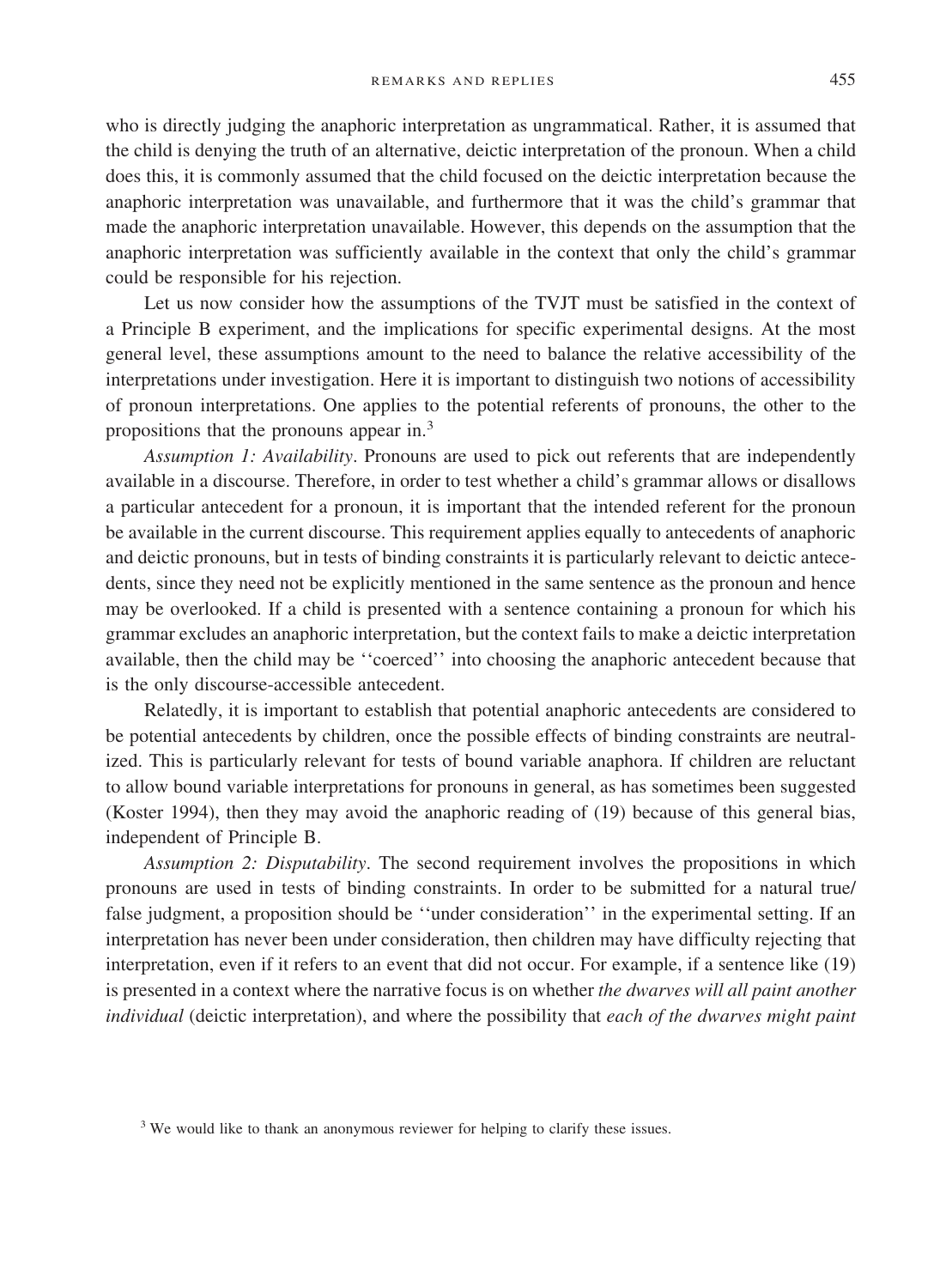*himself* is never a live option in the story (anaphoric interpretation), then children are likely to judge the truth of the deictic interpretation, regardless of the effect of binding constraints.

In a TVJT test of binding constraints, children are typically asked to judge sentences containing pronouns following stories in which an anaphoric interpretation of the pronoun is true and a deictic interpretation is false. Practically, this entails that the story should make the deictic interpretation a genuine potential outcome at some point in the story. Crain and colleagues have emphasized the importance of this requirement, which they attribute to Russell (1948); they label it the *Condition of Plausible Dissent* in TVJT designs (Crain and Thornton 1998). Previous studies of children's adherence to Principle B have satisfied—or failed to satisfy—this requirement in a number of ways, and we argue below that this factor is important in understanding variability in past findings. The requirement is commonly satisfied by making the deictic interpretation of the sentence almost become true in the story, although we argue that this is insufficient if the event that almost happens is incidental to the rest of the narrative (see also Hulsey et al. 2004).

In tests of the QA, there is one further consideration that must be taken into account: the scenarios should be maximally similar in the referential and quantificational conditions. If the conditions are poorly matched in this regard, then a spurious QA may be observed. This means that the child's basis for rejecting the test sentences should be maximally similar in the referential and quantificational conditions. The reasoning that we follow in the new studies described below is that if the very same event makes the test sentence false in the referential and quantificational conditions, then the risk of a spurious QA is reduced.

In addition to constraints on the setup of a TVJT scenario, it is important that researchers are confident in their measures of the interpretation accessed by children. For this reason, children's yes/no answers should ideally be followed with requests for explanation. Although most descriptions of the TVJT focus on using children's yes/no answers to draw inferences about their grammatical representations, the real interest lies in how children interpret the test sentences—and for these interpretations, the yes/no answers are but one convenient measure. Children's justifications for their answers provide important additional information about their interpretations, and they sometimes indicate that the yes/no answer is misleading. For example, if a child answers ''no,'' but his explanation indicates that he interpreted the pronoun anaphorically, then his ''no'' answer clearly provides no evidence for avoidance of anaphoric interpretations.

Elbourne's (2005) critique of prior studies of the DPBE focuses primarily on one aspect of how these assumptions are satisfied, emphasizing factors such as differential availability of the anaphoric antecedent that may have led to the appearance of a QA. Experiments 1 and 2 below address these concerns by closely matching the test conditions for referential and quantificational conditions and by independently verifying that children can access bound variable interpretations. Issues of disputability, and in particular the question of whether the (ultimately false) deictic interpretation of the test sentence was under consideration in the scenario, are less of a focus in Elbourne's critique, but we suggest that inadequate satisfaction of this assumption may be at least as important as failures to satisfy the availability assumption in tests of Principle B and the QA in children. We show in Experiment 3 that when the disputability assumption is not properly satisfied in the referential condition, the appearance of an asymmetry arises.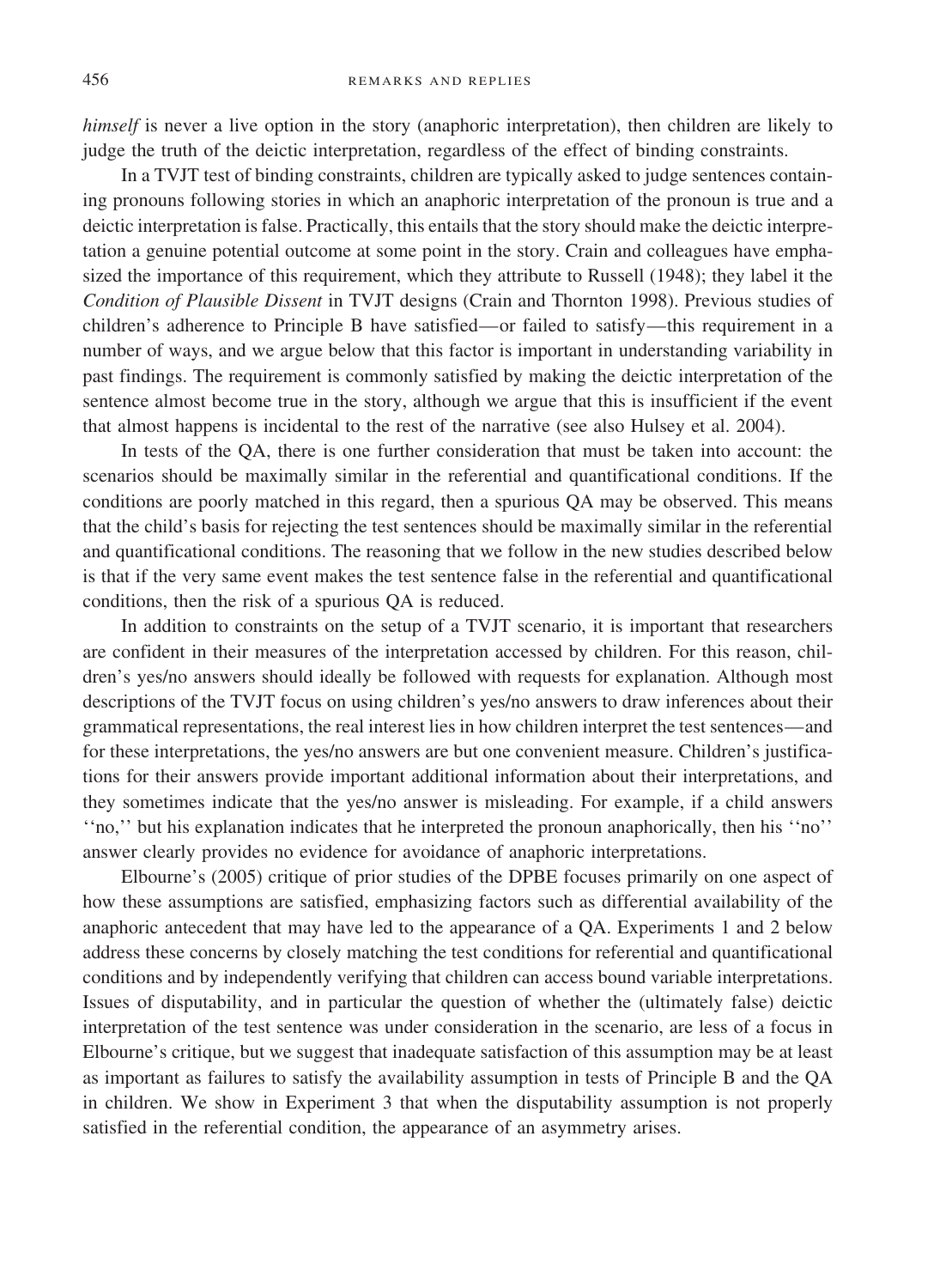## *3.2 An Example: Thornton and Wexler 1999*

We next consider in more detail whether the assumptions outlined above are satisfied in one sample TVJT scenario that has been used as evidence for both the DPBE and the QA. The scenario is drawn from Thornton and Wexler 1999. We focus on this example not because it is better or worse than others, but because the authors provide a detailed description of the study and because it is representative of a design strategy that has been followed in several other studies of the DPBE and the QA, as discussed further in section 5 and appendix B.

The story in (20) gives the outline of one scenario that Thornton and Wexler used to test sentences with referential and quantificational antecedents alike, following a standard TVJT procedure. The child's task was to judge Kermit's statements in (21) and (22).

(20) Bert and three reindeer friends have a snowball fight, and they all get covered in snow. When they go inside, Bert is shivering, so he asks the reindeer to brush the snow off him. Two of the reindeer (separately) refuse, saying they have too much snow to deal with, and they brush themselves. The third reindeer helps Bert a little bit, but then brushes the snow off of himself. Bert thanks the helpful reindeer for starting to brush him. He says he's sorry he can't reciprocate by helping brush the helpful reindeer; he needs to finish brushing all the snow off of himself because he's still very cold. (Thornton and Wexler 1999:142)

| (21) I think Bert brushed him.           | Referential condition      |
|------------------------------------------|----------------------------|
| (22) I think every reindeer brushed him. | Quantificational condition |

The sentences in (21) and (22) are both true in the scenario in (20) only if the pronoun *him* is interpreted anaphorically, in violation of Principle B. It is true that *Bert brushed himself*, and also true that *every reindeer brushed himself*, but neither of these interpretations is acceptable for adults. Thornton and Wexler report that children accepted (21) as true in 58% of trials and accepted (22) as true in only 8% of trials. These results suggest a strong DPBE for referential antecedents and a clear QA.

The scenario in (20) meets two basic desiderata of a test of binding constraints in children: the anaphoric interpretation of the pronouns in  $(21)$ – $(22)$  is true in the story, and there is a deictic interpretation of the pronoun that is false in each case. Furthermore, the Condition of Plausible Dissent is at least partly met in the quantificational and referential conditions. However, when we consider more systematically how the availability and disputability assumptions are satisfied in the two conditions, we find contrasts that may account for the observed QA, independent of Principle B.

The availability assumption is differentially satisfied in the quantificational and referential conditions, owing to the contrasting accessibility of the anaphoric and deictic antecedents assumed in each condition. In the referential condition (21), the anaphoric antecedent is *Bert* and the relevant deictic antecedent is *the third reindeer*, whose help Bert briefly considers reciprocating. In the quantificational condition (22), on the other hand, the anaphoric antecedent is *every reindeer* and the relevant deictic antecedent is *Bert*. Because Bert is clearly the main protagonist of the story, and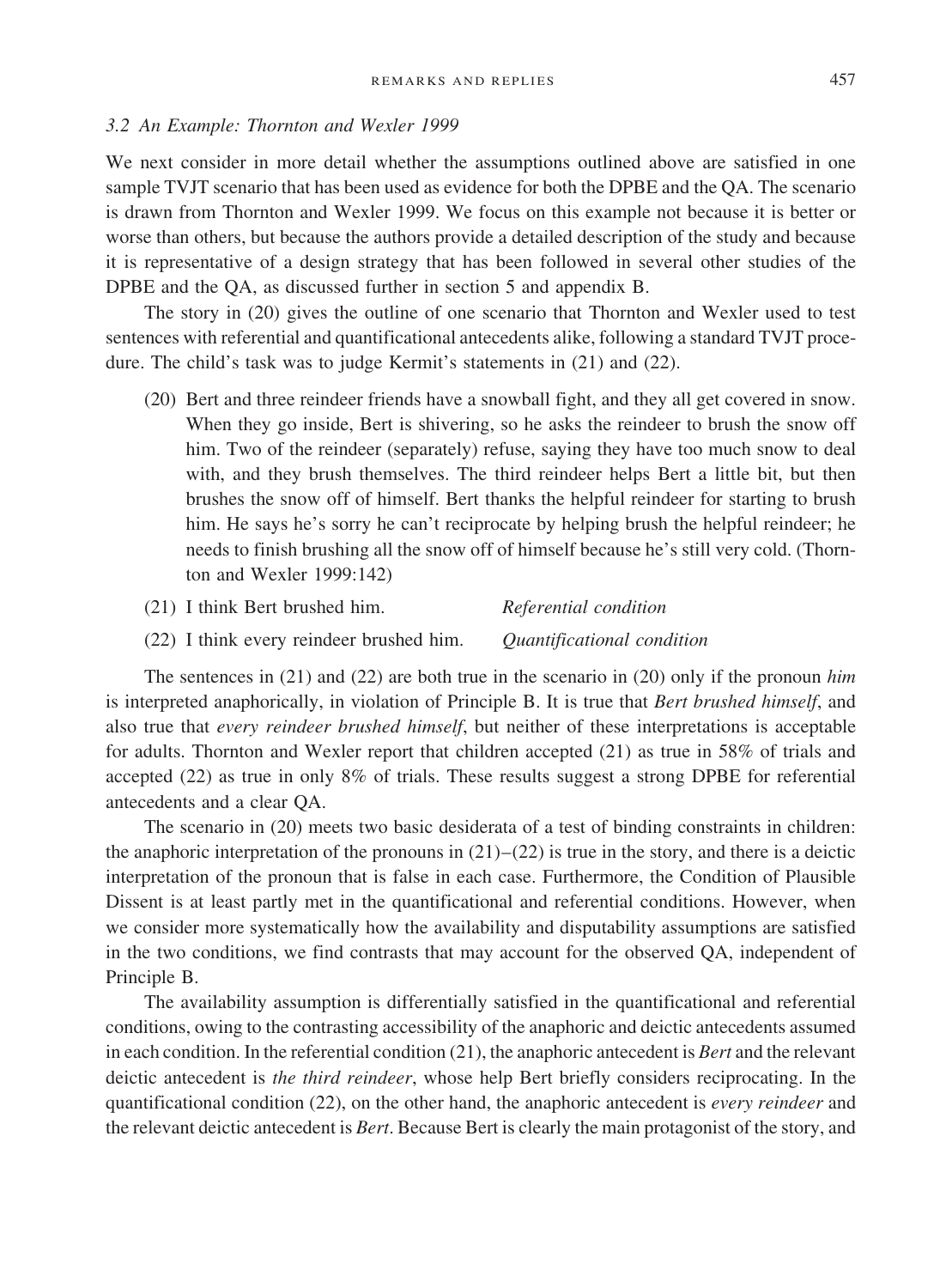because he is the anaphoric antecedent in the referential condition and the deictic antecedent in the quantificational condition, it is perhaps not surprising that children's judgments were based on the anaphoric interpretation on most referential trials and the deictic interpretation on most quantificational trials. Thus, the QA can be derived by assuming that children associate the pronoun *him* with the most prominent referent in the story, with no need to appeal to Principle B.

Elbourne (2005) points to the concern that the main protagonist (Bert) plays a different role in the two conditions, and also raises the concern that children may have favored the deictic interpretation in the quantificational condition (22), perhaps because of a general dispreference for bound variable interpretations of pronouns, an assumption that we directly test in Experiment 2.<sup>4</sup>

Turning to the disputability assumption, we again find that the referential and quantificational conditions differ in how the test sentence relates to the central theme of the story (who will brush Bert?), and do so in a way that could explain children's contrasting responses in the two conditions. In the referential condition, the anaphoric interpretation corresponds to the proposition that *Bert brushed himself*, something that is clearly true and that is closely related to the story's focus on how Bert can remove the snow from his body. In contrast, the deictic interpretation corresponds to the proposition that *Bert brushed the third reindeer*, a possibility that Bert mentions only in passing and that is not directly related to the theme of the story. This may have reduced the accessibility of the deictic interpretation in the referential condition and contributed to children's bias to judge the anaphoric interpretation. In the quantificational condition, the anaphoric interpretation corresponds to the proposition that *every reindeer brushed himself*, something that is clearly true and that is at least indirectly related to the theme of the story, since the reindeer refused to help Bert because they were busy helping themselves. The deictic interpretation corresponds to the proposition that *every reindeer brushed Bert*. Although this proposition does not come close to becoming true, it is closely related to the theme of the story, since Bert does ask each reindeer in turn to help him. Thus, there is an asymmetry in how the test sentence relates to the theme of the story across the two conditions, so that the overall design fails to satisfy the disputability assumption. The deictic interpretation is more relevant to the theme of the story in the quantificational condition than in the referential condition, and so it is perhaps not surprising that children judged the deictic interpretation more frequently in the quantificational condition than in the referential condition.

In light of these concerns, and others raised by the survey of previous studies discussed in section 5, we conducted three experiments that were designed to provide a fairer test of the QA and the DPBE.

<sup>4</sup> Thornton and Wexler show that children willingly accept a bound variable interpretation in a sentence like *Every reindeer brushed himself*, which replaces the pronoun in (21) with a reflexive. However, the bound variable interpretation is obligatory here, and therefore this does not speak to Elbourne's concern. Koster (1994) also raises a concern about children's willingness to accept bound variable interpretations, although the results of Experiment 2 below suggest that this concern is unwarranted.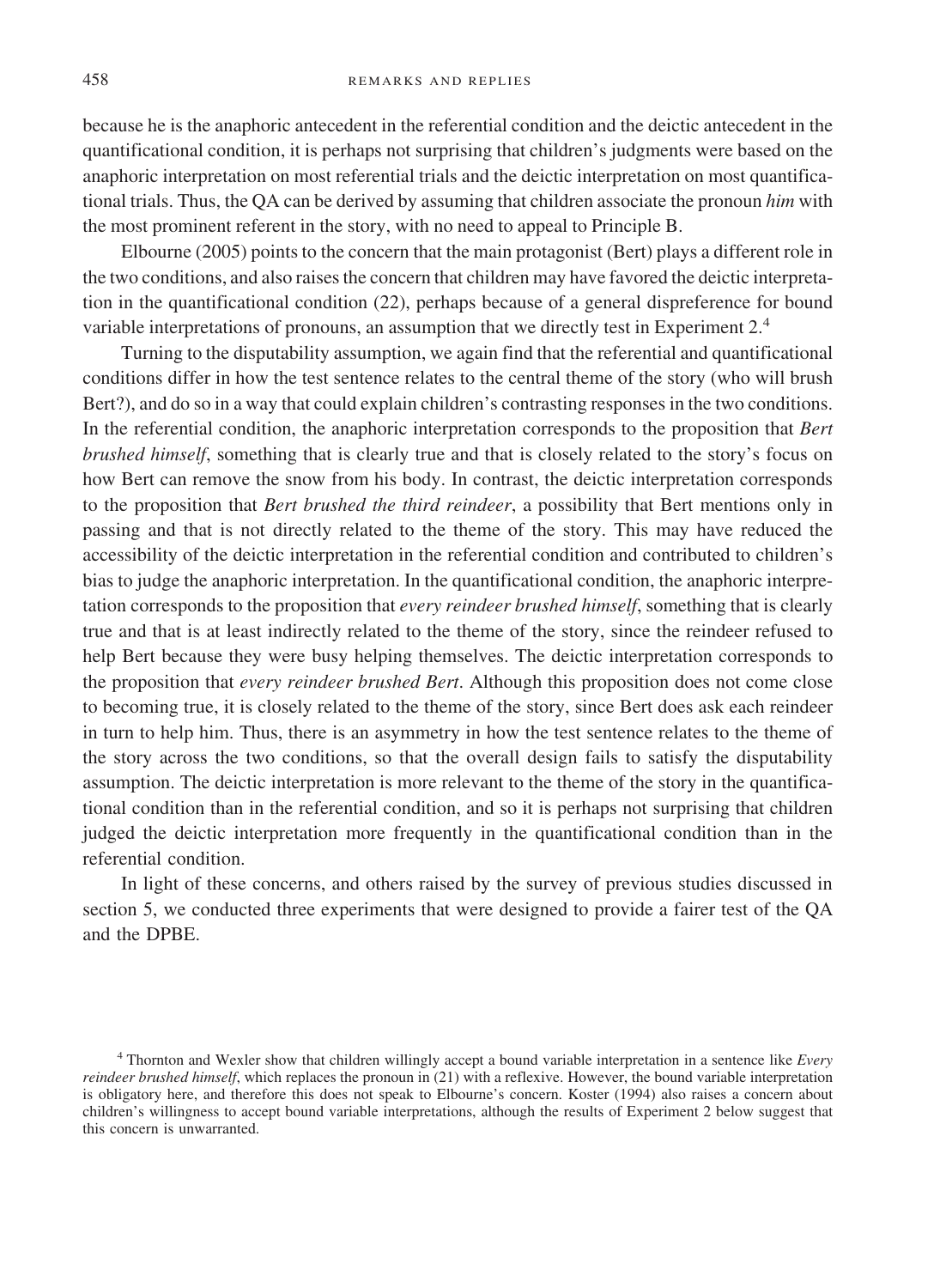# **4 Experiments**

To address Elbourne's concerns, and the additional concerns described in section 3, we conducted three experiments on children's knowledge of locality constraints on pronominal anaphora. The aim of the experiments was to test whether the delay of Principle B effect (DPBE) and the quantificational asymmetry (QA) persist once the assumptions about truth-value judgment task (TVJT) logic outlined above are satisfied. The aim was also to gain a better understanding of the substantial variation found in the results of previous studies of the QA and the DPBE.

Experiment 1 investigates the DPBE and the QA while providing maximally parallel tests for sentences with referential and quantificational antecedents. Experiment 2 provides an independent measure of the availability of bound pronoun interpretations, by pairing the same scenarios used in Experiment 1 with sentences that are not subject to Principle B. Experiment 3 examines the effect of modifying the scenarios from Experiments 1 and 2 so as to reintroduce some of the features that raised concerns about previous studies of the DPBE and the QA. The scenarios used in the experiments are schematized in figure 1.

# *4.1 Experiment 1*

*4.1.1 Design and Participants* Experiment 1 investigated both the DPBE and the QA, using sentences with a pronoun direct object NP and either a referential or a quantificational subject NP. The experiment used a TVJT, in which a child and a puppet companion, Kermit the Frog, watched the experimenter act out a story with props. When the story was over, Kermit made a statement about it, and the child's task was to reward or correct Kermit based on the accuracy of his statement with respect to the scenario.

The experimental materials consisted of 8 stories, each of which was compatible with test sentences from both the referential condition and the quantificational condition. The 8 stories were assigned to two lists of items in a Latin square design, such that each participant saw all 8 stories, paired with 4 referential and 4 quantificational test sentences, and such that across participants each story was paired equally frequently with referential and quantificational test sentences. Participants were randomly assigned to one of the two lists. The 8 target items were combined with 8 filler items that were intermixed with the target items to create a test consisting of 16 stories. Filler stories were included to provide an independent measure of the children's understanding of the task. Furthermore, the filler sentences were assigned dynamically, such that the experimenter provided either a true or a false target sentence, in order to balance the overall number of true and false sentences presented over the course of the experiment. For individual children, the stories were divided over two sessions of no more than 20 minutes, with each session containing 8 stories. Adults were tested in a single session.

Participants were 16 English-speaking children aged 4;0–5;6 years (mean age 4;6 years) and 16 adult controls. Three additional children were replaced in the design because they made errors on more than two filler trials. The age range for the child participants corresponds to the age range that has been claimed to show strong DPBE and QA effects in previous studies. The children were recruited from preschools at the University of Maryland and in the College Park, MD, area.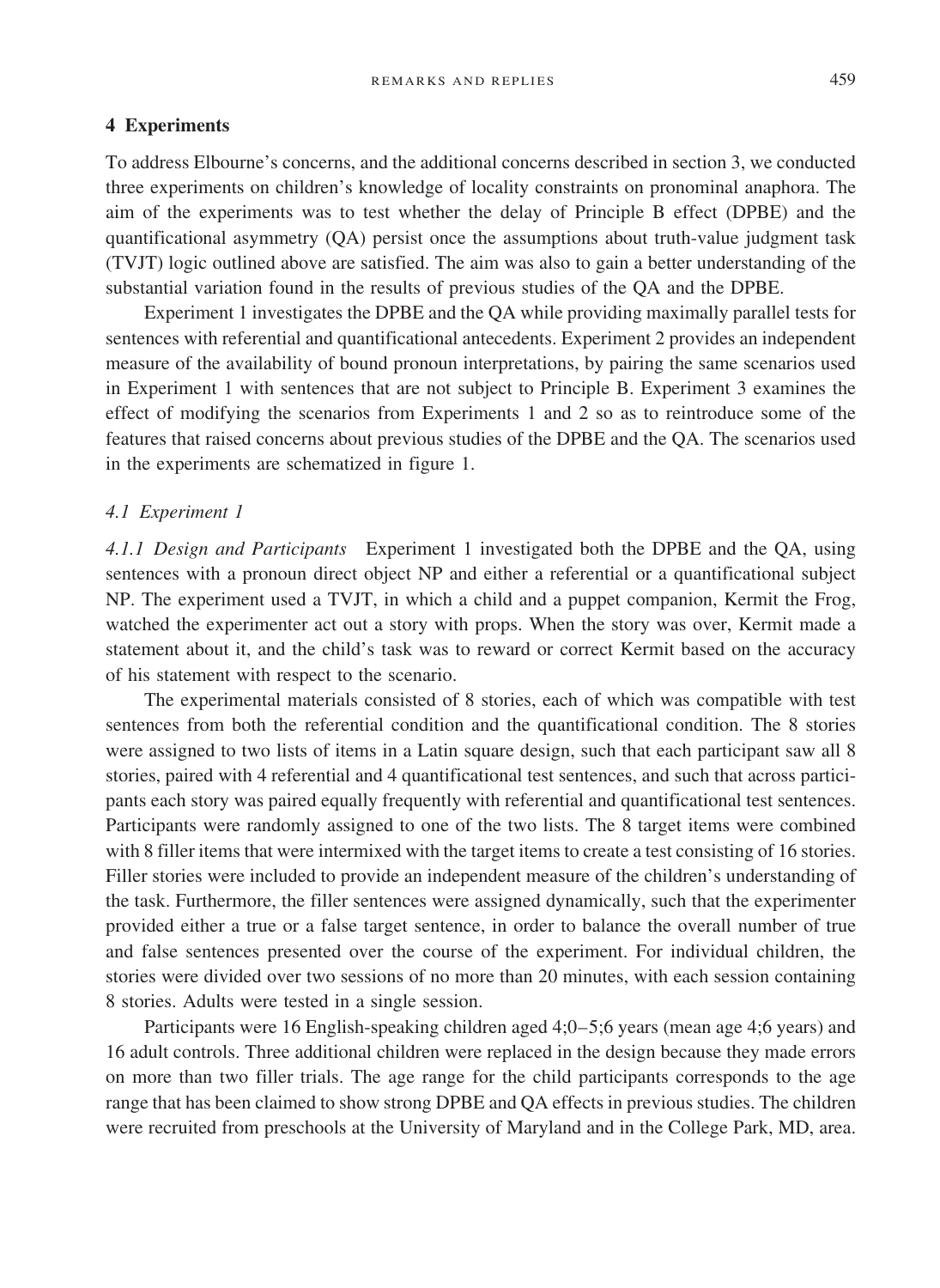We first summarize a sample story in (23) and then review how the story satisfies the assumptions of the TVJT. All other stories were designed following the same template of events. A full list of test sentences can be found in appendix A. The text in (23) describes a scenario presented to children; it does not represent the child-friendly narrative that the children actually heard. Sample videos and slides illustrating the stories can be found on the authors' Web sites.

# (23) *The Painting Story*

Characters: Hiking Smurf, Tennis Smurf, Papa Smurf [collectively Smurfs]<sup>5</sup> Grumpy, Dopey, Happy [collectively dwarves]

Papa Smurf announces that Snow White is going to have a party, and that she is going to have a painting contest. Papa Smurf declares that he is going to be the judge. Each of the dwarves shows and discusses the color of paint that he is going to use to get painted, as does Tennis Smurf. However, Hiking Smurf does not have any paint, and he wonders whether one of the other characters will be willing to share. He first approaches Happy, who says that he would be glad to help out if any paint remains after he is painted. Fortunately, when Happy is finished some paint remains, and so he paints Hiking Smurf. Hiking Smurf, however, is not yet satisfied, so he approaches Dopey with a similar request, which is similarly successful. Then Grumpy, who is in such a bad mood that he doesn't even want to go to the party, declares that he doesn't need to get painted. The other dwarves really want him to go, and Grumpy agrees to get painted, using all of his paint in the process. After Grumpy is painted, Hiking Smurf approaches him and asks for some paint. Grumpy politely apologizes that he would like to help but cannot, because he has used up all of his paint. Hiking Smurf realizes that his best remaining chance is to ask Tennis Smurf for some extra paint, and Tennis Smurf obliges when he is asked. Finally, everybody is ready for Snow White's party.

*Referential lead-in:* OK, this was a story about painting. Hiking Smurf didn't have any paint, and Grumpy almost didn't go to the party. Let me see . . . I think . . .

*Quantificational lead-in:* OK, this was a story about painting. Hiking Smurf didn't have any paint, and all the dwarves looked great. Let me see . . . I think . . .

- (24) Grumpy painted him. *Referential condition*
- (25) Every dwarf painted him. *Quantificational condition*

The story in (23) attempts to satisfy the assumptions underlying the TVJT logic in a maximally similar fashion in the referential and quantificational conditions, as follows.

<sup>&</sup>lt;sup>5</sup> Note that although the two groups of characters in each story had a collective name, they were not described as a group using the collective term in Experiments 1 and 2, in order to ensure that they were adequately individuated. In Experiment 3, the collective names were used, paralleling earlier studies. Note also that although a number of the characters in the stories carried out reflexive actions (e.g., painting themselves), explicit reflexives were never used in telling the stories.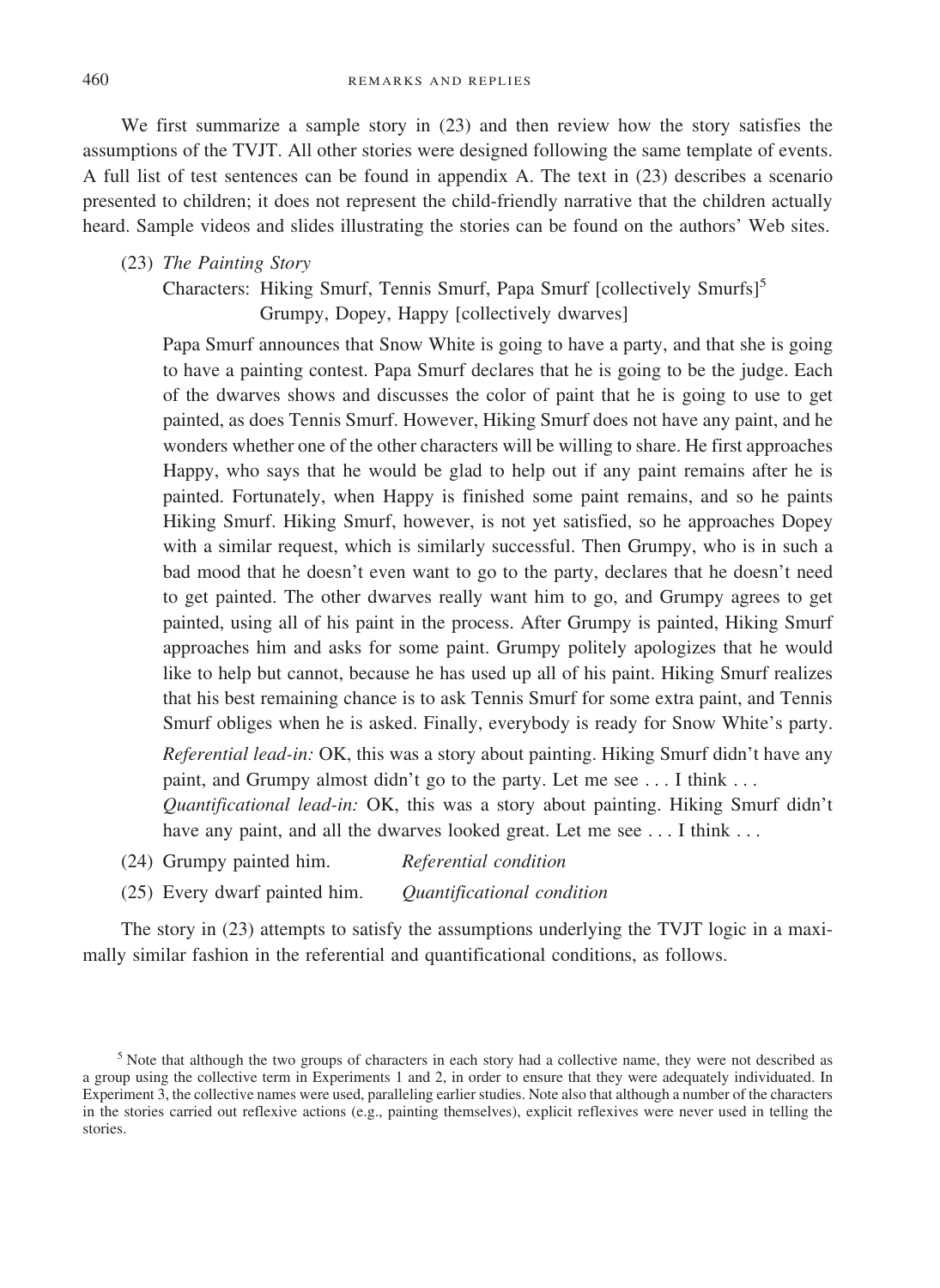The same stories were used to test the referential and quantificational conditions, and the within-subjects Latin square design ensured that differences between the stories themselves could not be responsible for differences in responses in the two conditions. More importantly, the stories were designed such that the same events were the critical determinants of the truth or falsity of the test sentences in the two conditions, reducing the possibility that the salience of any individual character or event might lead to a spurious QA.

The referential and quantificational conditions are closely matched, both in terms of the accessibility of antecedents/referents (availability assumption) and in terms of the accessibility of the propositions that children were asked to judge (disputability assumption). The central character in the story is Hiking Smurf, and he is the intended deictic referent in both the referential and quantificational conditions. This minimizes any potential concerns about the availability of a suitable deictic referent for the pronoun. Meanwhile, the anaphoric antecedents are matched as closely as possible in the two conditions. Grumpy is the anaphoric antecedent in the referential condition. He is a prominent character in the story and is associated with the most vivid event in the narrative. Also, he is the most prominent of the set of dwarves who are the anaphoric antecedent in the quantificational condition. Hence, the availability assumption is satisfied in a similar fashion in the two conditions.

Turning to the disputability assumption, the referential and quantificational conditions are again closely matched and all relevant propositions are live possibilities during the story. The anaphoric interpretation corresponds to the proposition that *Grumpy painted himself* (referential condition) and that *every dwarf painted himself* (quantificational condition). Both propositions are true, and it is exactly the same event that makes both propositions true. After the first two dwarves paint themselves, Grumpy shows great reluctance to paint himself, temporarily raising the possibility that the anaphoric interpretation will fail to become true in both conditions. When Grumpy finally agrees to paint himself, both propositions become true, and in a similarly vivid fashion. Meanwhile, the deictic interpretation corresponds to the proposition that *Grumpy painted Hiking Smurf* (referential condition) and that *every dwarf painted Hiking Smurf* (quantificational condition). Both propositions are false, and for exactly the same reason, namely, Grumpy's refusal to help.

Furthermore, in response to Elbourne's concern that children may have difficulty in accessing the bound variable interpretation of singular pronouns, we took further steps to promote the accessibility of the anaphoric interpretation in the quantificational condition. First, all characters in the story have a clear individual identity in addition to being part of a group. This contrasts with the relatively undifferentiated reindeer in the story in (20). Second, each character draws attention to his need to paint himself, before offering assistance to Hiking Smurf. (Note, however, that no explicit reflexives were ever used in telling the stories.) Third, both Hiking Smurf and Grumpy/the dwarves are mentioned in the lead-in sentence that precedes the test sentence (this last measure is similar to the procedure in Thornton and Wexler 1999).

Figure 1 illustrates schematically the scenarios used in each of our experiments, highlighting the events that make the anaphoric interpretation of the pronoun true and the events that make the deictic interpretation false, in the referential and quantificational conditions alike. If the design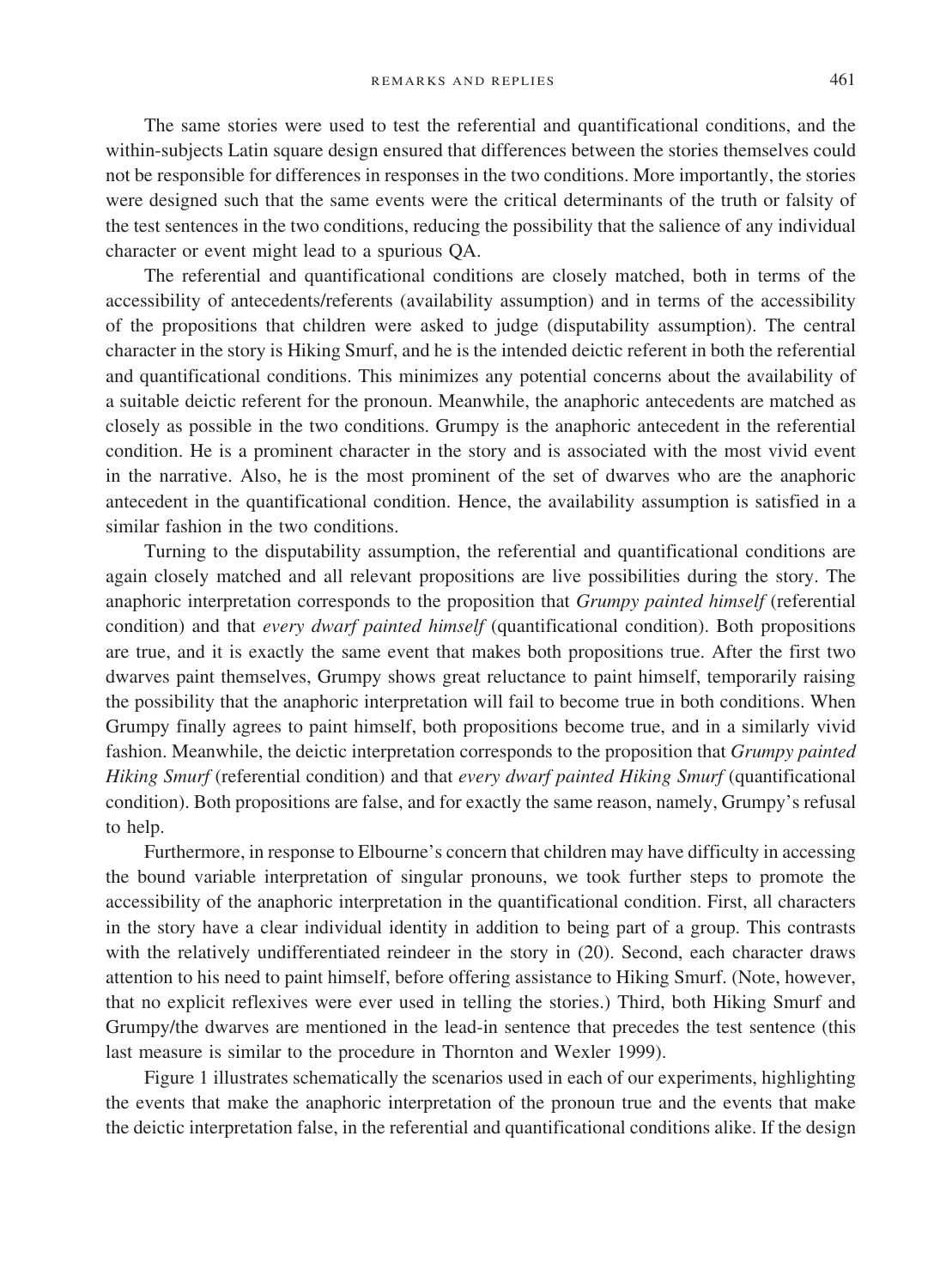

QR



QR

# **Figure 1**

Schematic illustration of characters and scenarios used in Experiments 1–3, highlighting the events that made the anaphoric interpretation of the pronoun true (left column) and the deictic interpretation of the pronoun false (right column), and comparing the referential condition (dashed box) and the quantificational condition (solid box). Reflexive actions are indicated using curved arrows, transitive actions using straight arrows. An arrow with a cross indicates a case where a character refused to carry out an action. (a) and (b) show that in Experiments 1 and 2, the critical events were maximally similar in the referential and quantificational conditions. In Experiment 3, in contrast, the scenarios were modified to make them more similar to those used in some previous tests of the QA, where the critical events were not matched in the referential and quantificational conditions, as shown in (c) and (d).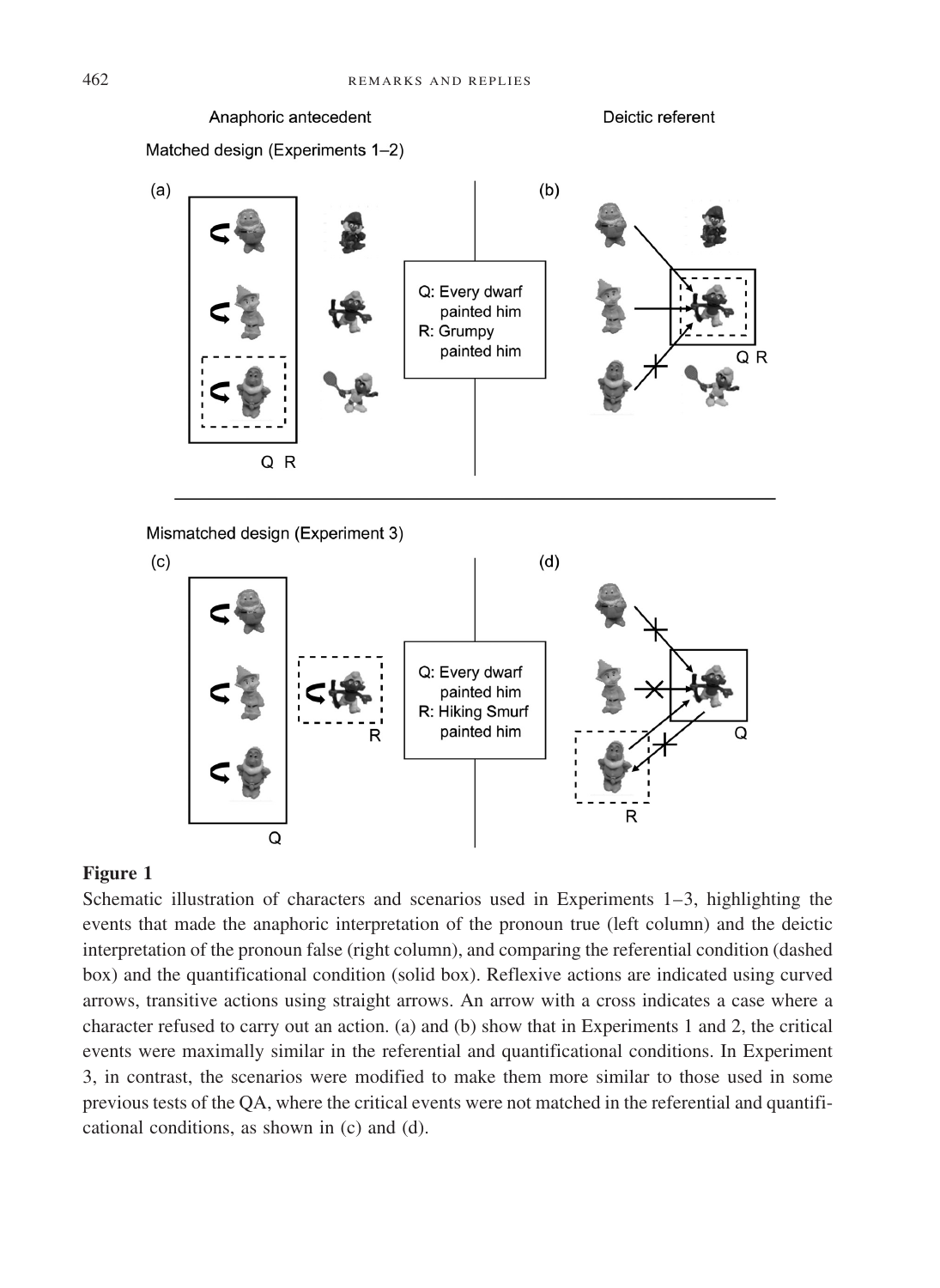succeeds in matching the conditions in terms of the accessibility of the relevant referents and propositions, then any observed differences between conditions can more confidently be attributed to the children's grammars. Of course, despite our efforts to ensure that nothing other than Principle B might make the anaphoric interpretation of the pronoun inaccessible to the children, it is difficult to prove this using test sentences that violate Principle B. Experiment 2 provides a more direct test of the accessibility of the anaphoric interpretation.

*4.1.2 Results* Results are based on the number of trials where the responses reflected an anaphoric interpretation of the pronoun, which was always true in the story, and the number of trials where the responses reflected a deictic interpretation of the pronoun, which was always false in the story. The primary indicator of the pronoun interpretation came from the ''yes'' and ''no'' judgments of the puppet's statements, but the children were always asked to explain to Kermit why he was right or wrong, under the guise of helping him to do a better job. In cases where a child's justification conflicted with his or her yes/no judgment, the justification was used to classify the response. For example, if a child gave a ''yes'' response to the quantificational test sentence *Every dwarf painted him*, but subsequently explained that ''only those two did,'' pointing to the two dwarves who had painted Hiking Smurf, this indicated that the child had interpreted the pronoun deictically. This procedure is consistent with the basic logic of the TVJT (Crain and Thornton 1998). In Experiment 1, children's explanations contradicted their yes/no responses in only 6% of trials (8/128, 6/64 in the quantificational condition).

Results showed that the children and the adult controls consistently avoided the anaphoric interpretation of the pronoun in both conditions. Children accepted the anaphoric interpretation in  $11\%$  (7/64) of referential trials and in  $14\%$  (9/64) of quantificational trials. This difference was not significant (Wilcoxon signed-ranks,  $Z = -0.541$ ;  $p = .59$ ). No child gave more than 2 nonadultlike responses in either condition, and the nonadultlike responses were contributed by 5 children in the referential condition and by 7 children in the quantificational condition. Adult controls accepted the anaphoric interpretation in only 5% (3/64) of referential trials and 3% (2/ $\alpha$ 64) of quantificational trials, again showing no significant difference between conditions  $(Z =$  $-0.447$ ;  $p = .65$ ). Overall, children accepted more anaphoric interpretations than adults (Wilcoxon signed-ranks,  $Z = -2.145$ ,  $p < .05$ ), but this difference did not interact with experimental condition (Kruskal-Wallis  $\chi^2 = 5.12, p > .15$ ).

*4.1.3 Discussion* The results of Experiment 1 indicate that children and adults consistently avoided the illicit anaphoric interpretation of the pronoun, instead choosing a deictic interpretation of the pronoun that made the test sentence false. The choice of deictic interpretation was consistent across conditions. Assuming that the logic of the TVJT was adequately satisfied, this result suggests that the children and adults avoided the anaphoric interpretation of the pronoun because they respect Principle B. In other words, we find no DPBE and no QA, contrary to the results of a number of previous studies. However, this conclusion depends on the assumption that the children's only reason for avoiding the anaphoric interpretation of the pronoun is Principle B, and it is difficult to confirm this step in the argument using materials that are subject to Principle B. Additionally, the results of this experiment are compatible with the concern raised by Elbourne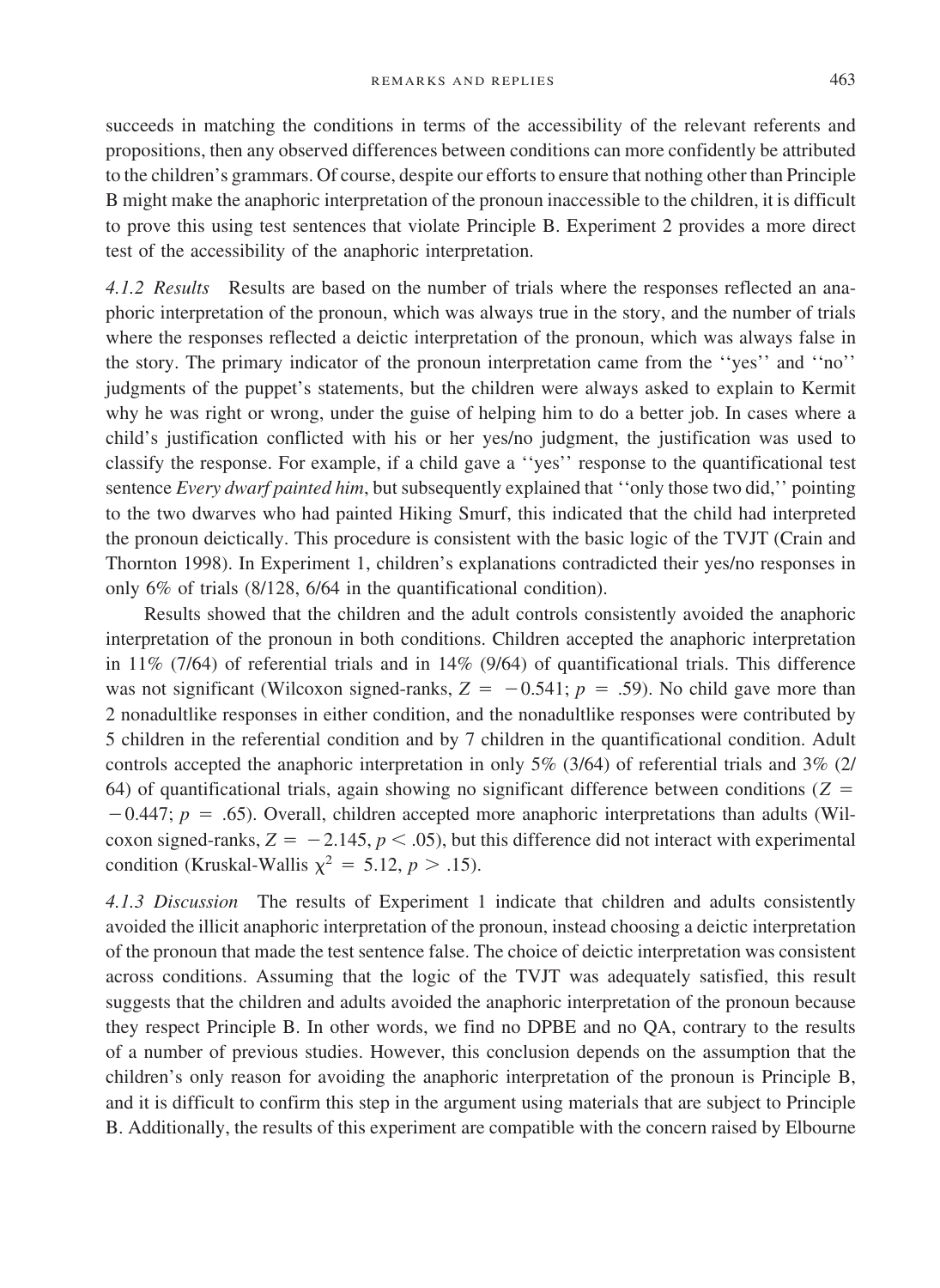and others that children might exhibit a general dispreference for bound variable interpretations of pronouns, independent of Principle B. We conducted Experiment 2 in order to provide an independent test of whether the bound interpretation of the pronoun is available, once the effect of Principle B is neutralized.

#### *4.2 Experiment 2*

*4.2.1 Design and Participants* Experiment 2 was designed to test whether the anaphoric reading of pronouns is grammatically available to children, and whether the meaning that supports this reading is sufficiently prominent in the stories used in Experiment 1. Experiment 2 was identical to Experiment 1 in all respects, except for the object NP in the test sentences used after each story. (26) and (27) have the same truth conditions as the illicit anaphoric interpretation of (24) and (25), but embedding the pronoun as a possessor inside the object NP makes the anaphoric readings fully acceptable. If Principle B were the only reason for rejection of the bound interpretation of the pronoun in Experiment 1, then participants should readily accept the bound interpretation in Experiment 2. Nevertheless, there was still no ''correct'' or ''incorrect'' response in this experiment, since the test sentences were fully ambiguous.

- (26) Grumpy painted his costume. *Referential condition*
- (27) Every dwarf painted his costume. *Quantificational condition*

Note that (26) and (27) provide a fairer test of the availability of the bound reading than does a control in which the pronoun is replaced with a reflexive (e.g., *Every dwarf painted himself*; see Thornton and Wexler 1999). Because a reflexive is obligatorily bound by a local antecedent, a control condition that uses reflexives cannot provide an independent measure of whether a context equally supports the nonbound interpretations of the pronoun.

Participants were 16 English-speaking children aged 4;0–5;4 years (mean age 4;6 years) and 16 adult controls, none of whom had participated in Experiment 1. One child who gave more than two incorrect responses in filler trials was replaced in the design. The children were recruited from preschools at the University of Maryland and in the College Park, MD, area. The procedure was identical to that of Experiment 1.

*4.2.2 Results* As in Experiment 1, we used both yes/no responses and children's justifications of their answers to classify responses as evidence for anaphoric versus deictic interpretations of the pronoun. Children's justifications diverged from the default interpretation of yes/no responses in 5% of trials (6/128 trials, 3/64 in the quantificational condition).

Children accepted the bound interpretation of the pronoun in 80% (51/64) of referential trials and 73% (47/64) of quantificational trials. This difference was not significant (Wilcoxon signedranks  $Z = -0.836$ ;  $p = .40$ ). The 13 rejections in the referential condition were contributed by 13 children; no child rejected the target sentence in the referential condition more than once. The 17 rejections in the quantificational condition were contributed by 13 children, 4 of whom gave two rejections. Adults accepted the anaphoric interpretation of the pronoun in 83% (53/64) of referential trials and  $67\%$  (43/64) of quantificational trials. This difference was significant ( $Z =$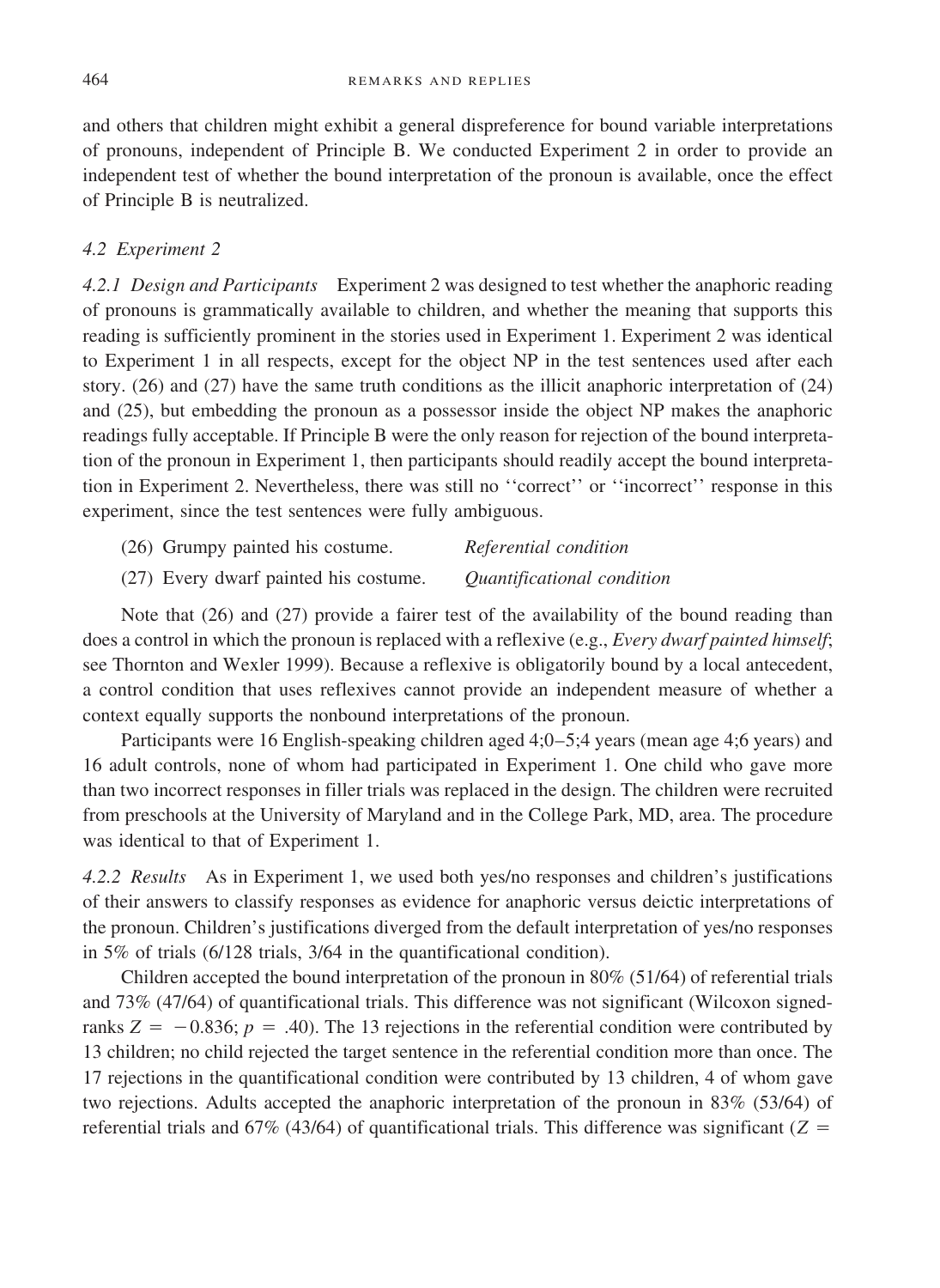$-2.640; p < .01$ ). A comparison of adult and child responses showed no main effect of participant group and no group  $\times$  antecedent interaction. A comparison of the children's responses in Experiments 1 and 2 showed a highly reliable difference in rates of acceptance of anaphoric interpretations (Kruskal-Wallis  $\chi^2 = 42.395$ ,  $p = .001$ ).

*4.2.3 Discussion* Experiment 2 was identical to Experiment 1 in all respects, except for the position of the pronoun in the target statements. In Experiment 1, Principle B was potentially active; but by making the pronoun a possessor in Experiment 2, we neutralized any possible contribution of Principle B. In light of the dramatic increase in acceptance of the anaphoric interpretation of the pronoun in Experiment 2, there is good reason to conclude that Principle B was responsible for avoidance of the anaphoric interpretation in Experiment 1. This result leaves little doubt that the test stories make the anaphoric interpretation readily accessible and that children have little difficulty in accepting bound variable interpretations of pronouns, contrary to concerns raised in some previous studies (e.g., Koster 1994, Elbourne 2005). Adults showed a small but reliable tendency to accept anaphoric readings more frequently in the referential condition. Although this might indicate that the anaphoric interpretation was more salient in the referential condition, it should be noted that this difference is proportionally very small compared with the differences that have been presented as evidence for the QA.<sup>6</sup>

In addition, the results of Experiment 2 may provide independent support for the Principle of Charity. In this study, both the deictic and the anaphoric interpretations of the test sentence were available and grammatical, but only one of them was true in the story. Children overwhelmingly said that the sentence was true, which corroborates the basic assumption of the TVJT that children show a bias to give positive answers (Crain and Thornton 1998).

Together, Experiments 1 and 2 satisfy the requirements of a fair TVJT test of the DPBE and the QA, and in so doing also address the concerns raised in Elbourne's (2005) critique. The results confirm Elbourne's prediction that appropriately matched referential and quantificational conditions would show no QA in children. However, our results do not support Elbourne's further prediction that the improved tests would show a clear DPBE in quantificational and referential conditions alike. In fact, our results show that 4-year-old children very rarely chose pronoun interpretations that violate Principle B.

We are now in a position to consider the theoretical implications of the lack of the QA and the DPBE. The QA has been taken to provide a dramatic piece of evidence in favor of Reinhart's (1983) approach to binding theory, which restricts the scope of binding constraints to cases of bound variable anaphora. If children do not show a QA, then one frequently cited argument in favor of Reinhart's approach disappears, although this result does not provide evidence *against* Reinhart's approach, and the theoretical arguments discussed in section 2.2 are unaffected. However, our findings also have more positive consequences, as they open up theoretical possibilities

<sup>6</sup> The difference in the current study was a 23% higher rate of ''yes'' answers in the referential condition than in the quantificational condition. This is very different from the proportional increases attributed to a QA in previous studies (e.g., Chien and Wexler 1990: 220%; Philip and Coopmans 1996: 160%; Matsuoka 1997: 250%; Thornton and Wexler 1999: 625%).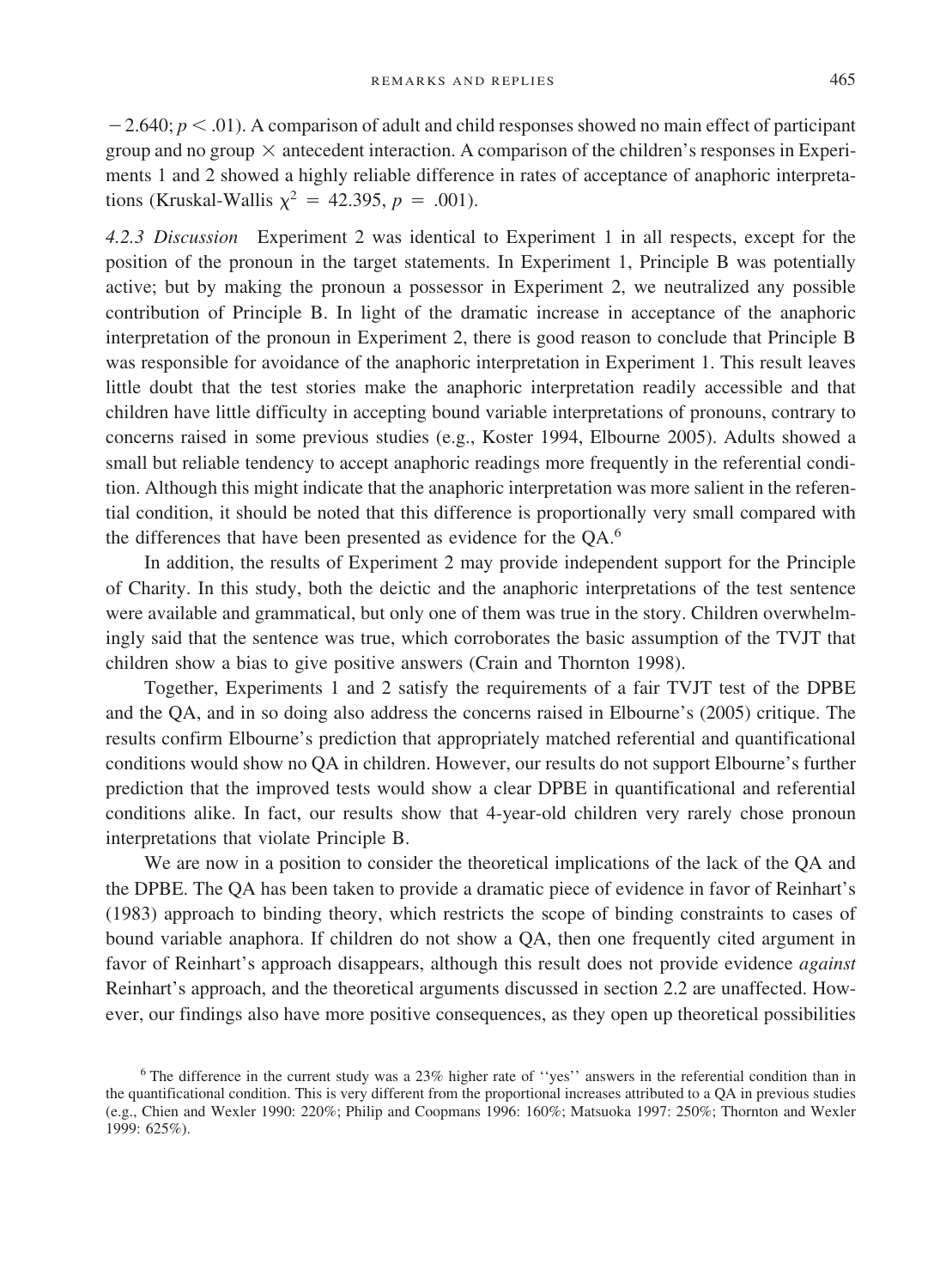that may have appeared to be closed off by the QA or the DPBE, and they even remove a potential problem for Reinhart's theory. In particular, our findings cast doubt on the surprising asymmetry in children's mastery of Principles B and C that previous studies have reported. The developmental advantage for Principle C is unexpected under theoretical accounts that we are aware of. Under Reinhart's approach, both types of disjoint reference effects fall within the scope of Rule I, and therefore no developmental contrast is expected.<sup>7</sup>

However, our 4-year-olds' apparent lack of a DPBE contrasts with many previous reports of a DPBE in children of a similar age, and this raises the concern that our children's success may have been due to a statistical fluke or a design flaw. We took two steps to begin to address this concern. First, we conducted an additional study (Experiment 3) that was based on the same stories as Experiments 1 and 2, but that reintroduced some of the design features used in previous TVJT tests of the DPBE. Second, we reviewed previous studies of Principle B in children, to assess the reliability of previous findings and the methodologies used in those studies.

## *4.3 Experiment 3*

*4.3.1 Design and Participants* Experiments 1 and 2 showed that children appear to respect Principle B and display no QA when presented with tests that satisfy the logic of the TVJT. In addition, as we argued in section 3, the QA observed in previous studies may derive from experimental designs that failed to equally satisfy the availability and disputability assumptions in referential and quantificational conditions. We therefore predict that it should be possible to reintroduce the contrasts in children's behavior by altering key features of our experimental designs. Accordingly, in Experiment 3 we modified the stories used in Experiments 1 and 2 in several ways, making them more like the sample story in (20) from Thornton and Wexler 1999.

The story in (28) is a modified version of the story in (23), and the test sentences are shown in (29)–(30). We should emphasize that because the two versions of the story differ in several ways, this experiment cannot identify the exact cause of any differences that might emerge in children's responses. Rather, it serves as an initial test of how much the contextual details of a TVJT experiment influence children's interpretation of pronouns. As in Experiments 1 and 2, the text in (28) presents the plot of a story told to children; it does not give the exact narrative that the children heard. Example videos are available from the authors' Web sites.

(28) This is a story about three dwarves and Hiking Smurf. Hiking Smurf announces a party at Snow White's house and declares that everybody needs to get painted for the party. He then realizes that he is out of paint and proceeds to solicit help from the dwarves. Hiking Smurf asks the first dwarf to paint him, but he refuses because he is too busy painting himself. Hiking Smurf then approaches the second dwarf, but he also refuses

<sup>7</sup> Grodzinsky and Reinhart (1993:91–93) recognize this discrepancy and suggest that the evidence for children's mastery of Principle C is unclear, since studies have often confounded the effects of Principle C with the possible effects of a dispreference for backward anaphora. We revisit this issue in section 5, showing that more recent studies have repeatedly confirmed children's early mastery of Principle C.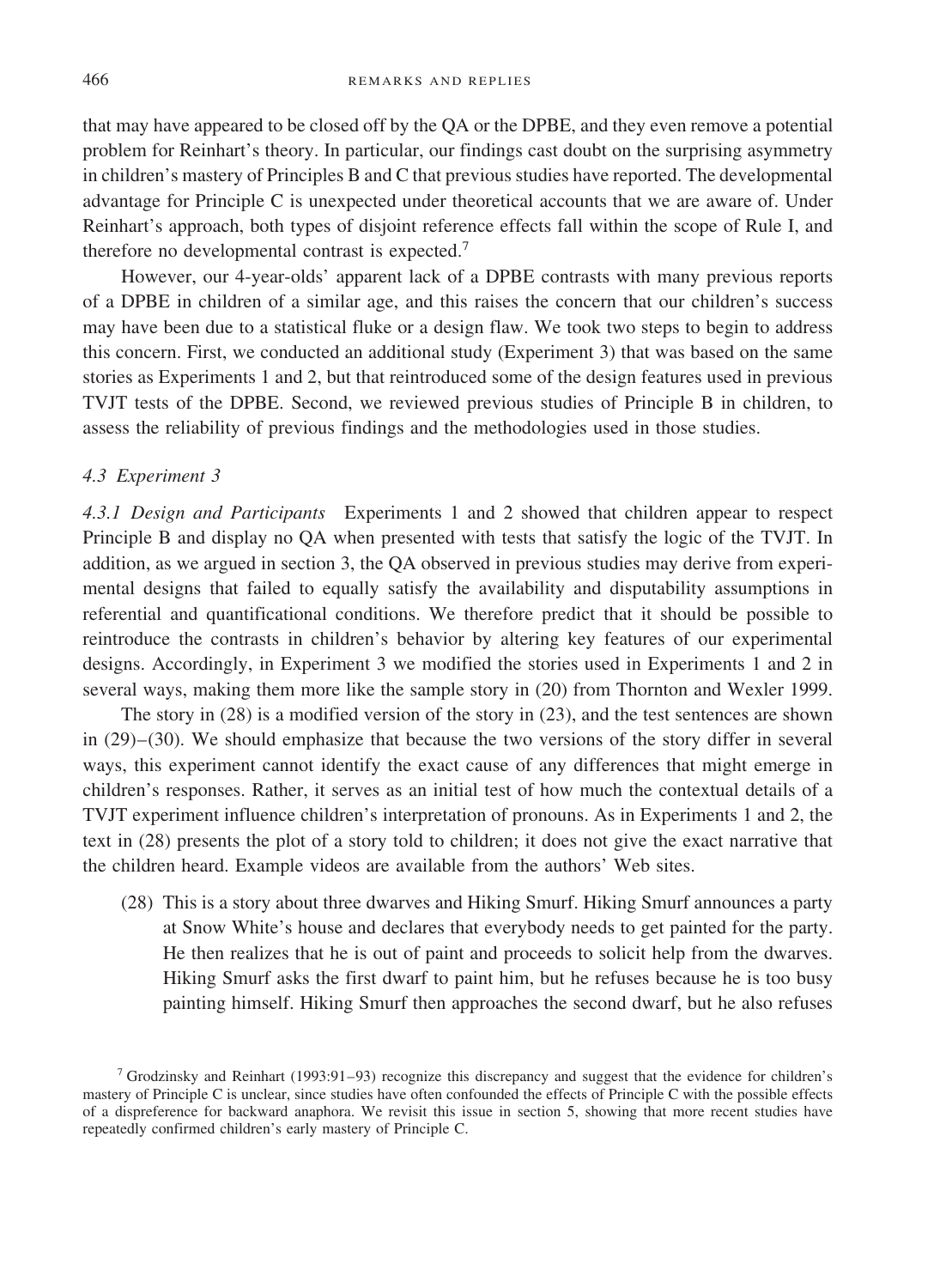and paints himself. Hiking Smurf finally asks the third dwarf, who is more forthcoming. He says, ''I can give you a little of my paint, but not too much, I need to get painted.'' Hiking Smurf thanks the dwarf and remarks that he wishes he could return the favor by helping to paint the dwarf, but cannot because he is too busy getting painted himself. *Referential lead-in:* This was a story about dwarves and Hiking Smurf.<sup>8</sup> *Quantificational lead-in:* This was a story about dwarves and Hiking Smurf.

- (29) Hiking Smurf painted him. *Referential condition*
- (30) Every dwarf painted him. *Quantificational condition*

The story in  $(28)$  and the test sentences in  $(29)$ – $(30)$  differ from their counterparts in Experiments 1 and 2 by reintroducing the contrasts between the referential and quantificational conditions found in the story in  $(20)$  and the test sentences in  $(21)$ – $(22)$ .

In terms of the accessibility of antecedents/referents for the pronoun *him* (availability assumption), the referential and quantificational conditions differ. The central figure in the narrative is Hiking Smurf, who fulfills different roles in the two test sentences: he is the intended anaphoric antecedent in the referential condition and the intended deictic antecedent in the quantificational condition. Therefore, if children simply interpret *him* as referring to Hiking Smurf, they should judge the test sentence true in the referential condition and false in the quantificational condition, leading to the appearance of a QA. Meanwhile, there is an additional motivation for children to judge the ungrammatical anaphoric interpretation of the referential condition, since the intended referent, the third dwarf, is relatively insignificant in the story and is also not directly mentioned in the puppet's lead-in sentence.

In terms of the accessibility of relevant propositions (disputability assumption), the referential and quantificational conditions again contrast, and in a way that could lead to a spurious QA. In the referential condition, the anaphoric interpretation of the pronoun is associated with the proposition that Hiking Smurf painted himself. This is clearly true in the story, although it was not an expected outcome. The deictic interpretation of the pronoun is associated with the proposition that *Hiking Smurf painted the third dwarf*, an eventuality that is unrelated to the plot of the story and is never under consideration until Hiking Smurf mentions in passing that he cannot do it. Thus, there is a likely bias in the referential condition for the anaphoric interpretation. The situation is reversed in the quantificational condition. The deictic interpretation is associated with the proposition that *every dwarf painted Hiking Smurf*. Although this proposition does not become true in the story, it is directly related to the central theme of the story, namely, Hiking Smurf's request to every dwarf for help. The anaphoric interpretation corresponds to the proposition that *every dwarf painted himself*, something that is clearly true in the story, although it is only indirectly related to Hiking Smurf's quest.

<sup>8</sup> As in Experiments 1 and 2, the lead-in sentences first mentioned the group containing the appropriate (deictic) antecedent and then the group containing the inappropriate (anaphoric) antecedent before presenting the test sentence. However, the exact format of the lead-in sentences was changed in order to match our understanding of Thornton and Wexler's procedure.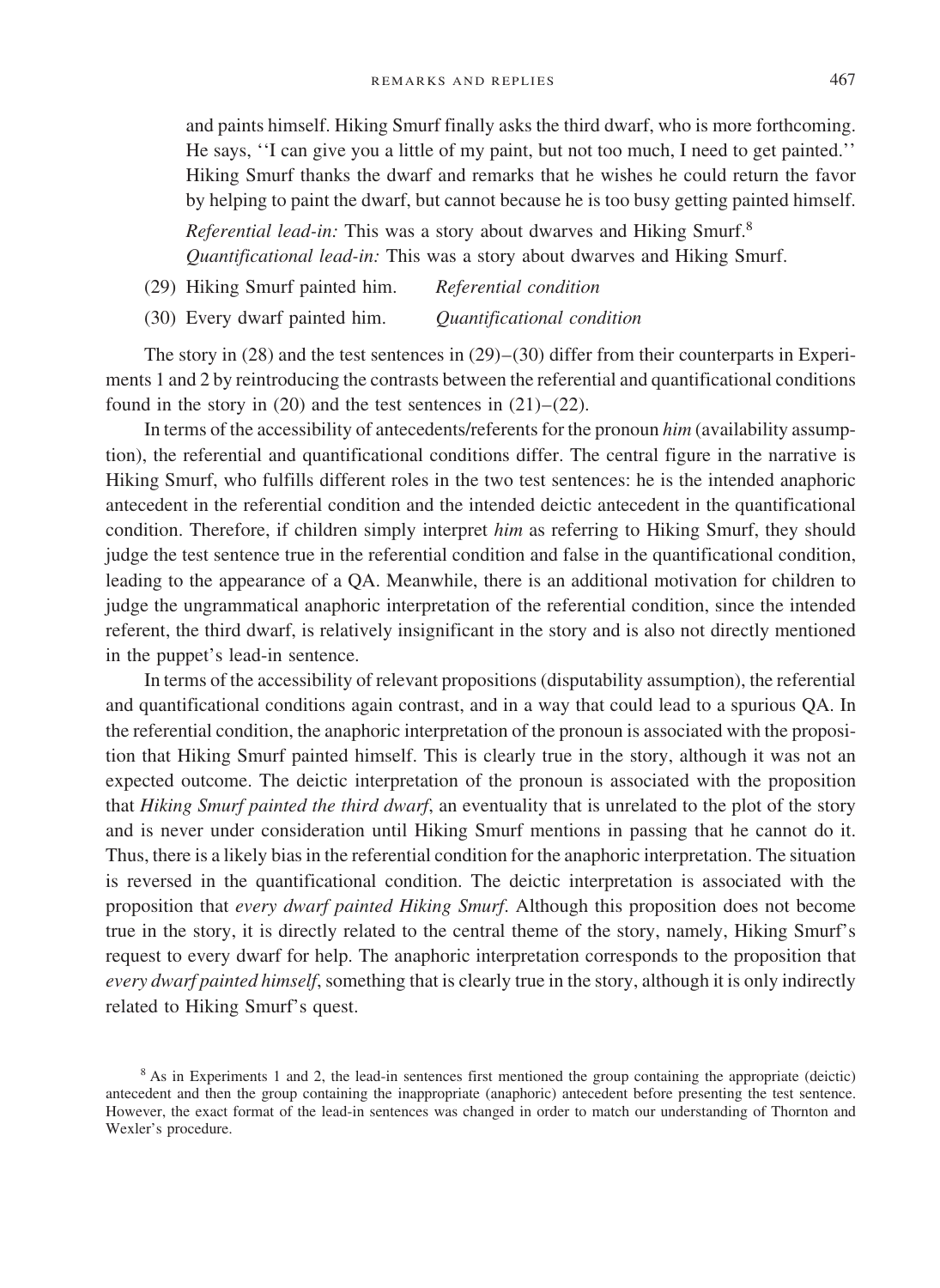It should be noted that the story in (28) nominally conforms to the basic TVJT parameters of a test of a grammatical constraint, since the story makes an ungrammatical reading true and a grammatical reading false and introduces events that potentially make the grammatical interpretation plausible. But as we have emphasized, a fair test of the QA and the DPBE requires more than this.

Apart from the changes in the stories, all other details of the design of the experiment were identical to Experiment 1. The 8 test stories were distributed across two lists in a Latin square design and combined with 8 filler stories to create a task involving 16 stories, which was administered to each child in two testing sessions. Participants were an additional 16 English-speaking children aged  $4;1-5;2$  years (mean age  $4;7$ ). Two children were replaced in the design because they gave more than two incorrect responses in the filler trials. The children were recruited from preschools at the University of Maryland and in the College Park, MD, area.

*4.3.2 Results and Discussion* When we combine all trials in Experiment 3 on which the child's judgment or justification reflects an anaphoric interpretation, we find a clear contrast between the quantificational and referential conditions. Children showed evidence of evaluating the anaphoric interpretation in 56% (36/64) of referential trials, but in only 16% (10/64) of quantificational trials. This difference was statistically reliable (Wilcoxon signed-ranks  $Z = -2.507$ ;  $p = .01$ ). The total of 36 anaphoric interpretations of referential trials were contributed by 22 children, 14 of whom gave two nonadultlike responses. In the quantificational condition, the total of 10 anaphoric interpretations were contributed by 7 children, 3 of whom gave two nonadultlike responses. Table 1 compares the rates of acceptance of anaphoric interpretations across all three experiments, showing that only in Experiment 3 was there evidence of a DPBE and a QA.

The fact that the DPBE and the QA emerged with the modified stories used in Experiment 3 supports the notion that in previous studies, these effects might have resulted from artifacts of the TVJT designs used. It is impossible to determine the exact cause of the different results in Experiments 1 and 3, because a number of changes were made to the stories. However, a second asymmetry in the results of Experiment 3 suggests that the children may have performed worse because the relevant deictic interpretation was insufficiently accessible in the referential condition. We counted the number of trials on which children justified their answers by referring to the

| <i>receptance rates for anapholic merpretations of pronouns in Emperiments r c</i> |      |              |       |              |       |              |  |
|------------------------------------------------------------------------------------|------|--------------|-------|--------------|-------|--------------|--|
| % Accept binding/coreference                                                       |      | Experiment 1 |       | Experiment 2 |       | Experiment 3 |  |
| Children                                                                           |      |              |       |              |       |              |  |
| Referential antecedent                                                             | 7/64 | $11\%$       | 51/64 | 80%          | 36/64 | 56%          |  |
| <b>Ouantificational</b> antecedent                                                 | 9/64 | 14%          | 47/64 | 73%          | 10/64 | 16%          |  |
| Adults                                                                             |      |              |       |              |       |              |  |
| Referential antecedent                                                             | 3/64 | 5%           | 53/64 | 83%          |       |              |  |
| <b>Ouantificational antecedent</b>                                                 | 2/64 | $3\%$        | 43/64 | 67%          |       |              |  |

**Table 1** Acceptance rates for anaphoric interpretations of pronouns in Experiments 1–3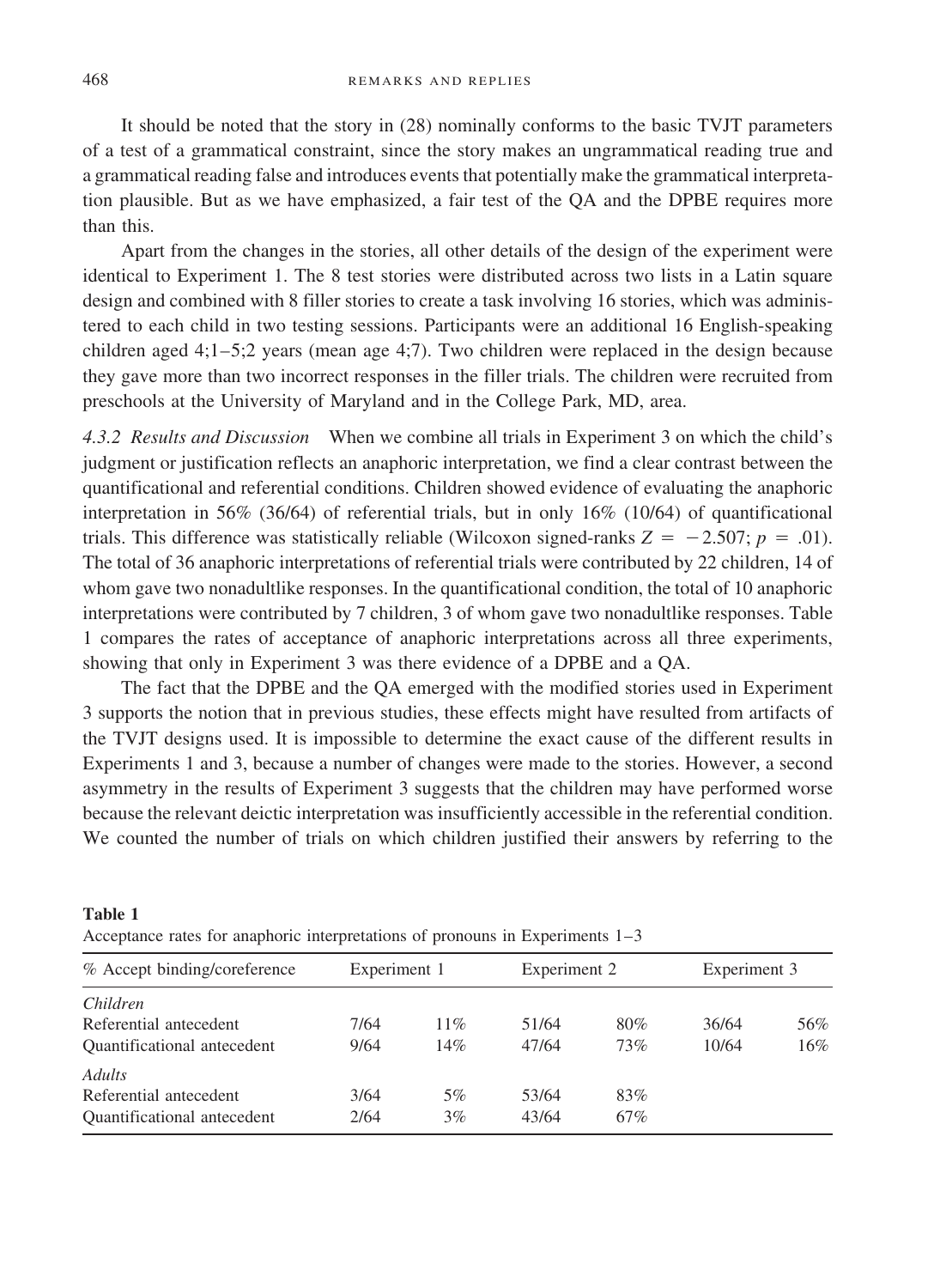events in the story that falsify the target sentence. In the quantificational condition, children gave a relevant rationale on 32 of the 54 trials where they answered ''no,'' pointing out that two dwarves did not paint Hiking Smurf or that only the last dwarf did paint Hiking Smurf. In the referential condition, in contrast, the relevant events were referred to on only 1 of the 28 trials where a ''no'' answer was given. That is, almost no children said that the sentence was false because Hiking Smurf was too busy to help the third dwarf. The difference in justification type between conditions likely reflects the contrasting accessibility of the referents and propositions associated with the deictic interpretation in the two conditions.

In the referential condition of this experiment, there were a particularly high number of trials in which children answered ''no'' but gave a justification that was odd in two respects. First, these justifications were not consistent with the ''no'' response. Second, unlike in Experiment 1, these justifications did not make reference to the event in the story that falsified the target sentence on the noncoreferential interpretation.

With respect to the first point, it appeared to us that these justifications were most consistent with an anaphoric interpretation of the pronoun. For example, in 30% (19/64) of trials, children responded to *Hiking Smurf painted him* by saying something like ''He [first dwarf] didn't have enough time, he [second dwarf] wouldn't, then he [third dwarf] painted him.'' This justification consists of three conjoined sentences with identically interpreted VPs. In each of these VPs, it is obvious that the object of the verb refers to Hiking Smurf. Under the assumption that the justification reflects the child's interpretation of the target sentence, it follows that the child also interpreted the pronoun in the target sentence as referring to Hiking Smurf. This leads us to believe that these justifications reflect an anaphoric interpretation of the target sentence, and so we scored them in that fashion. Of course, this reasoning is valid only to the extent that the children's justifications indeed reflect their interpretation of the target sentence, as is standardly assumed in these types of tasks (Crain and Thornton 1998). However, if this assumption does not hold, we have no independent confirmation that the children are giving yes/no responses based on their interpretation of the sentence relative to the context.

Returning to the second point, if the children's ''no'' responses reflect genuine noncoreferential interpretations, these justifications are incongruent in a different respect. In Experiment 1, a typical response for a noncoreferential interpretation described the event in the story that falsifies the target sentence. In response to a sentence like *Hiking Smurf painted him*, where the grammatical antecedent is the dwarf, children typically responded by saying, ''No, because he [the Smurf] didn't have time [to paint the dwarf].'' This response serves two functions. First, by referring to the event in the story that falsifies the grammatical interpretation, this response illustrates that children interpreted the pronoun in an adultlike fashion. Second, the justification elaborates coherently on the children's yes/no response, giving us more confidence in our result. These two features of children's justifications are criterial for taking their judgments to reflect their understanding of the sentence-context pair. It is striking that in Experiment 3, responses that refer to the falsification event are essentially missing, as noted above. Because the yes/no responses and justifications were not aligned, we chose to score this type of response on the basis of the most coherent interpretation of the justification with respect to the target sentence.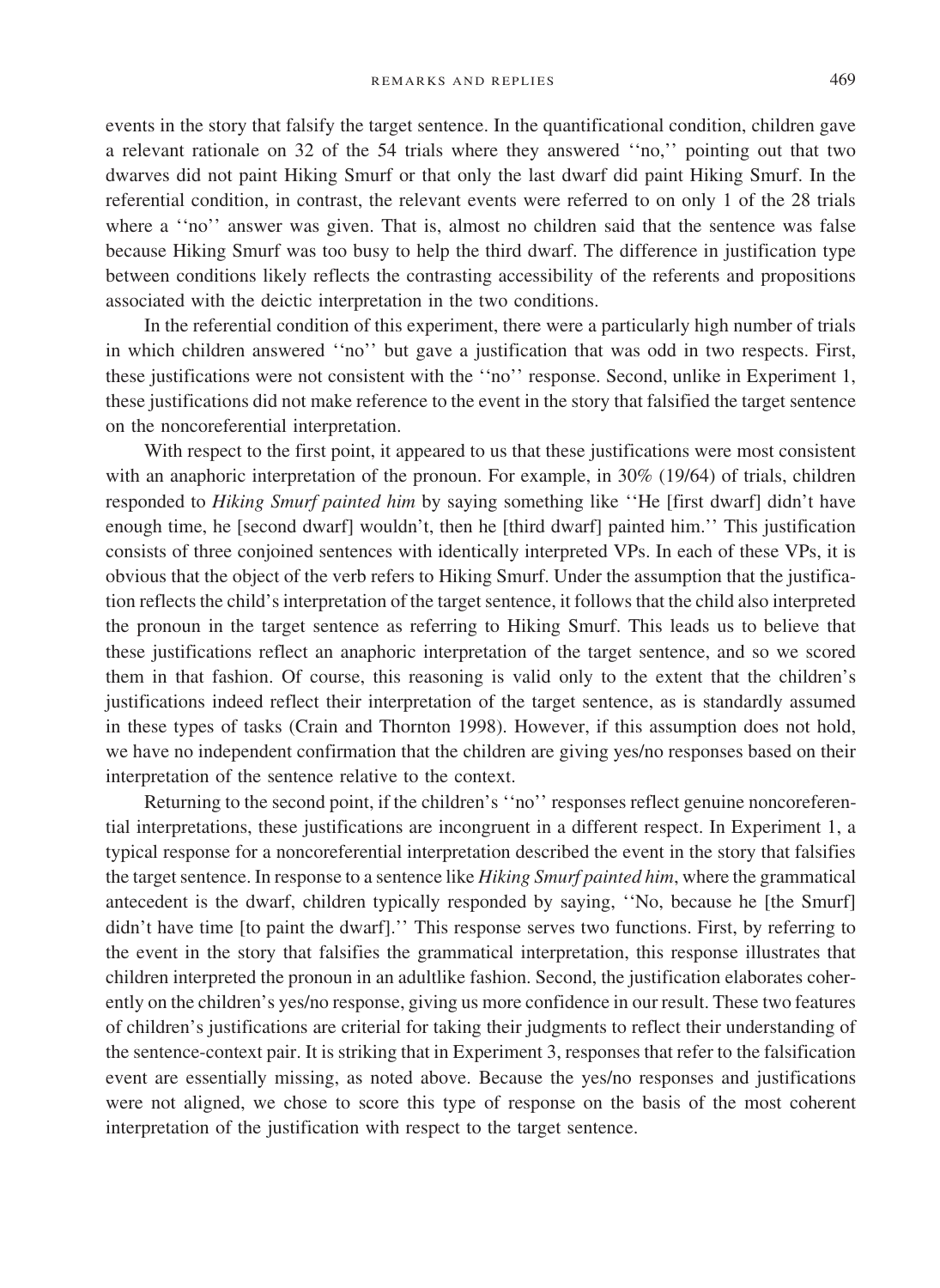Of course, the ''no'' responses that we are taking to reflect an anaphoric interpretation are still ''no'' responses, a fact that highlights the oddity of the experimental context in Experiment 3. That is, the misalignment between the yes/no response and the justification can itself be taken as additional evidence that the contexts in which these sentences were presented were somehow unnatural. Such misalignments were found only in the referential condition of Experiment 3 and not in any of the other five conditions that we tested, supporting our contention that apparent Principle B violations in the previous literature might reflect imperfectly designed experimental materials and not a lack of knowledge on the part of children.<sup>9</sup>

One further piece of evidence suggests that the children had difficulty relating the test sentences to the story. In some trials, children responded simply by retelling the story, as if they were not sure which events were relevant. This occurred on 6 trials in Experiment 3 (9%, 5 referential trials, 1 quantificational trial), and never occurred in Experiments 1 and 2.

Thus far, we have shown that when presented with suitably balanced experimental conditions, children appear to abide by the disjoint reference constraints imposed by Principle B, showing no evidence of a QA. We characterized the prerequisites for a fair test of children's knowledge in terms of accessibility of antecedents/referents (availability) and relevant propositions (disputability), and we showed in Experiment 3 that when we reintroduced contrasts in how these requirements are satisfied, based on scenarios used by Thornton and Wexler (1999) and others, both a QA and a DPBE reemerged. Nevertheless, we should note that our experiments do not allow us to conclusively establish the relative importance of availability and disputability, since our focus is on the improvements that obtain when both are satisfied.

Although our experiments support the notion that children know Principle B (and associated constraints, such as Rule I), our findings are at odds with the received wisdom on this topic. Therefore, we next survey previous studies on the DPBE and the QA in order to determine whether the received wisdom is consistent with what has been found, and whether variation in previous results can be understood in terms of the experimental design factors that we have identified here.

## **5 Previous Findings**

We have shown that under appropriate experimental conditions, children abide by Principle B, showing no effects of a quantificational asymmetry (QA) and no delay of Principle B effect (DPBE), contrary to the received wisdom on this topic. In this section, we survey more than 30 previous studies and find that their results diverge widely and that little evidence for a QA remains once matching of events and antecedents is taken into account. We then examine the evidence

<sup>9</sup> One thing that remains mysterious is that when our child participants were confused by the referential condition, they answered ''no,'' whereas the prior literature has found a higher rate of ''yes'' responses in such conditions. We suggest that this difference may be explained by other properties of the experimental sessions, possibly by the nature of the fillers. In our task, the truth of the filler sentences was determined dynamically to ensure a balance of ''yes'' and ''no'' responses across the experimental session, whereas other studies (e.g., Thornton and Wexler 1999) fixed the truth of the filler sentences independently of the child's responses to be the opposite of the grammatical response. Since the grammatical response in previous work was associated with a ''no'' response, all fillers consequently had ''yes'' responses, possibly giving rise to an overall ''yes'' bias.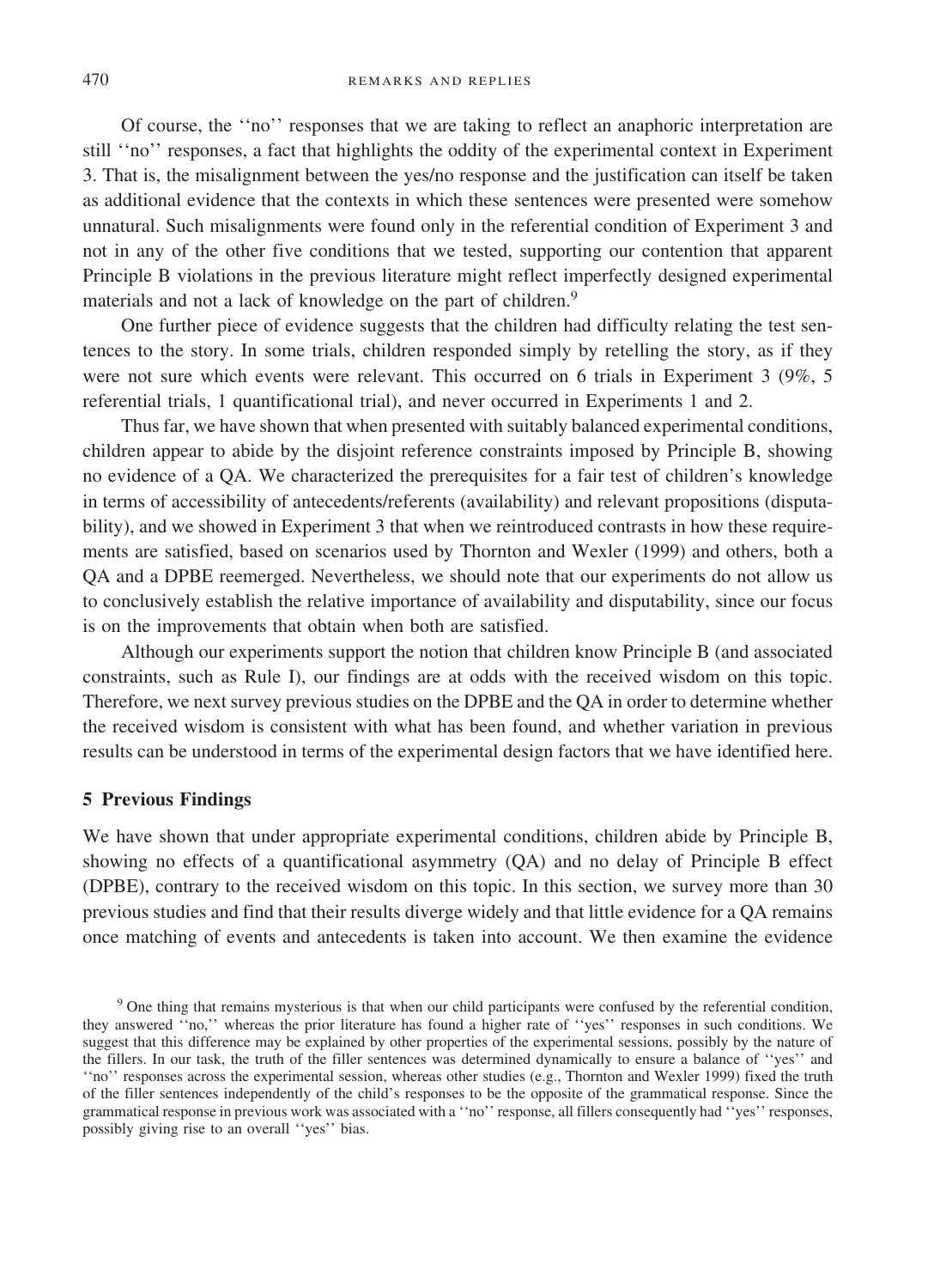for the DPBE in English and other languages. Here we find that although some studies are subject to methodological concerns, there is good evidence that children do accept interpretations that violate Principle B, albeit at somewhat lower rates than is commonly supposed. Finally, we face the remaining question of why children, if they have knowledge of Principle B, are so susceptible to interpretations that violate this constraint but not to violations of other constraints on anaphora. We suggest that this contrast may be related to a parallel contrast between Principles B and C found in recent studies on the real-time processing of anaphora.

Here, we summarize the overall findings from the survey and some comments that are relevant to a number of previous studies. Further discussion of the specifics of certain individual studies can be found in appendix B, which is available on the authors' Web sites.

#### *5.1 The Quantificational Asymmetry*

We examined 19 studies that tested for a QA, among which 10 report a QA and 9 do not.<sup>10</sup> These studies are summarized in table 2. Among the studies that report a QA, the rates of acceptance in the referential condition vary from 31% to 93%, and the rates of acceptance in the quantificational condition vary from 0% to 27%. In some studies that do not report a QA, children performed well with referential and quantificational antecedents alike (Kaufman 1988, Hestvik and Philip 1999, current studies), whereas in others, children showed similarly high error rates for both types of antecedent (Lombardi and Sarma 1989, Boster 1991 Exp. 2, Avrutin and Wexler 1992, Utakis 1995, Grolla 2005). Thus, the results of previous studies vary considerably (see also Kaufman 1994, Koster 1994, Elbourne 2005 for earlier reviews), and the finding of a QA is certainly not consistent.

Among the studies in our survey, Kaufman 1988 is one of the earliest tests of the QA, and it is also possibly the best example of a study that satisfies our criteria for a fair test of the QA. Kaufman used a TVJT in which the scenarios used for the quantificational and referential conditions were very similar in structure. In particular, the deictic antecedent for the pronoun was closely matched in the two conditions, and the event that made the deictic interpretation false was similar across conditions. It is therefore striking that Kaufman reports almost identical rates of acceptance of around 16% for the two conditions, thereby providing evidence against both the QA and the DPBE. One other study shows very low error rates for both types of antecedent. In a picture verification task with Norwegian-speaking 4- and 5-year-olds, Hestvik and Philip (1999/ 2000) found high rates of success in referential and quantificational conditions alike. The authors report a small difference in acceptance of local anaphora in their two conditions (referential, 3%; quantificational, 9%) and suggest that this reflects a QA. However, these are among the lowest error rates observed in any study of Principle B in children, and they therefore imply early mastery

<sup>&</sup>lt;sup>10</sup> Our survey includes studies on groups of typically developing monolingual children for which we were able to find at least some details of the methods used. We excluded case studies based on very small numbers of children, and studies of second language learners or atypically developing children. In cases where an investigator presents multiple studies based on very similar tests, we present only a representative example. Our sample of studies that tested clitic pronouns in Romance and other languages is also not comprehensive, since the finding of improved performance with clitic pronouns is not at odds with the findings in our own studies.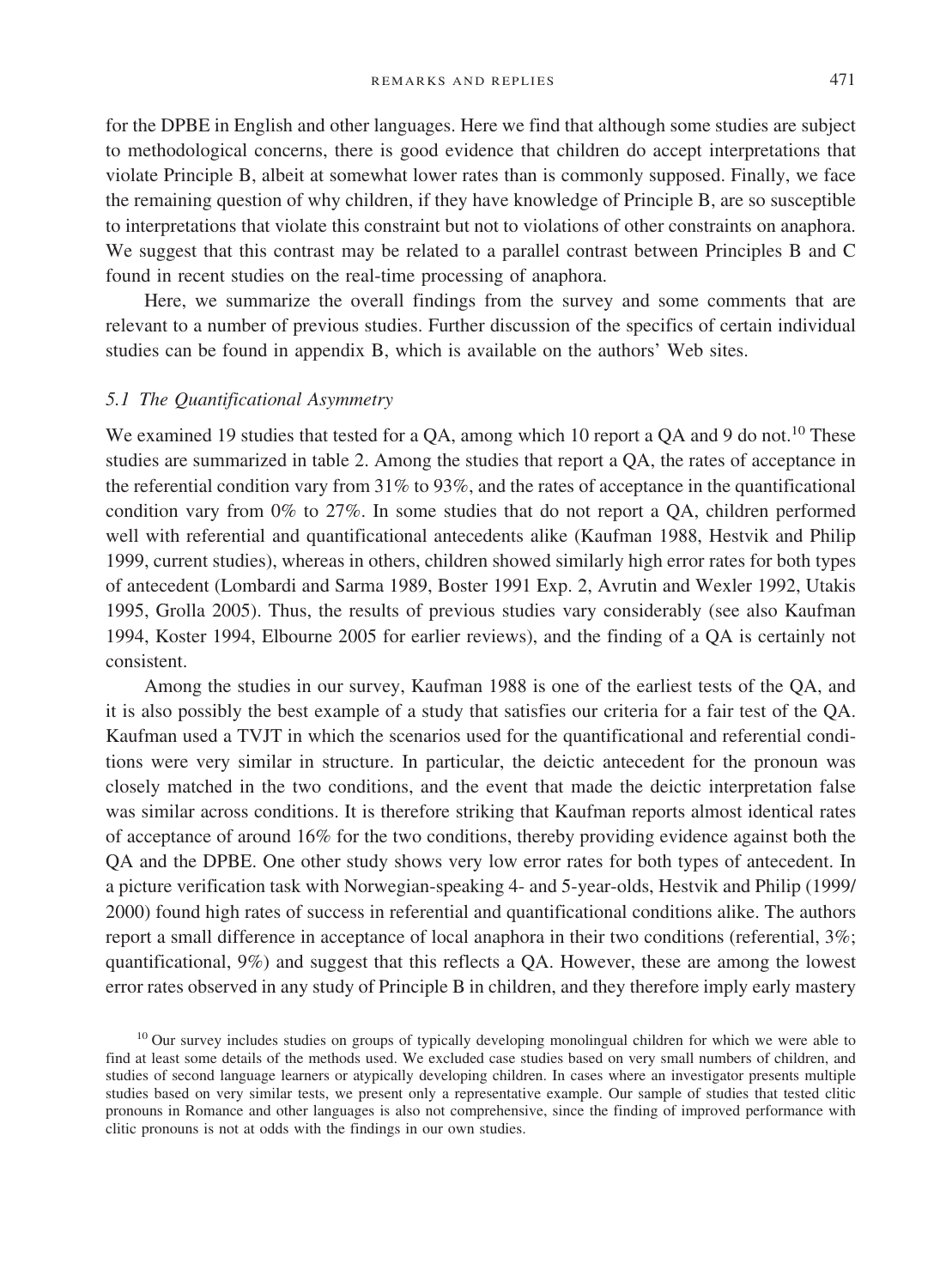# **Table 2**

Summary of results from tests of the quantificational asymmetry in children. (TVJT  $=$  truth-value judgment task)

| Study                                           | Language                                   | Age                                                 | $\boldsymbol{N}$     | Accept<br>referential    | Accept<br>quantificational | Method                     |
|-------------------------------------------------|--------------------------------------------|-----------------------------------------------------|----------------------|--------------------------|----------------------------|----------------------------|
| Studies reporting no quantificational asymmetry |                                            |                                                     |                      |                          |                            |                            |
| Kaufman 1988                                    | English                                    | $2;7-3;11$<br>$5;0-6;5$                             | 30<br>30             | 23%<br>$10\%$            | 18%<br>13%                 | <b>TVJT</b>                |
| Lombardi and<br>Sarma 1989                      | English                                    | $4;0-6;2$                                           | 11                   | 55%                      | 49%                        | Act-out,<br><b>TVJT</b>    |
| Boster 1991,<br>Exp. 2                          | English                                    | $3;3-4;9$                                           | 24                   | 38%                      | 42%                        | Picture<br>verification    |
| Avrutin and<br>Wexler 1992                      | Russian                                    | $4 - 7$                                             | 16                   | 52%                      | 41%                        | <b>TVJT</b>                |
| Utakis 1995                                     | English                                    | $3;4-9;5$                                           | 30                   | 37%                      | 40%                        | TVJT                       |
| Baauw, Escobar,<br>and Philip 1997              | Spanish; clitic                            | mean $5;6$                                          | 45                   | $10\%$                   | 10%                        | Picture<br>verification    |
| Hamann,<br>Kowalski, and<br>Philip 1997         | French; clitic                             | $3;5-4;8$<br>$5;3-5;11$                             | 9<br>8               | 22%<br>$0\%$             | 30%<br>12%                 | Picture<br>verification    |
| Hestvik and Philip<br>1999/2000                 | Norwegian                                  | $4:5-5:11$                                          | 15                   | $9\%$                    | 3%                         | Picture<br>verification    |
| Grolla 2005                                     | English<br>Brazilian.<br>Portuguese        | $3:7-5:11$<br>$3:4-6:6$                             | 23<br>40             | 52%<br>44%               | 46%<br>49%                 | Picture<br>verification    |
| Studies reporting a quantificational asymmetry  |                                            |                                                     |                      |                          |                            |                            |
| Chien and Wexler<br>1990, Exp. 4                | English                                    | $2:6-3:11$<br>$4:0-4:11$<br>$5;0-5;11$<br>$6;0-7;0$ | 48<br>45<br>44<br>40 | 70%<br>60%<br>51%<br>24% | 54%<br>40%<br>16%<br>14%   | Picture<br>verification    |
| McDaniel, Cairns,<br>and Hsu 1990               | English                                    | $2;9-6;7$                                           | 19                   | 44%                      | 19%                        | Grammaticality<br>judgment |
| Thornton 1990                                   | English; who                               | $3;7-4;8$                                           | 12                   | 49%                      | 8%                         | <b>TVJT</b>                |
| Boster 1991,<br>Exp. 1                          | English; who                               | $4;6 - 6;0$                                         | 10                   | 38%                      | $4\%$                      | TVJT                       |
| McDaniel and<br>Maxfield 1992                   | English                                    | $3;1-6;10$                                          | 37                   | 41%                      | 25%                        | Grammaticality<br>judgment |
| Avrutin and<br>Thornton 1994                    | English;<br>collective vs.<br>distributive | $3;10-4;10$                                         | 33                   | 93%                      | 27%                        | <b>TVJT</b>                |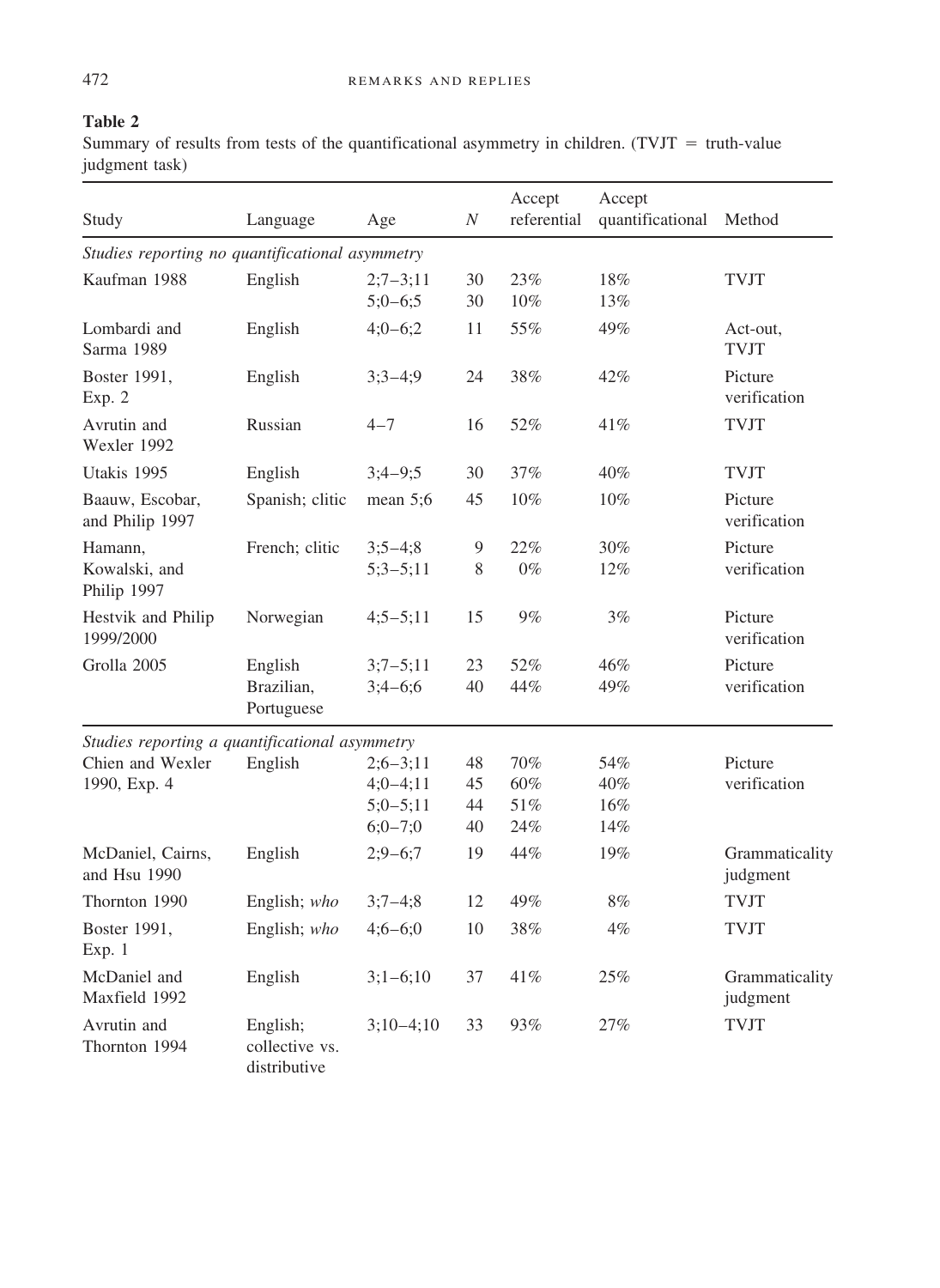| Study                       | Language                               | Age                       | N        | Accept<br>referential | Accept<br>quantificational | Method                  |
|-----------------------------|----------------------------------------|---------------------------|----------|-----------------------|----------------------------|-------------------------|
| Philip and<br>Coopmans 1996 | English<br>Dutch:<br>strong<br>pronoun | $3:6 - 7:0$<br>$4:3-6:11$ | 19<br>37 | 68%<br>66%            | 26%<br>50%                 | Picture<br>verification |
| Matsuoka 1997               | English                                | $3:10-6:0$                | 19       | 70%                   | 20%                        | <b>TVJT</b>             |
| Savarese 1999               | English                                | $3:5-5:11$<br>$4:3-6:1$   | 25<br>26 | 31%<br>N/A            | N/A<br>$0\%$               | <b>TVJT</b>             |
| Thornton and<br>Wexler 1999 | English                                | $4:0-5:1$                 | 19       | 58%                   | 8%                         | TVJT                    |

|  |  | <b>Table 2</b> (continued) |  |
|--|--|----------------------------|--|
|--|--|----------------------------|--|

of binding constraints. Hestvik and Philip discuss some grammatical properties of Norwegian pronouns that may have caused the children's unusually good performance, but the specific cause remains uncertain.

Another group of studies shows no QA, while finding similarly high rates of errors in referential and quantificational conditions. Many of the errors can be attributed to limitations of the experimental designs used. For example, Grolla (2005) used a picture verification task in which only an anaphoric antecedent was provided in the test scenarios, leaving children with no alternative candidate referent for the pronoun. Avrutin and Wexler (1992) conducted a TVJT study on Russian that shares many design features with the scenario in (20) from Thornton and Wexler 1999 that we discussed at length in section 3. It is therefore not surprising that Avrutin and Wexler found error rates in the referential condition that were similar to those reported by Thornton and Wexler (1999), although it is surprising that the Russian-speaking children showed similarly high error rates in the quantificational condition. Lombardi and Sarma (1989) found high rates of nonadultlike responses in an act-out task, which we discuss further in appendix B.

A number of the studies that report a QA used TVJTs or similar designs that are subject to the same methodological concerns discussed in section 3. Matsuoka (1997) used story formats that closely parallel the example in (20) from Thornton and Wexler 1999, and hence it is unsurprising that Matsuoka found a similar QA. A pair of studies by McDaniel and colleagues found a QA in tasks that are described as grammaticality judgment tasks, although they are very similar to tasks that are described elsewhere as TVJTs (McDaniel, Cairns, and Hsu 1990, McDaniel and Maxfield 1992). Given the similarity with TVJTs, it is very relevant that these tasks did not make the deictic reading of the target sentences accessible. This could be responsible for the high rates of nonadultlike responses in the referential conditions, although it is not clear why a QA should have arisen in this study. In appendix B, we discuss further TVJT-like studies that have reported a QA, and we offer specific suggestions about the source of the observed asymmetries in those studies (Thornton 1990, Boster 1991, Avrutin and Thornton 1994, Savarese 1999).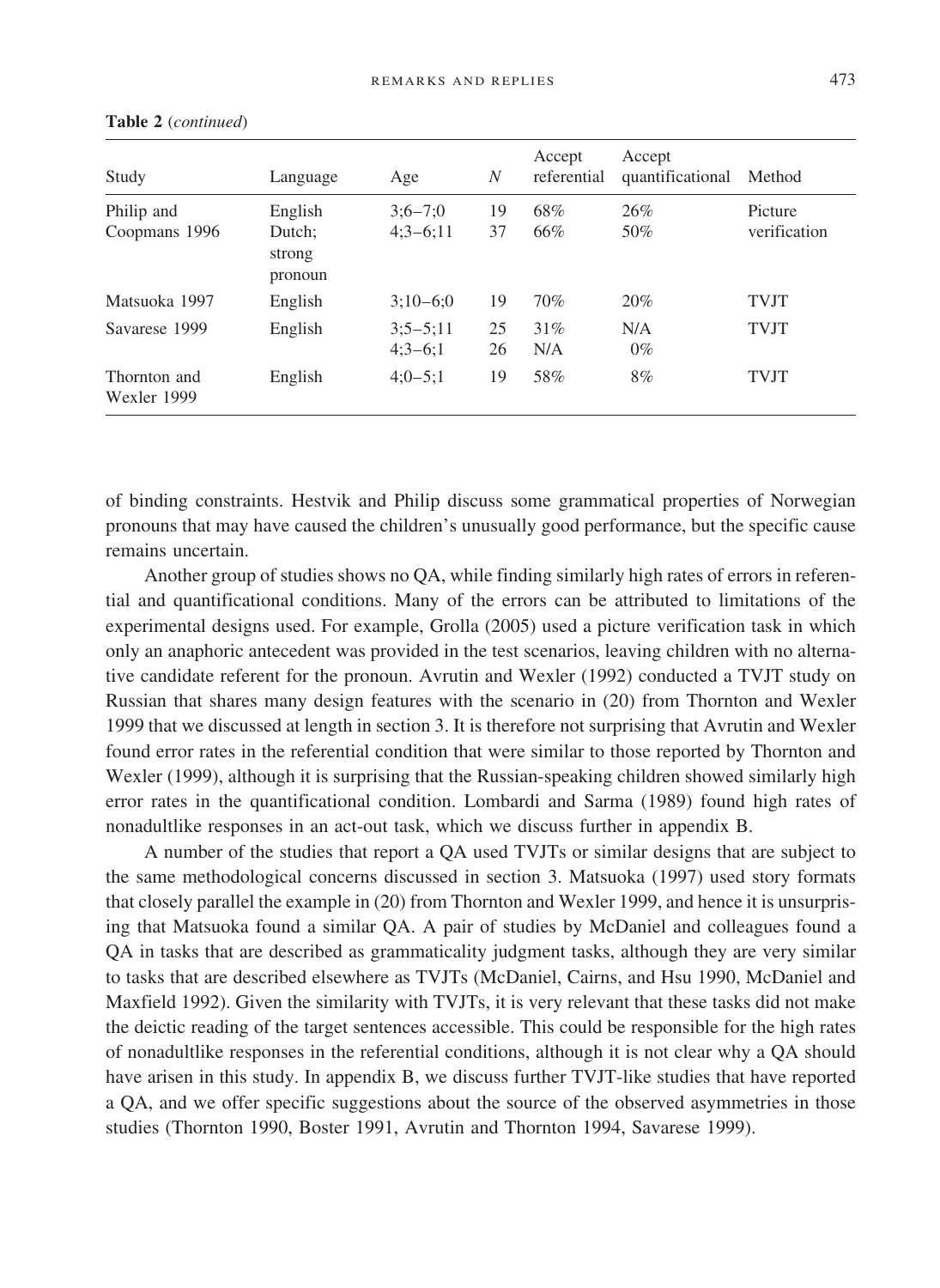It is important to comment also on the relation between the TVJT method that we have discussed at length here and the picture selection or picture verification tasks that have been used in many studies of Principle B in children, including the best-known report of a QA (Chien and Wexler 1990). We contend that picture-based tasks are subject to the same constraints that we have discussed for TVJTs, except that it is more difficult in picture-based tasks to assess how well the constraints are satisfied. In a picture verification task, as in a TVJT, children are placed in a situation where they could choose to interpret a pronoun either deictically or anaphorically. As in a TVJT, the choice of whether to interpret the pronoun deictically or anaphorically may depend on a number of factors in addition to the child's grammar, including the accessibility of suitable deictic antecedents and expectations about what events are likely to be commented upon. The primary difference between a TVJT and a picture judgment task is that in a TVJT the experimenter uses the narrative to explicitly control availability and disputability, whereas in a picture-based task a greater burden is placed on the child to conjure up a relevant context in which to interpret the picture. Elbourne (2005) offers a number of suggestions about how a QA may have arisen in Chien and Wexler's classic study, in which children were shown a line drawing, told ''These are the bears; this is Goldilocks,'' and asked ''Is every bear touching her?'' (For specific comments on that study, see Elbourne 2005.)

We should emphasize that despite our criticisms of particular TVJT studies, we do not take these examples to show that the TVJT is fundamentally flawed or that other experimental measures are superior. We believe that our critique and our own studies follow closely the underlying logic of the TVJT, as laid out by Crain and his colleagues. Our criticisms apply to specific studies, not to the task itself.

Summarizing, our studies are by no means unique in failing to find a QA, and most previous studies that have reported a QA are amenable to alternative explanations that do not invoke a grammatical asymmetry between coreference and variable binding. We therefore consider it well justified to doubt the received wisdom about the existence of a QA in children.

# *5.2 The Delay of Principle B Effect*

Our experimental results, together with those of Kaufman (1988), suggest that there is no DPBE and that children perform well across all types of antecedents. However, this conclusion is at odds with many previous studies. In addition to the 19 studies that tested the QA, our survey included a further 14 studies that tested children's adherence to Principle B with referential antecedents only. The results of these studies are summarized in table 3. Even if we restrict our attention initially to studies on English, we find 13 studies from table 2 and an additional 7 studies from table 3 that report a DPBE, with acceptance rates for local antecedents of pronouns that range from 16% to 82%.

The high degree of variability in acceptance rates across studies suggests that children's responses are not simply the product of a relatively stable grammar. If each study had presented a test of Principle B that was immune to extragrammatical biases, then we should have expected to observe more consistent results across studies. This implies that the variability reflects specifics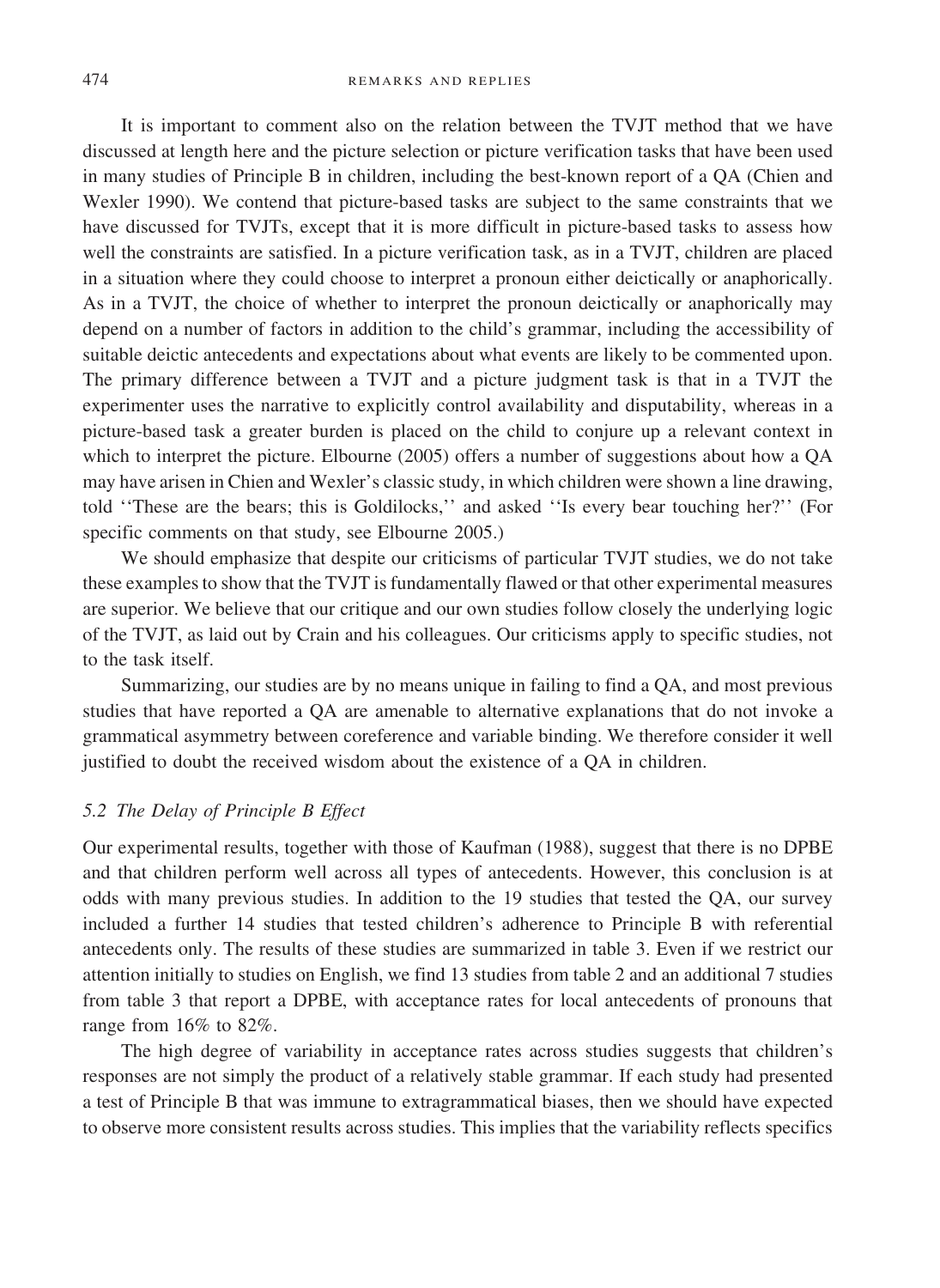### **Table 3**

Summary of selected tests of the delay of Principle B effect, excluding studies already covered in table 2 by the survey of tests of the quantificational asymmetry. (TVJT  $=$  truth-value judgment task)

| Study                                 | Language                                                                               | Age                      | N        | Accept<br>referential      | Task                       |
|---------------------------------------|----------------------------------------------------------------------------------------|--------------------------|----------|----------------------------|----------------------------|
| Jakubowicz 1984                       | English                                                                                | $\overline{4}$<br>5      | 10<br>11 | $30\%$ <sup>a</sup><br>25% | Act-out                    |
| Wexler and Chien 1985                 | English                                                                                | $2;6-6;6$                | 129      | 43%                        | Picture selection          |
| Deutsch, Koster, and Koster<br>1986   | Dutch; strong pronoun                                                                  | 6                        | 32       | 46%                        | Picture selection          |
| Solan 1987                            | English                                                                                | $4 - 7$                  | 37       | 57%                        | Act-out                    |
| Chien and Wexler 1990,<br>Exps. $1-2$ | English                                                                                | $2:6-6:6$                | 298      | $29\%$ <sup>b</sup>        | Act-out                    |
| Grimshaw and Rosen 1990               | English                                                                                | $4 - 5$                  | 12       | 42%                        | <b>TVJT</b>                |
| Padilla 1990                          | Spanish; clitic                                                                        | $3:0-3:11$<br>$5:0-5:11$ | 20<br>20 | 37%<br>30%                 | Act-out                    |
| McKee 1992                            | English<br>Italian; clitic                                                             | $2:6 - 5:3$<br>$3;7-5;5$ | 60<br>30 | 82%<br>15%                 | <b>TVJT</b><br><b>TVJT</b> |
| Sigurjónsdóttir and Hyams<br>1992     | Icelandic                                                                              | $4:0-4:6$<br>$4;6 - 5;0$ | 10<br>10 | 45%<br>43%                 | <b>TVJT</b>                |
| Baauw 1999                            | Dutch; weak pronoun                                                                    | $4;2-5;3$                | 15       | 47%                        | Picture verification       |
| Varlokosta 2000                       | Greek; clitic<br>Greek; strong pronoun                                                 | $3:7-5:6$                | 20       | 5%<br>13%                  | <b>TVJT</b>                |
| Varlokosta and<br>Dullaart 2001       | Greek; clitic<br>Greek; strong pronoun<br>Dutch; weak pronoun<br>Dutch; strong pronoun | $3:3 - 7:6$              | 10       | 5%<br>5%<br>55%<br>45%     | <b>TVJT</b>                |
| Kiguchi and Thornton 2004             | English                                                                                | $4:1-5:10$               | 13       | 27%                        | <b>TVJT</b>                |
| Spenader, Smits, and<br>Hendriks 2007 | Dutch                                                                                  | $4:4 - 7:7$              | 83       | $25\%$                     | Picture verification       |

<sup>a</sup> The percentages for Jakubowicz 1984 are estimates derived from published histograms.

<sup>b</sup> The average shown for Chien and Wexler 1990 is a nonweighted average derived from the mean of all age groups.

<sup>c</sup> The average for Spenader, Smits, and Hendriks 2007 is a mean across three sentential contexts.

of the tasks used in individual studies. Indeed, in our survey we found that a good deal of the variability in previous results could be explained by task differences, and in particular by the extent to which the task provided a clear deictic alternative to the illicit anaphoric interpretation of the pronoun.<sup>11</sup> Nevertheless, we find that there is a ''residue'' of the DPBE that is a real effect and not an experimental artifact, and we propose an account for this effect in section 5.3.

<sup>11</sup> We also found substantial variation across studies in the level of detail provided in the experimental descriptions. Many studies did not give enough information to allow their methods to be adequately assessed.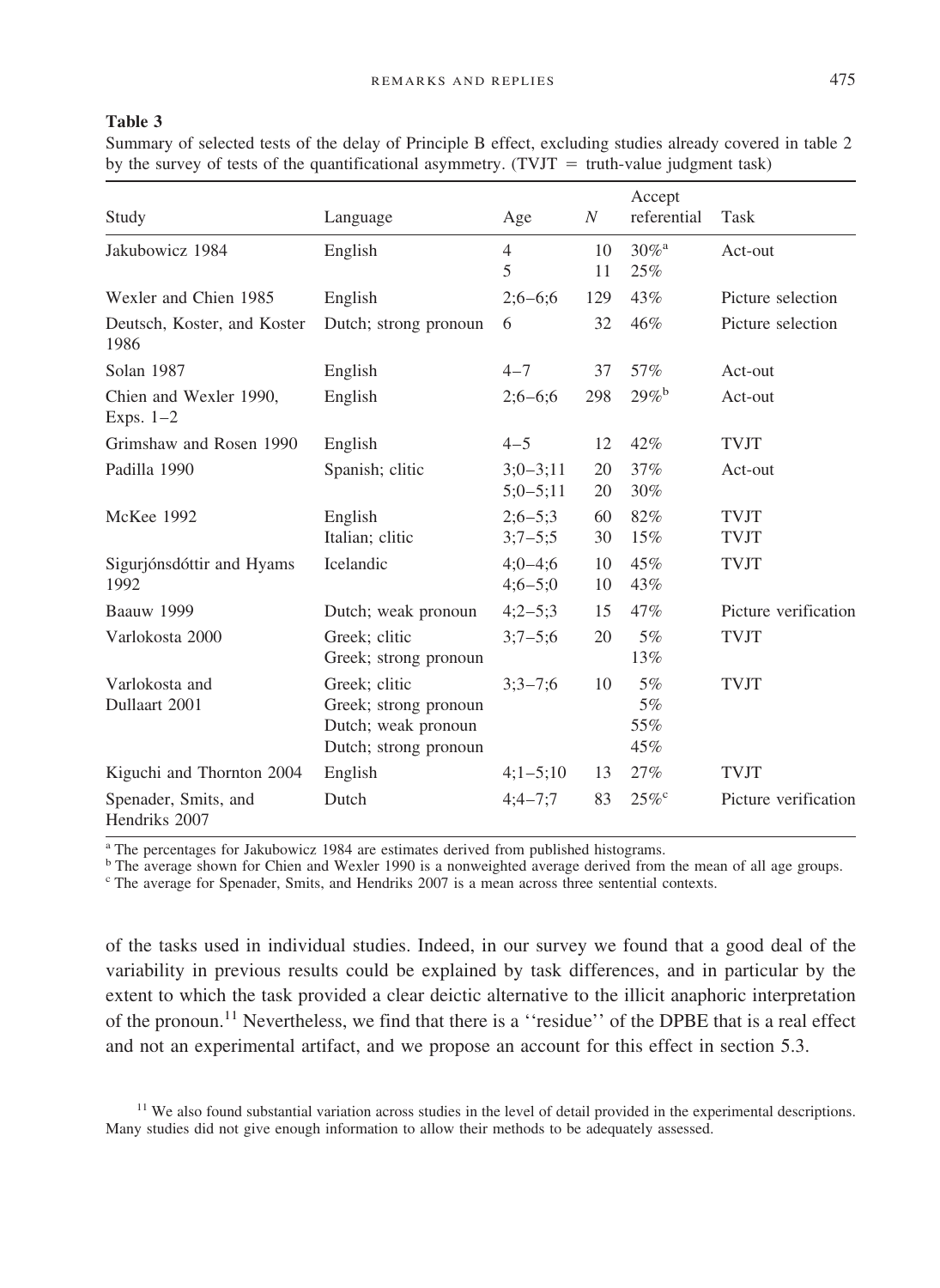476 REMARKS AND REPLIES

In tests of the DPBE where the QA is not at stake, it remains important to satisfy the assumptions of availability and disputability for the anaphoric and deictic interpretations of the pronoun. However, it is more straightforward to satisfy these assumptions in this case, because there is no need to also closely match quantificational and referential conditions. In all TVJT tests of the DPBE that we are aware of, the anaphoric interpretation of the pronoun is made true and readily accessible. The primary variation in the experimental designs lies in whether a deictic antecedent is readily available, and in whether the proposition corresponding to the deictic interpretation of the pronoun is a live possibility in the scenario, despite ultimately turning out to be false.

In TVJT studies where the deictic interpretation of the pronoun is accessible in the context, we find relatively low rates of nonadultlike judgments, although the rates are often too high to be dismissed as experimental "noise" (Kaufman 1988, 16% acceptance;<sup>12</sup> Thornton 1990, 29% acceptance across conditions; Boster 1991, 21% acceptance across conditions; Savarese 1999, 31% acceptance; Kiguchi and Thornton 2004, 27% acceptance; current study, 11% acceptance). In these studies, the deictic interpretation of the pronoun corresponds to a prominent character in the story, and the event corresponding to the deictic interpretation is explicitly rejected in the story.

In a number of other studies using the TVJT or similar tasks, we find that the experimental design either fails to make a deictic antecedent available or provides a deictic interpretation that is not seriously under consideration in the scenario. In these studies, we typically find much higher rates of acceptance of illicit anaphoric interpretations of pronouns (Grimshaw and Rosen 1990, 42% acceptance; McDaniel, Cairns, and Hsu 1990, 44% acceptance; McDaniel and Maxfield 1992, 41% acceptance; McKee 1992, 82% acceptance; Matsuoka 1997, 70% acceptance; Thornton and Wexler 1999, 58% acceptance; current study, Exp. 3, 56% anaphoric interpretations). We offer more specific remarks on some of these studies in appendix B, but the overall generalization from TVJT studies of the DPBE is clear: children are more likely to give an ungrammatical anaphoric interpretation in tasks where a grammatical deictic interpretation of the pronoun is not readily accessible.

A number of early studies of the DPBE used act-out tasks (Jakubowicz 1984, Solan 1987, Lombardi and Sarma 1989). These tasks have the limitation that they track a child's preferred interpretation of a test sentence and cannot readily distinguish dispreferred from illicit interpretations. However, a distinct advantage is that the child's act-out provides more direct evidence of his interpretation than does the yes/no response used in TVJT and picture verification tasks. Jakubowicz (1984) used an act-out task in one of the earliest demonstrations of the DPBE, and showed a relatively low rate of anaphoric interpretations of the pronoun (25%–30%). Chien and Wexler (1990, Exps. 1–2) also found a relatively low rate of anaphoric interpretations (29%) in an act-out task conducted with around 300 children. Rather higher rates of anaphoric interpretation have been reported in other act-out studies, but in at least one of these cases the design may have

 $12$  Kaufman's descriptions suggest that the events corresponding to the deictic interpretation of the pronoun were explicitly avoided by characters in her stories, but it is not clear whether this was a consistent feature of the stories.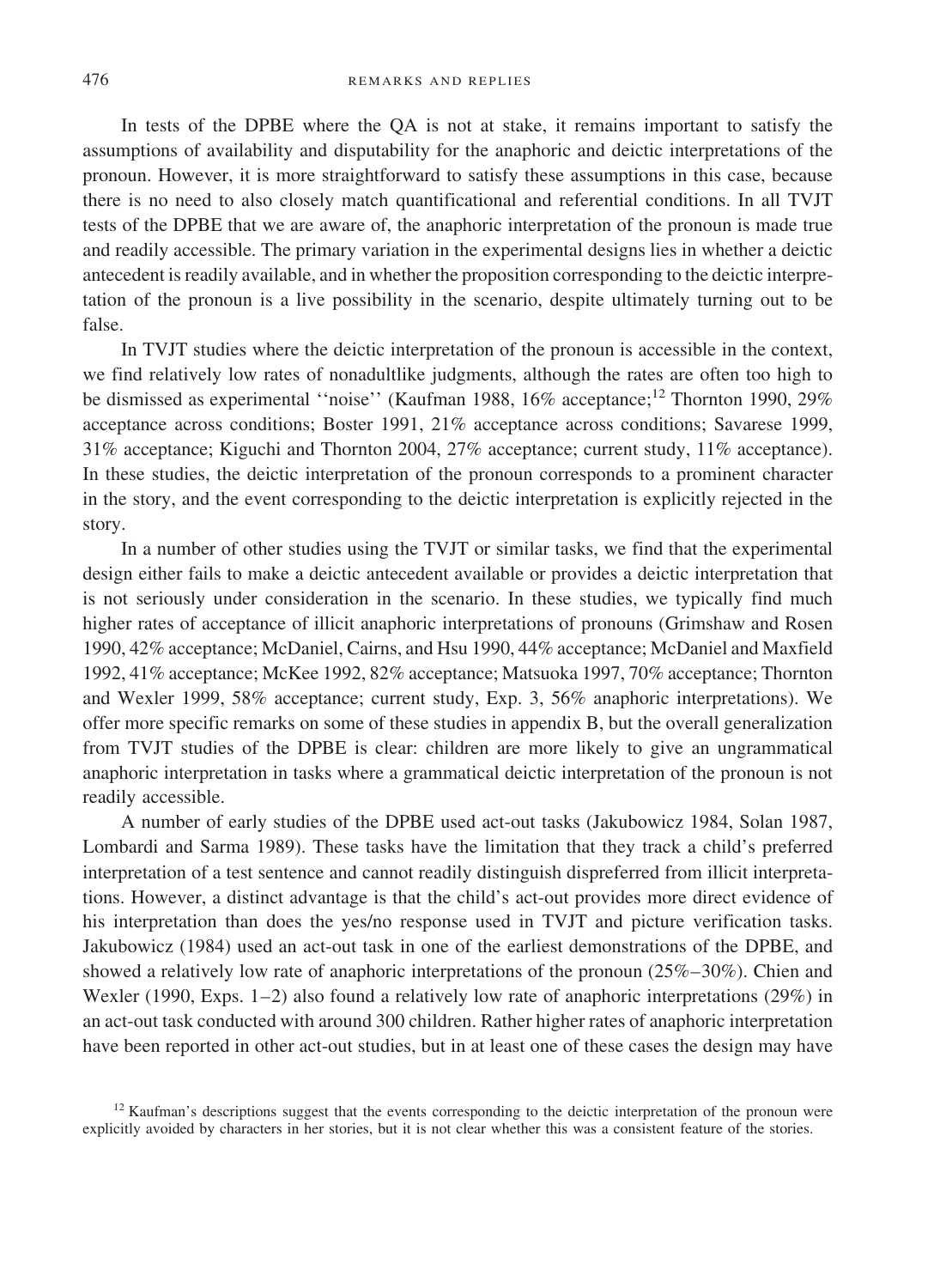led to exaggeration of the number of anaphoric interpretations (Lombardi and Sarma 1989; see appendix B).

A number of studies of the DPBE have used picture verification tasks, and these have revealed similarly broad variability in acceptance of illicit anaphoric interpretations of pronouns, ranging from 9% to 68% (Chien and Wexler 1990 Exp. 4, Boster 1991, Philip and Coopmans 1996, Hestvik and Philip 1999/2000, Spenader, Smits, and Hendriks 2007). As discussed above, picture verification tasks rely on a logic similar to that of TVJTs, with the difference that it is harder to control the context against which the child judges the test sentence. (For discussion of factors that may affect how children choose to interpret pronouns in these tasks, see Elbourne 2005 and Spenader, Smits, and Hendriks 2007.) A variant on the picture verification task is the picture selection task used in an important early study by Wexler and Chien (1985). In that study, children listened to sentences like *Cinderella's sister points to her* and had to find a picture that showed the scenario described in the sentence. In this task, the children chose pictures that corresponded to Principle B violations on 43% of trials. The similarity between this task and picture verification tasks depends on how a child chooses to undertake the task. The child may treat the task as a series of picture verification tasks, looking at each picture in succession and deciding whether the test sentence accurately describes the picture. In this case, exactly the same considerations apply as in TVJTs and picture verification tasks. On the other hand, if the child carries out the task by first constructing an interpretation of the test sentence and then looking for a picture that matches that interpretation, the task is a little different. This way of approaching the task may make requirements such as disputability or plausible dissent irrelevant, but it does not remove the need for a viable deictic antecedent for the pronoun. Because of this uncertainty and the limited information about the materials used in this study, we cannot offer firm suggestions on the cause of children's nonadultlike responses. However, we speculate that it may not have been immediately apparent to children that the possessor *Cinderella* was a viable referent for the pronoun (see Spenader, Smits, and Hendriks 2007 for remarks on applying Centering Theory (Grosz, Joshi, and Weinstein 1995) to Principle B studies).

Summarizing previous studies on the DPBE in English, we find that the DPBE is weaker than often supposed. In the studies that we take to present the fairest tests of the DPBE, we find that children accept illicit anaphoric readings of pronouns in only 15%–30% of trials. We do not find evidence that children ''guess'' when presented with potential Principle B violations, nor do we find evidence that children misanalyze pronouns as elements that require or strongly prefer local binding. In this respect, the results from our own experiments are consistent with previous literature.

However, we cannot conclude from the survey of DPBE studies that the effect is artifactual. Even in many studies that present fair tests of binding constraints, we find that some form of DPBE remains. If Principle B acted as a strong constraint on children's interpretations, then we should expect it to be sufficiently powerful to make children ''blind'' to illicit anaphoric interpretations of pronouns, something that appears not to be the case. In addition, we must acknowledge that some studies in other languages, particularly languages with clitic pronouns, have shown that similar or identical tests elicit much lower rates of Principle B violations. In the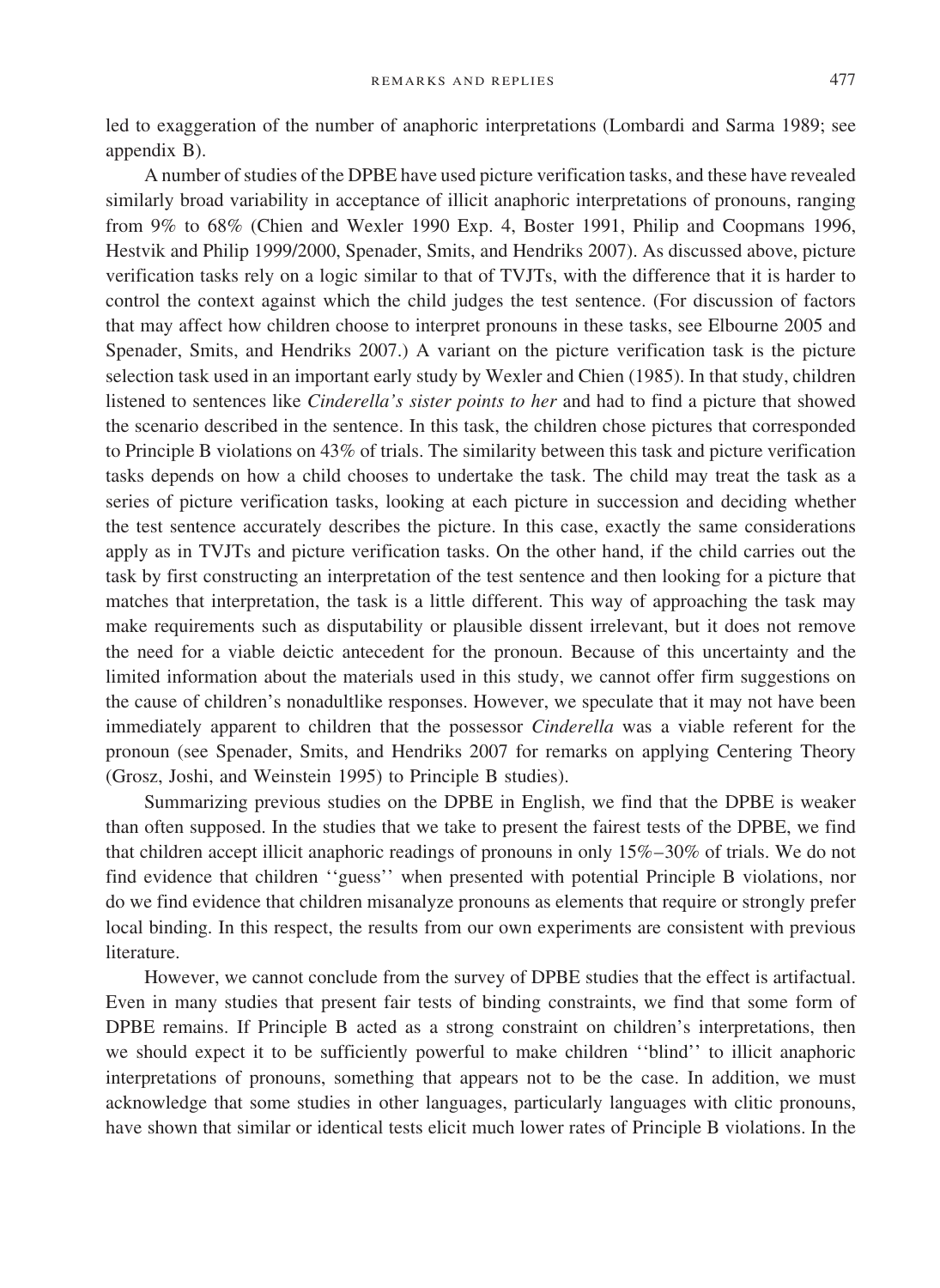next sections, we consider the source of the residual DPBE effect and why children behave differently in tests of Principle C and in tests involving clitic pronouns.

# *5.3 Principle B versus Principle C*

Although our survey supports the conclusion from our own experiments that the QA is an experimental artifact, our conclusions about the DPBE are more nuanced. Our own studies indicate that Principle B has a strong impact on 4-year-olds' judgments, since the children rarely accepted anaphoric interpretations in Experiment 1, where Principle B was relevant, and frequently accepted anaphoric interpretations in Experiment 2, where Principle B was neutralized. However, we are still left with a number of studies that appear to present fair tests of children's knowledge of Principle B and that show acceptance of illicit antecedents on  $\sim$ 15%–30% of trials. This is a weaker DPBE than is often assumed in the literature (e.g., Reinhart 2006), but it cannot easily be dismissed as ''noise.'' A useful comparison can be found in TVJT studies of Principle C, which have typically shown error rates of around  $10\% - 20\%$  (Crain and McKee 1986, 12%) acceptance; Guasti and Chierchia 1999/2000, 11% acceptance; Kazanina and Phillips 2001, 17% acceptance).<sup>13</sup> These findings have been taken to indicate that children know Principle C by the age of 3 to 5. See also Lust, Loveland, and Kornet 1980, Solan 1983, and McDaniel, Cairns, and Hsu 1990 for studies using other techniques, and Lust, Eisele, and Mazuka 1992 for a review of earlier studies on this topic.

Therefore, the ''residue'' of the DPBE appears to be slightly elevated error rates in Principle B contexts relative to Principle C contexts. We cannot reasonably argue from such small differences that 4-year-olds know Principle C but do not know Principle B (and Rule I and related constraints). It has sometimes been suggested that children appear to perform better on tests of Principle C because of a general dispreference for backward anaphora. However, a number of studies have shown that children freely accept backward anaphora once the effect of Principle C is neutralized (Crain and McKee 1986, Guasti and Chierchia 1999/2000, Kazanina and Phillips 2001), and hence it is difficult to dismiss children's success in tests of Principle C as an experimental artifact. We must therefore look elsewhere for an explanation of children's slightly degraded performance on tests of Principle B.

One possible explanation derives from a similar contrast between Principle B and Principle C that has been found in recent online studies of pronoun resolution in adults. These studies have asked whether binding constraints act as an ''initial filter'' on the processing of pronouns, such

<sup>&</sup>lt;sup>13</sup> Grimshaw and Rosen (1990) report a TVJT study that showed a much higher rate of acceptance of anaphoric interpretations. Children watched movie clips and judged statements about the clips. For example, in a scene that showed Ernie hitting himself, children were told, ''Ernie was fighting with Big Bird. He hit Ernie.'' Grimshaw and Rosen's description of their study suggests that they used a strict coding scheme in which all instances of ''yes'' and ''no'' were considered relevant to the experimental hypothesis, even when the children's full answers suggested otherwise, such as when children said things like, ''No, because hitting isn't right.'' It is therefore possible that some of the children's ''yes'' answers reflected an inference from the lead-in sentence that mentioned that Ernie and Big Bird were fighting, rather than acceptance of interpretations that violate Principle C.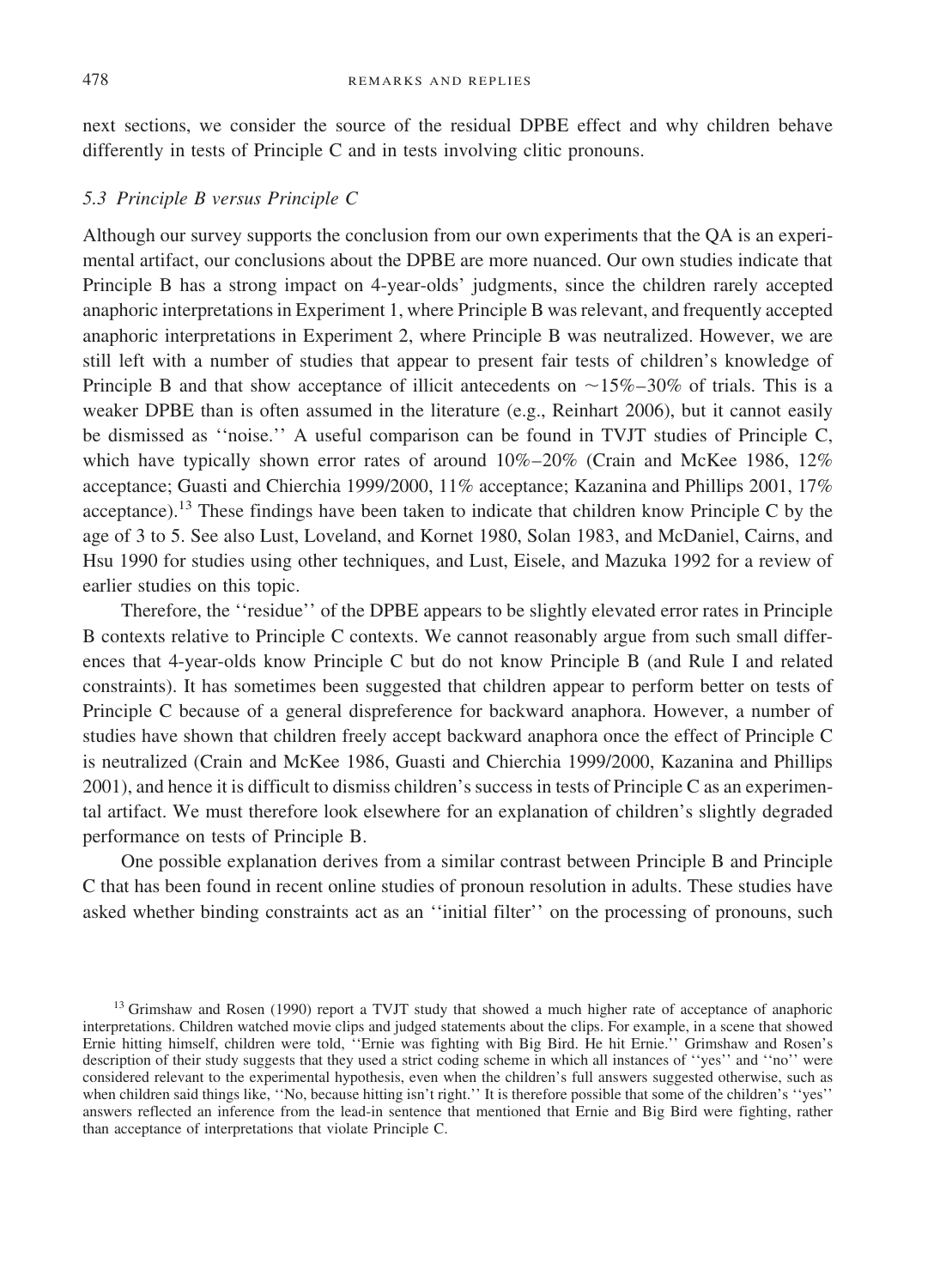that the parser is blind to potential antecedents in grammatically illicit positions, or whether they act as a ''late filter,'' such that comprehenders temporarily consider grammatically illicit antecedents for a pronoun before excluding them from consideration. Existing evidence suggests that Principle C acts as an initial filter, such that comprehenders do not attempt to link pronouns to R-expressions that they c-command (Cowart and Cairns 1987, Kazanina et al. 2007), whereas the results for Principle B are more mixed. Some studies using cross-modal priming and selfpaced reading methods have presented evidence that Principle B acts as an initial filter (Nicol and Swinney 1989, Clifton, Kennison, and Albrecht 1997, Lee and Williams 2006), but a number of more recent studies using eye-tracking and self-paced reading measures have found evidence for temporary consideration of ungrammatical antecedents in Principle B contexts (Badecker and Straub 2002, Kennison 2003, Runner, Sussman, and Tanenhaus 2003, 2004, 2006, Sturt, Kreiner, and Garrod 2005).

Although the adult results indicate merely fleeting access to ungrammatical antecedents in online studies, whereas the results from children indicate ''offline'' judgments that violate Principle B, there is good reason to think that these might be related. A recurring finding in studies of children's language processing is that children show greater difficulty than adults in inhibiting and recovering from incorrect initial interpretations of sentences (e.g., Hamburger and Crain 1984, Trueswell et al. 1999). Therefore, what appears in adults as transient effects of ungrammatical antecedents might appear in children as ungrammatical interpretations that persist.

Next, we can ask why Principle B and Principle C should affect the online search for pronoun antecedents in different ways. Although we cannot exclude the possibility that the constraints themselves are qualitatively different from one another, there are independent reasons why the search for antecedents might proceed differently in the two cases. These differences are all related to the fact that Principle B primarily constrains forward anaphora, whereas Principle C primarily constrains backward anaphora. In backward anaphora contexts, a pronoun precedes its antecedent, and encountering a pronoun initiates an active search for a suitable antecedent (Kazanina et al. 2007). During this search, the parser is able to consider potential antecedents one at a time as they appear in the input, with no need to retrieve antecedents from memory. Additionally, the parser can identify that a given structural domain cannot contain an antecedent for the pronoun, because of Principle C, before it encounters any of the NPs in that domain. In contrast, the forward anaphora contexts that are normally used in tests of Principle B place different demands on the reference resolution process. The parser encounters the pronoun only after it has encountered its potential antecedents, and it must therefore conduct a retrospective search of referents in memory. Furthermore, the contexts that are typically used in tests of Principle B in children and adults force the parser to consider multiple candidate antecedents (intrasentential or extrasentential) in parallel. Both of these factors may increase the likelihood of error in the search for a grammatically appropriate antecedent.

Finally, we can consider the cause of the significantly increased acceptance of Principle B violations in the studies that fail to make a grammatical deictic interpretation of the pronoun sufficiently accessible. Children in these studies who entertain the anaphoric interpretation of the pronoun receive strong semantic support for that interpretation, given its prominence in the story,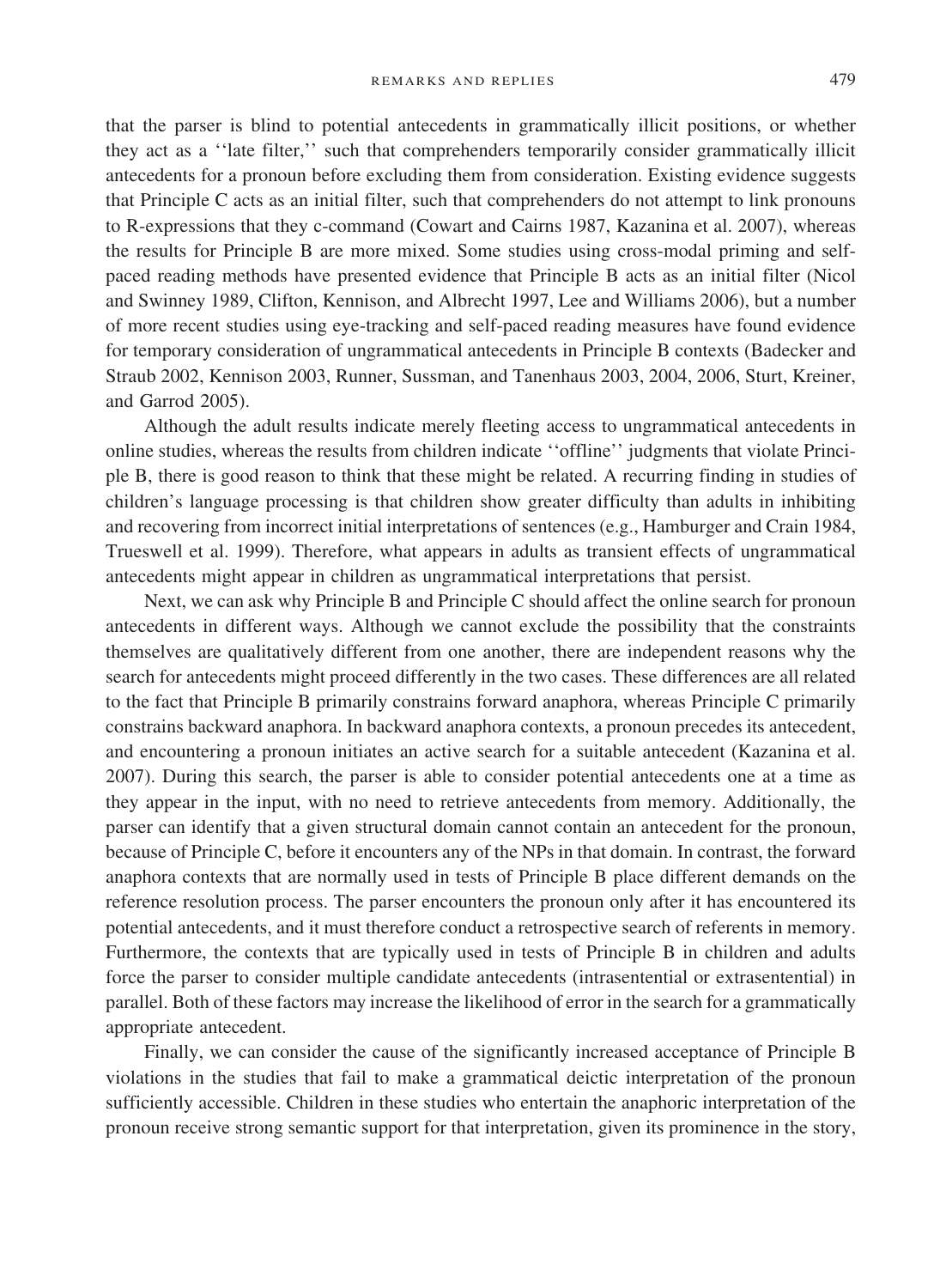and they do not have a readily available deictic interpretation that can inhibit the anaphoric interpretation. This might account for the acceptance rates of 40%–80% observed in these studies.

Summarizing, evidence from many different studies with children indicates that 4-year-olds show good knowledge of the disjoint reference requirements imposed by Principles B and C, but that children are more prone to error in Principle B contexts. We suggest that this difference may reflect an independently motivated contrast in the search for pronoun antecedents that has been observed in online studies with adults. Whereas Principle C appears to act as a constraint on the generation of representations, Principle B may sometimes act as a filter on representations that are at least temporarily generated (see also Grimshaw and Rosen 1990).

### *5.4 Pronouns versus Clitics*

We must also consider the frequently reported finding that the DPBE is much weaker in languages with clitic pronouns. Although there are some studies of clitic languages where children's improved performance may simply reflect an experimental design that better satisfies the disputability assumption (e.g., Varlokosta 2000), there are other studies that show strong cross-language differences using the same tasks, suggesting that the effect of clitic pronouns on the DPBE is genuine.<sup>14</sup> For example, McKee (1992) reports that the Italian-speaking children in her study rarely accepted anaphoric interpretations of a clitic pronoun (15% acceptance), whereas English-speaking children accepted the anaphoric interpretation on a majority of trials (82% acceptance). Although the high acceptance rate among English-speaking children could be attributed to the lack of an accessible deictic antecedent in McKee's stories, this cannot explain the strong cross-language difference. Here we suggest that the cross-language difference may be related to the availability of cases of accidental coreference. English pronouns can be used in the examples of local accidental coreference that escape Rule I, such as (13) above. In Italian and other clitic languages, such examples require tonic pronouns and disallow clitic pronouns. Therefore, for an Italian-speaking child, the possibility of using a clitic pronoun for local coreference does not exist. For an English-speaking child, the possibility of using a pronoun for local coreference does exist in certain Rule I-escaping contexts, and thus, English-speaking children may mistakenly use pronouns to locally corefer outside of these contexts. This difference between clitic and tonic pronouns may affect the way in which children (and adults) access and inhibit potential antecedents during language comprehension.

### **6 Conclusion**

The relation between grammatical knowledge and linguistic behavior is complex. In any experimental task, participants must access their linguistic knowledge in real time and relate it to a host of nonlinguistic properties of the experimental context. Given this complexity, behavior in a linguistic experiment (and, for that matter, in the real world) may be determined by (a) the

<sup>14</sup> Nevertheless, Padilla (1990) reports 30%–40% choice of anaphoric interpretations of Spanish clitic pronouns in an act-out task, and studies in Dutch using weak and strong pronouns have not reported consistent differences (see table 3). Therefore, the empirical record is not yet unequivocal.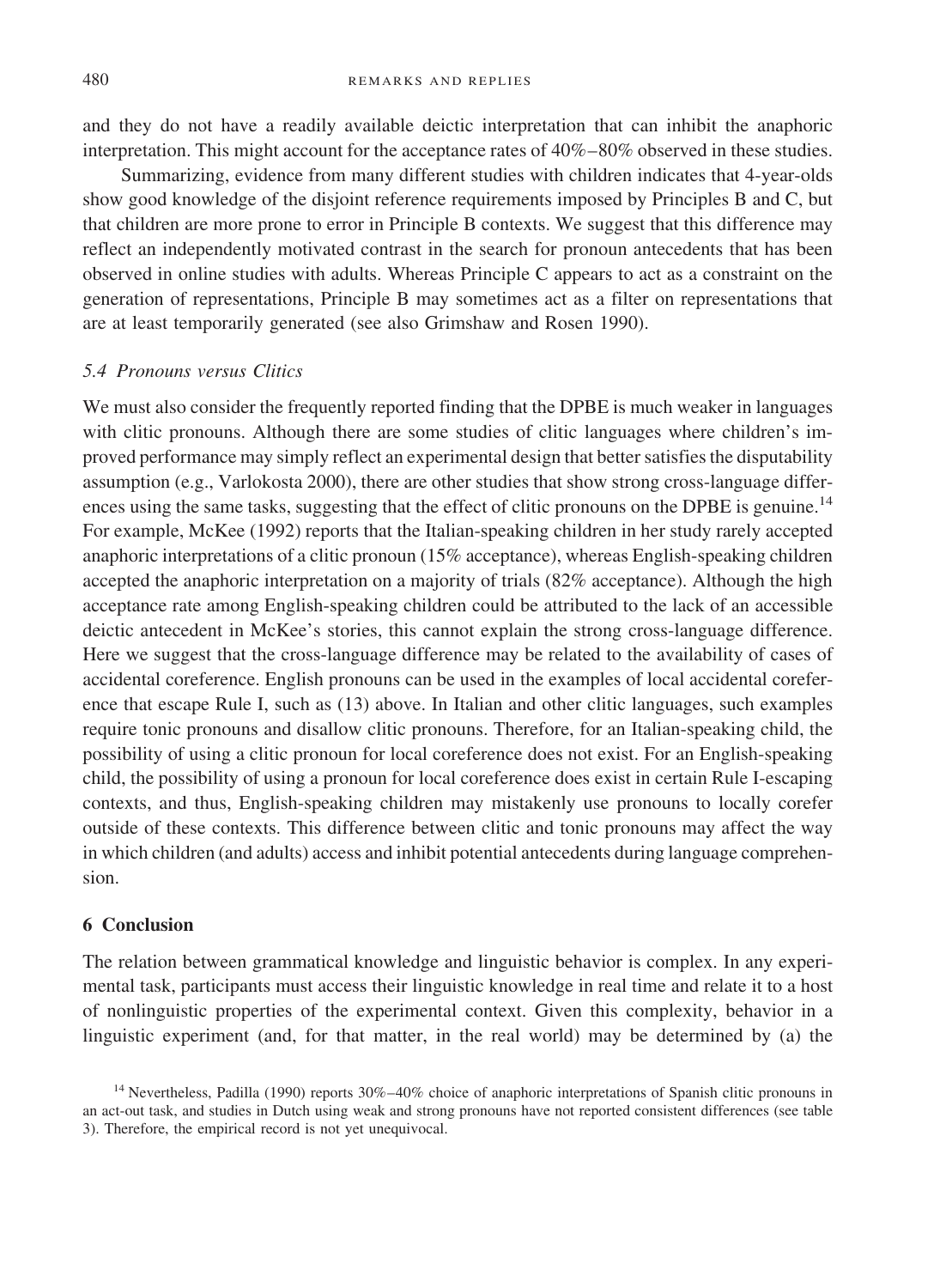grammar, (b) the parser, (c) pragmatic influences on the interpretation of the context, and (d) world knowledge. Thus, in order to assess whether a behavior reflects grammatical structure, an experimenter must take great care to neutralize any possible influence from extragrammatical factors. We have argued that prior findings showing the delay of Principle B effect (DPBE) and the quantificational asymmetry (QA) leave room for extragrammatical explanation, and that once extragrammatical factors are removed, preschoolers show little evidence of deficit in their knowledge of Principle B.

Our argument was based on two kinds of data. First, a survey of the existing literature indicates that the empirical support for the DPBE and the QA is less robust than it is often presumed to be. There is substantial variability across experiments in the evidence for either effect, and corresponding variability in the experimental control over extralinguistic factors. Second, we conducted three experiments in which we found no evidence for either the DPBE or the QA. However, we did find a QA when we deliberately introduced extralinguistic factors that we considered as possible causes of a spurious QA in previous studies. Children in the first two experiments behaved in a way consistent with knowledge of Principle B, for quantificational and referential antecedents alike.

The dissolution of the QA also resolves an apparent conflict in the previous experimental literature. Whereas there are widespread reports of 4- to 5-year-olds making errors in Principle B contexts, many other results indicate that children of the same age show clear mastery of Principle C. This asymmetry between Principle B and Principle C introduces a problem for the pragmatic explanation of the QA. The standard account of the QA consists of two parts: first, the claim that there are two mechanisms governing the interpretation of pronouns in Principle B contexts, one dealing with syntactic variable binding, the other dealing with pragmatic conditions on the appropriate use of pronouns; second, the claim that children's difficulties in Principle B contexts with referential antecedents derive from difficulty in applying the relevant pragmatic rule. The problem with this kind of explanation is that the same pragmatic rule is assumed to apply in Principle C contexts, and thus we should expect to find the same difficulty with Principle C, contrary to fact. To the extent that our results have eliminated the developmental asymmetry between Principles B and C, they also eliminate theoretical problems that the contrast created.

Nevertheless, there appears to be some residual basis for the contrast between Principles B and C, as our survey of previous studies shows. Although we have argued that experimental design factors may account for much of the variability found in previous studies of the DPBE, we cannot overlook the fact that children appear to be more susceptible to interpretations that violate Principle B than they are to interpretations that violate Principle C. We have suggested that this contrast derives from independently motivated differences in how these constraints affect real-time language processing. Evidence from adult psycholinguistic studies suggests that NPs in the c-command domain of a pronoun are never even considered as possible antecedents, such that comprehenders are effectively ''blind'' to interpretations that violate Principle C. In contrast, a number of studies of pronouns in Principle B contexts indicate that both licit and illicit antecedents are at least temporarily considered. Children's susceptibility to Principle B violations is compatible with knowledge of Principle B, just as it is for adults.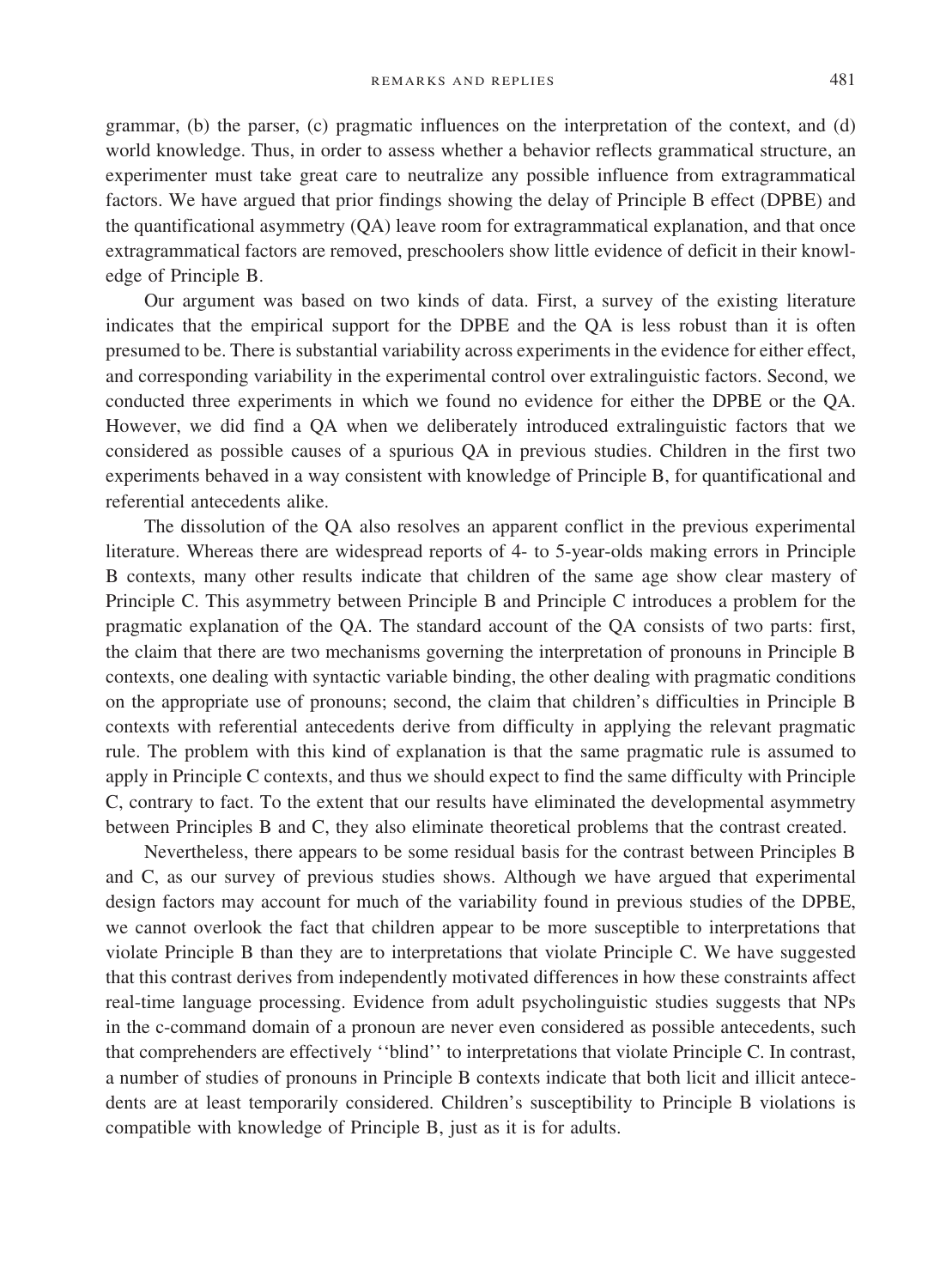## **Appendix A: Experimental Materials**

The following list presents the target sentences used in the eight experimental stories. Each participant saw all eight stories, paired with the quantificational (Q) or referential (R) target sentence, in a Latin square design. Sample slides and videos illustrating the stories are available from the authors' Web sites.

|  | Experiment 1                                                                                         | Experiment 2                                                                                                   | Experiment 3                                                                           |
|--|------------------------------------------------------------------------------------------------------|----------------------------------------------------------------------------------------------------------------|----------------------------------------------------------------------------------------|
|  | 1 Q I think that every space guy<br>decorated him.<br>R I think that Storm Trooper<br>decorated him. | I think that every space guy<br>decorated his costume.<br>I think that Storm Trooper<br>decorated his costume. | I think that every space guy<br>decorated him.<br>I think that Alien decorated<br>him. |
|  | 2 Q I think that every superhero<br>squirted him.<br>R I think that Robocop squirted                 | I think that every superhero<br>squirted his body.<br>I think that Robocop squirted                            | I think that every knight<br>squirted him.<br>I think that Dog squirted him.           |
|  | him.                                                                                                 | his body.                                                                                                      |                                                                                        |
|  | 3 Q I think that every lizard<br>sprayed him.<br>R I think that Blue Lizard                          | I think that every lizard<br>sprayed his body.<br>I think that Blue Lizard                                     | I think that every lizard<br>sprayed him.<br>I think that Butterfly sprayed            |
|  | sprayed him.                                                                                         | sprayed his body.                                                                                              | him.                                                                                   |
|  | 4 Q I think that every Smurf<br>stamped him.                                                         | I think that every Smurf<br>stamped his shirt.                                                                 | I think that every Smurf<br>stamped him.                                               |
|  | R I think that Painting Smurf<br>stamped him.                                                        | I think that Painting Smurf<br>stamped his shirt.                                                              | I think that Dog stamped him.                                                          |
|  | 5 Q I think that every dwarf<br>painted him.                                                         | I think that every dwarf<br>painted his costume.                                                               | I think that every dwarf<br>painted him.                                               |
|  | R I think that Grumpy painted<br>him.                                                                | I think that Grumpy painted<br>his costume.                                                                    | I think that Smurf painted<br>him.                                                     |
|  | 6 Q I think that every troll labeled<br>him.                                                         | I think that every troll labeled<br>his shirt.                                                                 | I think that every troll labeled<br>him.                                               |
|  | R I think that Orange Troll<br>labeled him.                                                          | I think that Orange Troll<br>labeled his shirt.                                                                | I think that Grey Bear labeled<br>him.                                                 |
|  | 7 Q I think that every turtle wiped<br>him.                                                          | I think that every turtle wiped<br>his hair.                                                                   | I think that every turtle wiped<br>him.                                                |
|  | R I think that Blue Turtle wiped<br>him.                                                             | I think that Blue Turtle wiped<br>his hair.                                                                    | I think that Mickey wiped<br>him.                                                      |
|  | 8 Q I think that every M&M<br>fanned him.                                                            | I think that every M&M<br>fanned his body.                                                                     | I think that every M&M<br>fanned him.                                                  |
|  | R I think that Hat M&M fanned<br>him.                                                                | I think that Hat M&M fanned<br>his body.                                                                       | I think that Barney fanned<br>him.                                                     |

# **Appendix B: Discussion of Previous Experiments**

Appendix B is available on the authors' Web sites.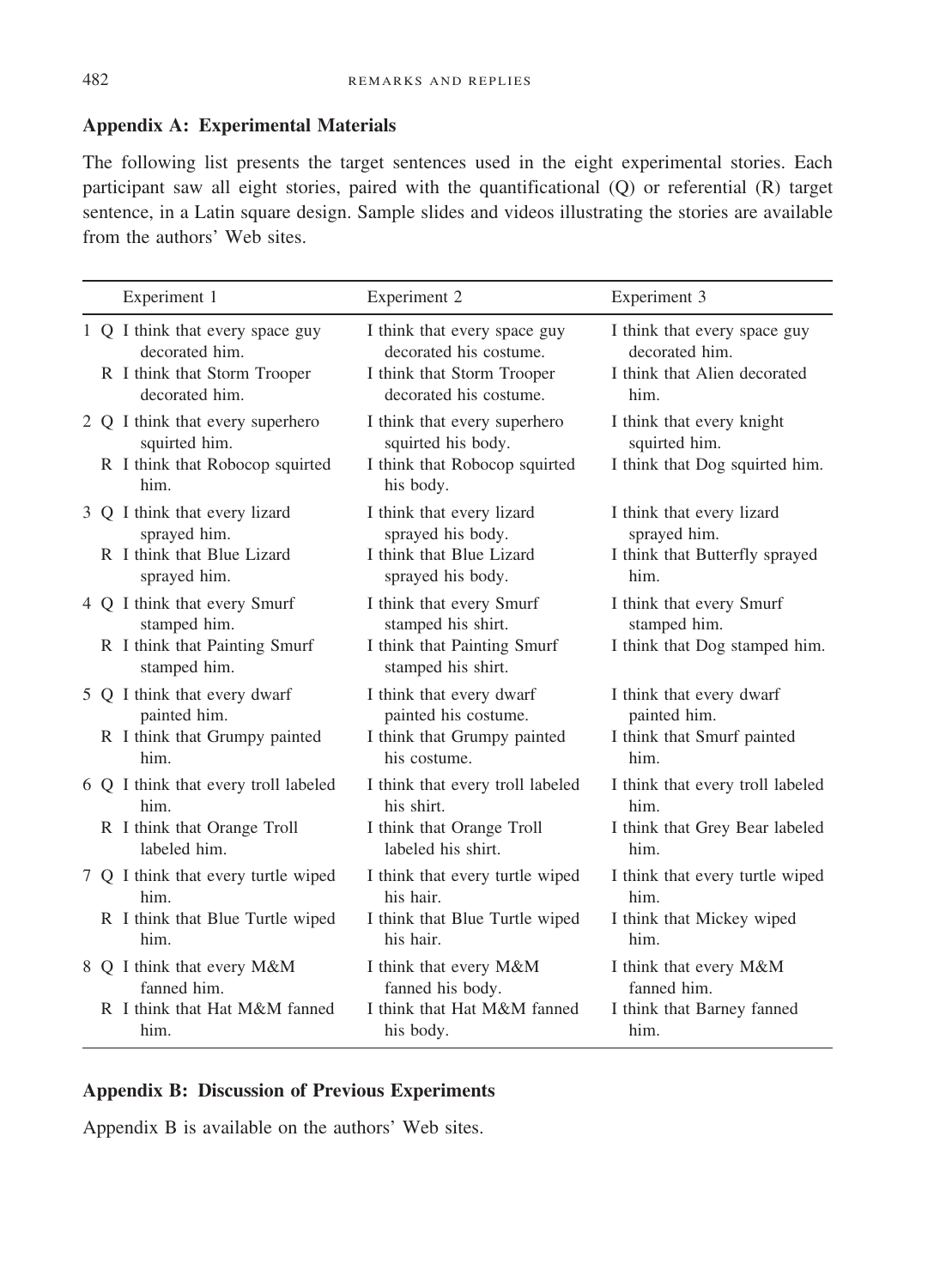# **References**

- Avrutin, Sergey, and Rosalind Thornton. 1994. Distributivity and binding in child grammar. *Linguistic Inquiry* 25:165–171.
- Avrutin, Sergey, and Kenneth Wexler. 1992. Development of Principle B in Russian: Coindexation at LF and coreference. *Language Acquisition* 2:259–306.
- Baauw, Sergio. 1999. The role of the clitic–full pronoun distinction in the acquisition of pronominal coreference. In *Proceedings of the 23rd annual Boston University Conference on Language Development*, ed. by Annabel Greenhill, Heather Littlefield, and Cheryl Tano, 32–43. Somerville, MA: Cascadilla Press.
- Baauw, Sergio, María A. Escobar, and William Philip. 1997. A delay of Principle B effect in Spanish speaking children: The role of lexical feature acquisition. In *Language acquisition: Knowledge representation and processing. Proceedings of GALA '97*, ed. by Antonella Sorace, Caroline B. Heycock, and Richard Shillcock. Edinburgh: HCRC.
- Badecker, William, and Kathleen Straub. 2002. The processing role of structural constraints in the interpretation of pronouns and anaphors. *Journal of Experimental Psychology: Learning, Memory, and Cognition* 28:748–769.
- Boster, Carole Tenny. 1991. Children's failure to obey Principle B: Syntactic problem or lexical error? Ms., University of Connecticut, Storrs.
- Büring, Daniel. 2005. *Binding theory*. Cambridge: Cambridge University Press.
- Chien, Yu-Chin, and Kenneth Wexler. 1990. Children's knowledge of locality conditions in binding as evidence for the modularity of syntax and pragmatics. *Language Acquisition* 1:225–295.
- Chomsky, Noam. 1981. *Lectures on government and binding*. Dordrecht: Foris.
- Clifton, Charles, Shelia Kennison, and Jason Albrecht. 1997. Reading the words *her, him*, and *his*: Implications for parsing principles based on frequency and on structure. *Journal of Memory and Language* 36:276–292.
- Cowart, Wayne, and Helen S. Cairns. 1987. Evidence for an anaphoric mechanism within syntactic processing: Some reference relations defy semantic and pragmatic constraints. *Memory and Cognition* 15: 318–331.
- Crain, Stephen, and Cecile McKee. 1986. The acquisition of structural restrictions on anaphora. In *Proceedings of North East Linguistic Society (NELS) 16*, ed. by Stephen Berman, Jae-Woong Choe, and Joyce McDonough, 94–110. Amherst: University of Massachusetts, Graduate Linguistic Student Association.
- Crain, Stephen, and Rosalind Thornton. 1998. *Investigations in Universal Grammar: A guide to experiments on the acquisition of syntax and semantics*. Cambridge, MA: MIT Press.
- Deutsch, Werner, Charlotte Koster, and Jan Koster. 1986. What can we learn from children's errors in understanding anaphora? *Linguistics* 24:203–225.
- Elbourne, Paul. 2005. On the acquisition of Principle B. *Linguistic Inquiry* 36:333–365.
- Elbourne, Paul. 2008. The interpretation of pronouns. *Language and Linguistics Compass* 2:119–150.

Evans, Gareth. 1980. Pronouns. *Linguistic Inquiry* 11:337–362.

- Gordon, Peter. 1996. The truth-value judgment task. In *Methods for assessing children's syntax*, ed. by Dana McDaniel, Cecile McKee, and Helen Cairns, 211–232. Cambridge, MA: MIT Press.
- Grimshaw, Jane, and Sara Rosen. 1990. Knowledge and obedience: The developmental status of the binding theory. *Linguistic Inquiry* 21:187–222.
- Grodzinsky, Yosef, and Tanya Reinhart. 1993. The innateness of binding and coreference. *Linguistic Inquiry* 24:69–101.
- Grolla, Elaine. 2005. Pronouns as elsewhere elements: Implications for language acquisition. Doctoral dissertation, University of Connecticut, Storrs.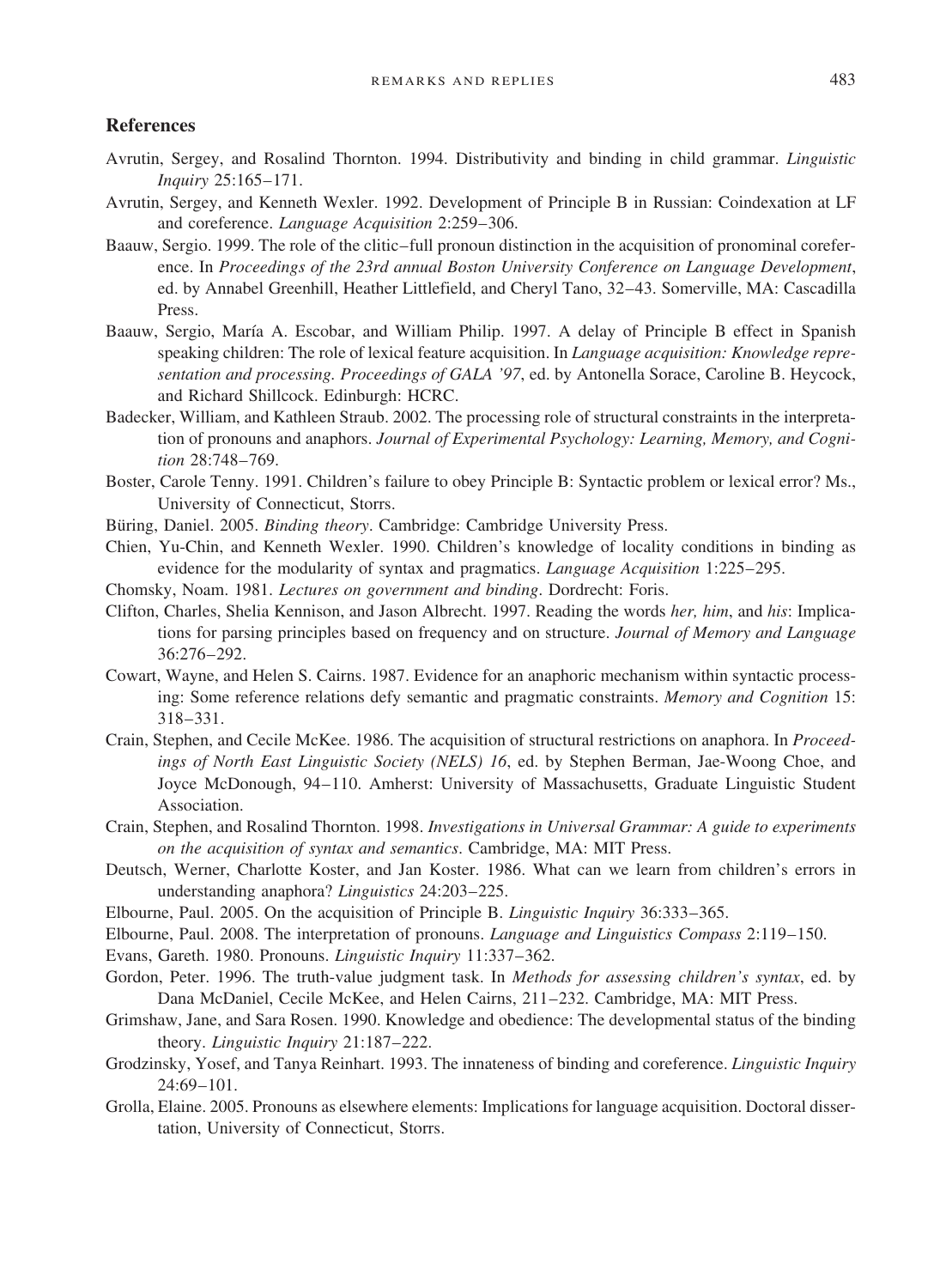- Grosz, Barbara, Aravind Joshi, and Scott Weinstein. 1995. Centering: A framework for modeling the local coherence of discourse. *Computational Linguistics* 21:203–226.
- Guasti, Maria Teresa. 2004. *Language acquisition: The growth of grammar*. Cambridge, MA: MIT Press.
- Guasti, Maria Teresa, and Gennaro Chierchia. 1999/2000. Reconstruction in child grammar. *Language Acquisition* 8:129–170.
- Hamann, Cornelia, Odette Kowalski, and William Philip. 1997. The French ''delay of Principle B'' effect. In *Proceedings of the 21st annual Boston University Conference on Language Development*, ed. by Elizabeth Hughes, Mary Hughes, and Annabel Greenhill, 205–219. Somerville, MA: Cascadilla Press.
- Hamburger, Henry, and Stephen Crain. 1984. Acquisition of cognitive compiling. *Cognition* 17:85–136.
- Heim, Irene. 1998. Anaphora and semantic interpretation: A reinterpretation of Reinhart's approach. In *The interpretive tract*, ed. by Uli Sauerland and Orin Percus, 205–246. MIT Working Papers in Linguistics 25. Cambridge, MA: MIT, MIT Working Papers in Linguistics.
- Hestvik, Arild, and William Philip. 1999/2000. Binding and coreference in Norwegian child language. *Language Acquisition* 8:171–235.
- Higginbotham, James. 1983. Logical Form, binding, and nominals. *Linguistic Inquiry* 14:547–593.
- Hulsey, Sarah, Valentine Hacquard, Danny Fox, and Andrea Gualmini. 2004. The question-answer requirement and scope assignment. In *Plato's problem: Problems in language acquisition*, ed. by Aniko Csirmaz, Andrea Gualmini, and Andrew Nevins, 71–90. MIT Working Papers in Linguistics 48. Cambridge, MA: MIT, MIT Working Papers in Linguistics.
- Jakubowicz, Celia. 1984. On markedness and binding principles. In *Proceedings of North East Linguistic Society (NELS) 14*, ed. by Charles Jones and Peter Sells, 154–182. Amherst: University of Massachusetts, Graduate Linguistic Student Association.
- Kaufman, Diana. 1988. Grammatical and cognitive interactions in the study of children's knowledge of binding theory and reference relations. Doctoral dissertation, Temple University, Philadelphia, PA.
- Kaufman, Diana. 1994. Grammatical or pragmatic: Will the real Principle B please stand? In *Syntactic theory and first language acquisition: Cross-linguistic perspectives*. Vol. 2, *Binding, dependencies, and learnability*, ed. by Barbara Lust, Gabriella Hermon, and Jaklin Kornfilt, 177–200. Hillsdale, NJ: Lawrence Erlbaum.
- Kazanina, Nina, Ellen Lau, Moti Lieberman, Masaya Yoshida, and Colin Phillips. 2007. The effect of syntactic constraints on the processing of backwards anaphora. *Journal of Memory and Language* 56:384–409.
- Kazanina, Nina, and Colin Phillips. 2001. Coreference in child Russian: Distinguishing syntactic and discourse constraints. In *Proceedings of the 25th annual Boston University Conference on Language Development*, ed. by Anna H.-J. Do, Laura Domı´nguez, and Aimee Johansen, 413–424. Somerville, MA: Cascadilla Press.
- Keenan, Ed. 1971. Names, quantifiers, and the sloppy identity problem. *Papers in Linguistics* 4:211–232.
- Kennison, Shelia. 2003. Comprehending the pronouns *her*, *him*, and *his*: Implications for theories of referential processing. *Journal of Memory and Language* 49:335–352.
- Kiguchi, Hirohisa, and Rosalind Thornton. 2004. Binding principles and ACD constructions in child grammars. *Syntax* 7:234–271.
- Koster, Charlotte. 1994. Problems with pronoun acquisition. In *Syntactic theory and first language acquisition: Cross-linguistic perspectives*. Vol. 2, *Binding, dependencies, and learnability*, ed. by Barbara Lust, Gabriella Hermon, and Jaklin Kornfilt, 201–226. Hillsdale, NJ: Lawrence Erlbaum.
- Lasnik, Howard. 1976. Remarks on coreference. *Linguistic Analysis* 2:1–22.
- Leddon, Erin, and Jeffrey Lidz. 2006. Reconstruction effects in child language. In *Proceedings of the 30th annual Boston University Conference on Language Development*, ed. by David Bamman, Tatiana Magnitskaia, and Colleen Zaller, 328–339. Somerville, MA: Cascadilla Press.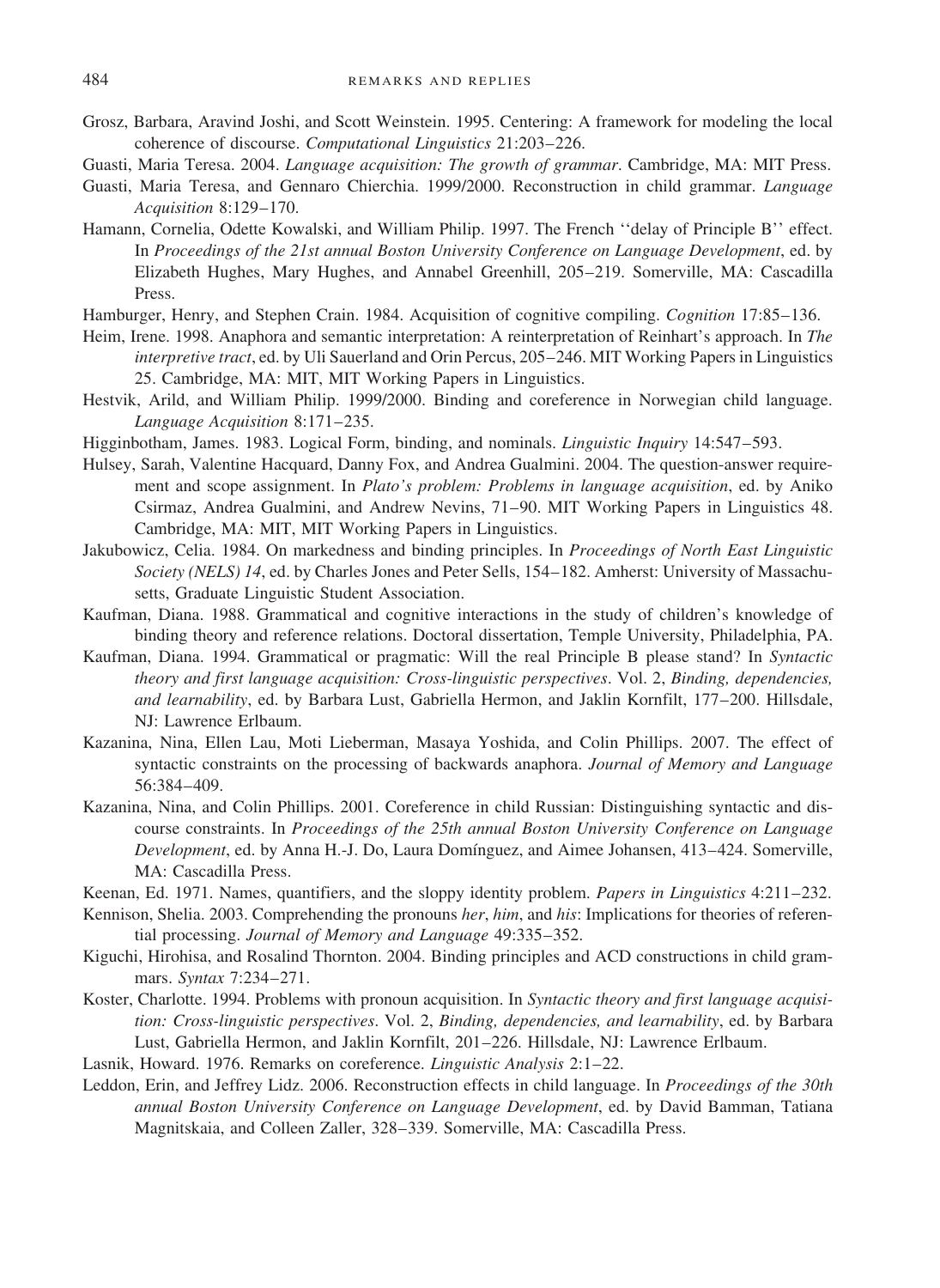- Lee, Ming-Wei, and John N. Williams. 2006. The role of grammatical constraints in intra-sentential pronoun resolution. Ms., London Metropolitan University and University of Cambridge.
- Levinson, Stephen. 2000. *Presumptive meanings: The theory of generalized conversational implicature*. Cambridge, MA: MIT Press.
- Lombardi, Linda, and Jaya Sarma. 1989. Against the bound variable hypothesis of the acquisition of Principle B. Paper presented at the annual meeting of the Linguistic Society of America, Washington, DC.
- Lust, Barbara, Julie Eisele, and Reiko Mazuka. 1992. The binding theory module: Evidence from first language acquisition for Principle C. *Language* 68:333–358.
- Lust, Barbara, Katherine A. Loveland, and R. Kornet. 1980. The development of anaphora in first language: Syntactic and pragmatic constraints. *Linguistic Analysis* 6:359–391.
- Matsuoka, Kazumi. 1997. Binding conditions in young children's grammar: Interpretation of pronouns inside conjoined NPs. *Language Acquisition* 6:37–48.
- McDaniel, Dana, Helen Cairns, and Jennifer Hsu. 1990. Binding principles in the grammars of young children. *Language Acquisition* 1:121–139.
- McDaniel, Dana, and Thomas Maxfield. 1992. Principle B and contrastive stress. *Language Acquisition* 2: 337–358.
- McKee, Cecile. 1992. A comparison of pronouns and anaphors in Italian and English acquisition. *Language Acquisition* 2:21–54.
- Nicol, Janet, and David Swinney. 1989. The role of structure in coreference assignment during sentence comprehension. *Journal of Psycholinguistic Research* 18:5–19.
- Padilla, Jose. 1990. *On the definition of binding domains in Spanish*. Dordrecht: Kluwer.
- Philip, William, and Peter Coopmans. 1996. The double Dutch delay of Principle B effect. In *Proceedings of the 20th annual Boston University Conference on Language Development*, ed. by Andy Stringfellow, Dalia Cahana-Amitay, Elizabeth Hughes, and Andrea Zukowski, 576–587. Somerville, MA: Cascadilla Press.
- Reinhart, Tanya. 1983. *Anaphora and semantic interpretation*. London: Croom Helm.
- Reinhart, Tanya. 2006. *Interface strategies*. Cambridge, MA: MIT Press.
- Runner, Jeffrey, Rachel Sussman, and Michael Tanenhaus. 2003. Assignment of reference to reflexives and pronouns in picture noun phrases: Evidence from eye-movements. *Cognition* 89:B1–B13.
- Runner, Jeffrey, Rachel Sussman, and Michael Tanenhaus. 2004. The influence of binding theory on the on-line reference resolution of pronouns. In *Proceedings of North East Linguistic Society (NELS) 34*, ed. by Keir Moulton and Matthew Wolf. Amherst: University of Massachusetts, Graduate Linguistic Student Association.
- Runner, Jeffrey, Rachel Sussman, and Michael Tanenhaus. 2006. Processing reflexives and pronouns in picture noun phrases. *Cognitive Science* 30:193–241.
- Russell, Bertrand. 1948. *Human knowledge: Its scope and limits*. London: Allen and Unwin.
- Sag, Ivan. 1976. Deletion and Logical Form. Doctoral dissertation, MIT, Cambridge, MA. Published, New York: Garland (1980).
- Savarese, Frederick. 1999. Studies in coreference and binding. Doctoral dissertation, University of Maryland, College Park.
- Sigurjónsdóttir, Sigríður, and Nina Hyams. 1992. Reflexivization and logophoricity: Evidence from the acquisition of Icelandic. *Language Acquisition* 2:359–413.
- Solan, Lawrence. 1983. *Pronominal reference: Child language and the theory of grammar*. Dordrecht: Reidel.
- Solan, Lawrence. 1987. Parameter setting and the development of pronouns and reflexives. In *Parameter setting*, ed. by Thomas Roeper and Edwin Williams, 189–210. Dordrecht: Reidel.
- Spenader, Jennifer, Erik-Jan Smits, and Petra Hendriks. 2007. Coherent discourse solves the pronoun interpretation problem. Ms., University of Groningen.